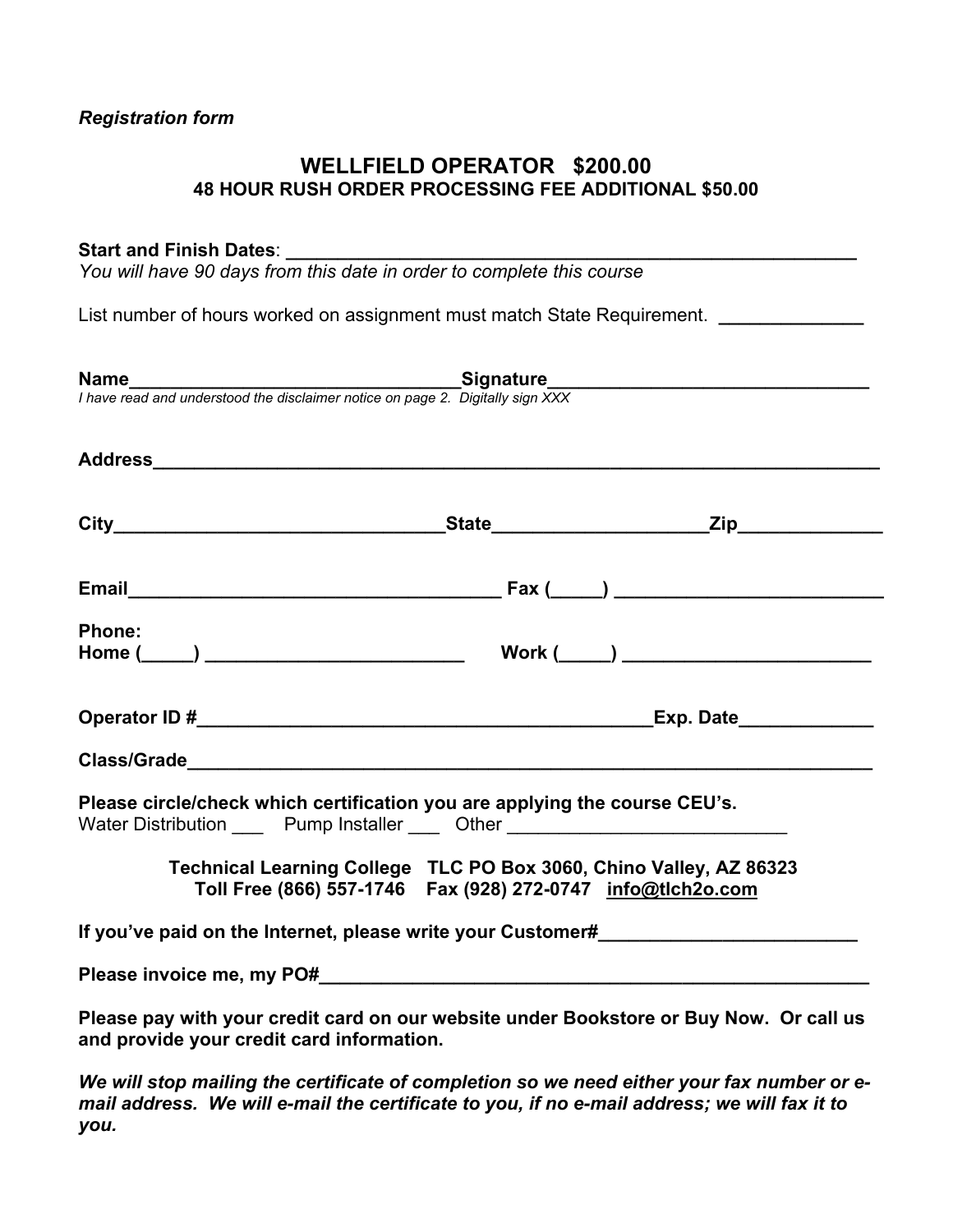#### **DISCLAIMER NOTICE**

I understand that it is my responsibility to ensure that this CEU course is either approved or accepted in my State for CEU credit. I understand State laws and rules change on a frequent basis and I believe this course is currently accepted in my State for CEU or contact hour credit, if it is not, I will not hold Technical Learning College responsible. I also understand that this type of study program deals with dangerous conditions and that I will not hold Technical Learning College, Technical Learning Consultants, Inc. (TLC) liable for any errors or omissions or advice contained in this CEU education training course or for any violation or injury or neglect or damage caused by this CEU education training or course material suggestion or error. I will call or contact TLC if I need help or assistance and double-check to ensure my registration page and assignment has been received and graded.

**State Approval Listing Link**, check to see if your State accepts or has pre-approved this course. Not all States are listed. Not all courses are listed. If the course is not accepted for CEU credit, we will give you the course free if you ask your State to accept it for credit.

**Professional Engineers**; Most states will accept our courses for credit but we do not officially list the States or Agencies. Please check your State for approval.

## **State Approval Listing URL…**

*<http://www.tlch2o.com/downloads/PDF/CEU%20State%20Approvals.pdf>*

*You can obtain a printed version of the course manual from TLC for an additional \$169.95 plus shipping charges.* 

## **AFFIDAVIT OF EXAM COMPLETION**

I affirm that I personally completed the entire text of the course. I also affirm that I completed the exam without assistance from any outside source. I understand that it is my responsibility to file or maintain my certificate of completion as required by the state or by the designation organization.

#### **Grading Information**

In order to maintain the integrity of our courses we do not distribute test scores, percentages or questions missed. Our exams are based upon pass/fail criteria with the benchmark for successful completion set at 70%. Once you pass the exam, your record will reflect a successful completion and a certificate will be issued to you.

#### **Rush Grading Service**

If you need this assignment graded and the results mailed to you within a 48-hour period, prepare to pay an additional rush service handling fee of \$50.00. This fee may not cover postage costs. If you need this service, simply write RUSH on the top of your Registration Form. We will place you in the front of the grading and processing line.

For security purposes, please fax or e-mail a copy of your driver's license and always call us to confirm we've received your assignment and to confirm your identity.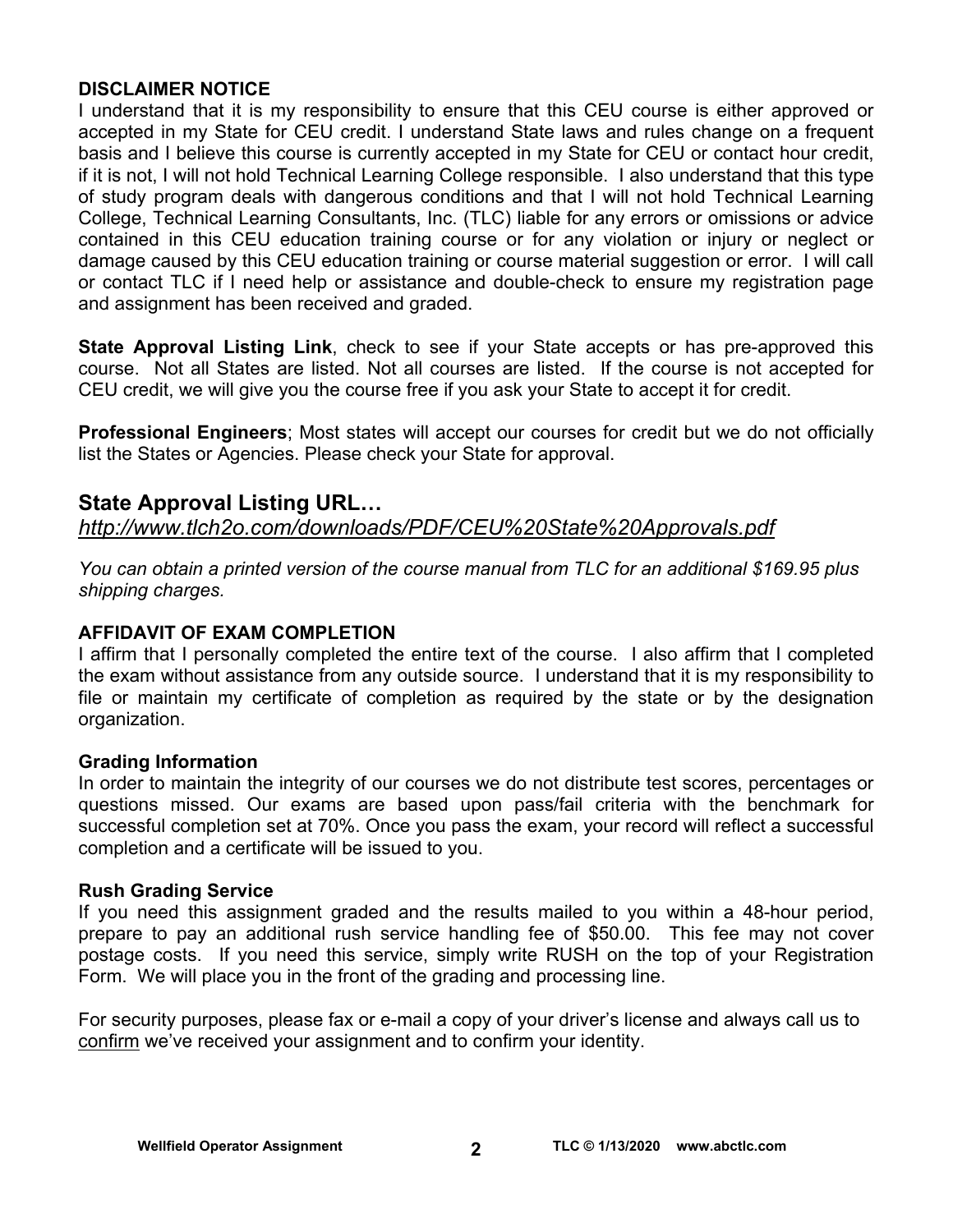## **CERTIFICATION OF COURSE PROCTOR**

Technical Learning College requires that our students who takes a correspondence or home study program course must pass a proctored course reading, quiz and final examination. The proctor must complete and provide to the school a certification form approved by the commission for each examination administered by the proctor.

**Instructions**. When a student completes the course work, fill out the blanks in this section and provide the form to the proctor with the examination.

Name of Course: **Name of Course:** 

Name of Licensee:

**Instructions to Proctor**. After an examination is administered, complete and return this certification and examination to the school in a sealed exam packet or in pdf format.

I certify that:

- 1. I am a disinterested third party in the administration of this examination. I am not related by blood, marriage or any other relationship to the licensee which would influence me from properly administering the examination.
- 2. The licensee showed me positive photo identification prior to completing the examination.
- 3. The enclosed examination was administered under my supervision on \_\_\_\_\_\_\_\_\_\_\_. The licensee received no assistance and had no access to books, notes or reference material.
- 4. I have not permitted the examination to be compromised, copied, or recorded in any way or by any method.
- 5. Provide an estimate of the amount of time the student took to complete the assignment.

Time to complete the entire course and final exam.

Notation of any problem or concerns:

Name and Telephone of Proctor (please print):

Signature of Proctor

 $\overline{a}$ 

 $\overline{a}$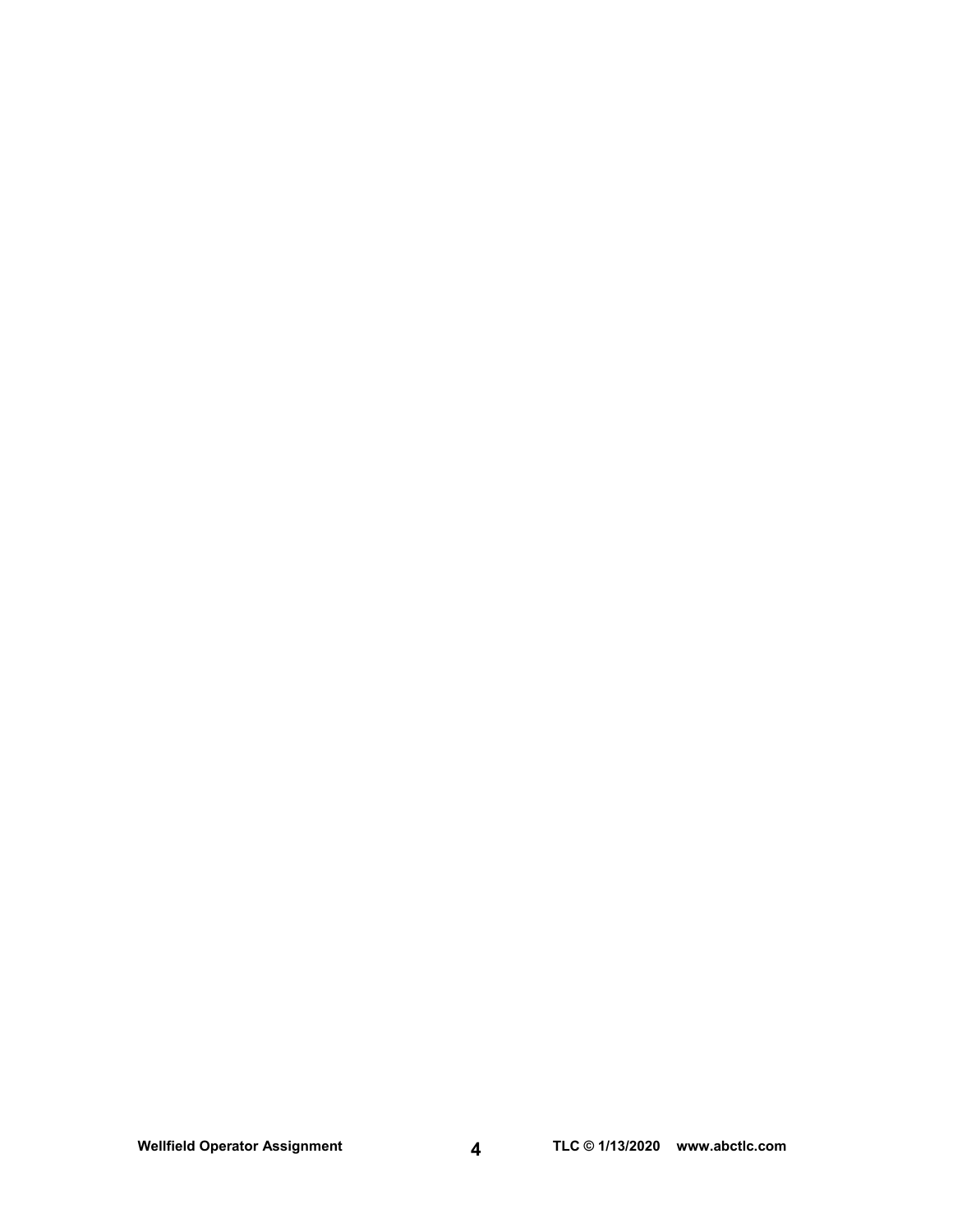## **Wellfield Operator Answer Key**

| Did you check with your State agency to ensure this course is accepted for credit?<br>No refunds |
|--------------------------------------------------------------------------------------------------|
| You are responsible to ensure this course is accepted for credit.                                |
| Method of Course acceptance confirmation. Please fill this section                               |
| Website __ Telephone Call ___ Email ____ Spoke to ______________________________                 |
| Did you receive the approval number, if applicable? ____________________________                 |
| What is the course approval number, if applicable? _____________________________                 |

*You can electronically complete this assignment in Adobe Acrobat DC.* 

Please Circle, Bold, Underline or X, one answer per question. A **felt tipped pen** works best.

| 1. $AB$                              | 20. A B C D |   | 39. A B C D                    | 58. A B C D |
|--------------------------------------|-------------|---|--------------------------------|-------------|
| 2. ABCD                              | 21. A B C D |   | 40. A B C D                    | 59. A B C D |
| 3. ABCD                              | 22. A B C D |   | 41. A B C D                    | 60. A B C D |
| 4. ABCD                              | 23. A B C D |   | 42. A B C D                    | 61. A B C D |
| 5. ABCD                              | 24. A B C D |   | 43. A B C D                    | 62. A B C D |
| 6. ABCD                              | 25. A B C D |   | 44. A B C D                    | 63. A B C D |
| 7. ABCD                              | 26. A B C D |   | 45. A B C D                    | 64. A B C D |
| 8. ABCD                              | 27. A B C D |   | 46. A B C D                    | 65. A B C D |
| 9. ABCD                              | 28. A B C D |   | 47. A B C D                    | 66. A B C D |
| 10.ABCD                              | 29. A B C D |   | 48. A B C D                    | 67. A B C D |
| 11.ABCD                              | 30. A B C D |   | 49. A B C D                    | 68. A B C D |
| 12.ABCD                              | 31. A B C D |   | 50. A B C D                    | 69. A B C D |
| 13.A B C D                           | 32. A B C D |   | 51. A B C D                    | 70. A B C D |
| 14.ABCD                              | 33. A B C D |   | 52. A B C D                    | 71. A B C D |
| 15.ABCD                              | 34. A B C D |   | 53. A B C D                    | 72. A B C D |
| 16.ABCD                              | 35. A B C D |   | 54. A B C D                    | 73. A B C D |
| 17.ABCD                              | 36. A B C D |   | 55. A B C D                    | 74. A B C D |
| 18.ABCD                              | 37. A B C D |   | 56. A B C D                    | 75. A B C D |
| 19. A B C D                          | 38. A B C D |   | 57. A B C D                    | 76. A B C D |
| <b>Wellfield Operator Assignment</b> |             | 5 | TLC © 1/13/2020 www.abctlc.com |             |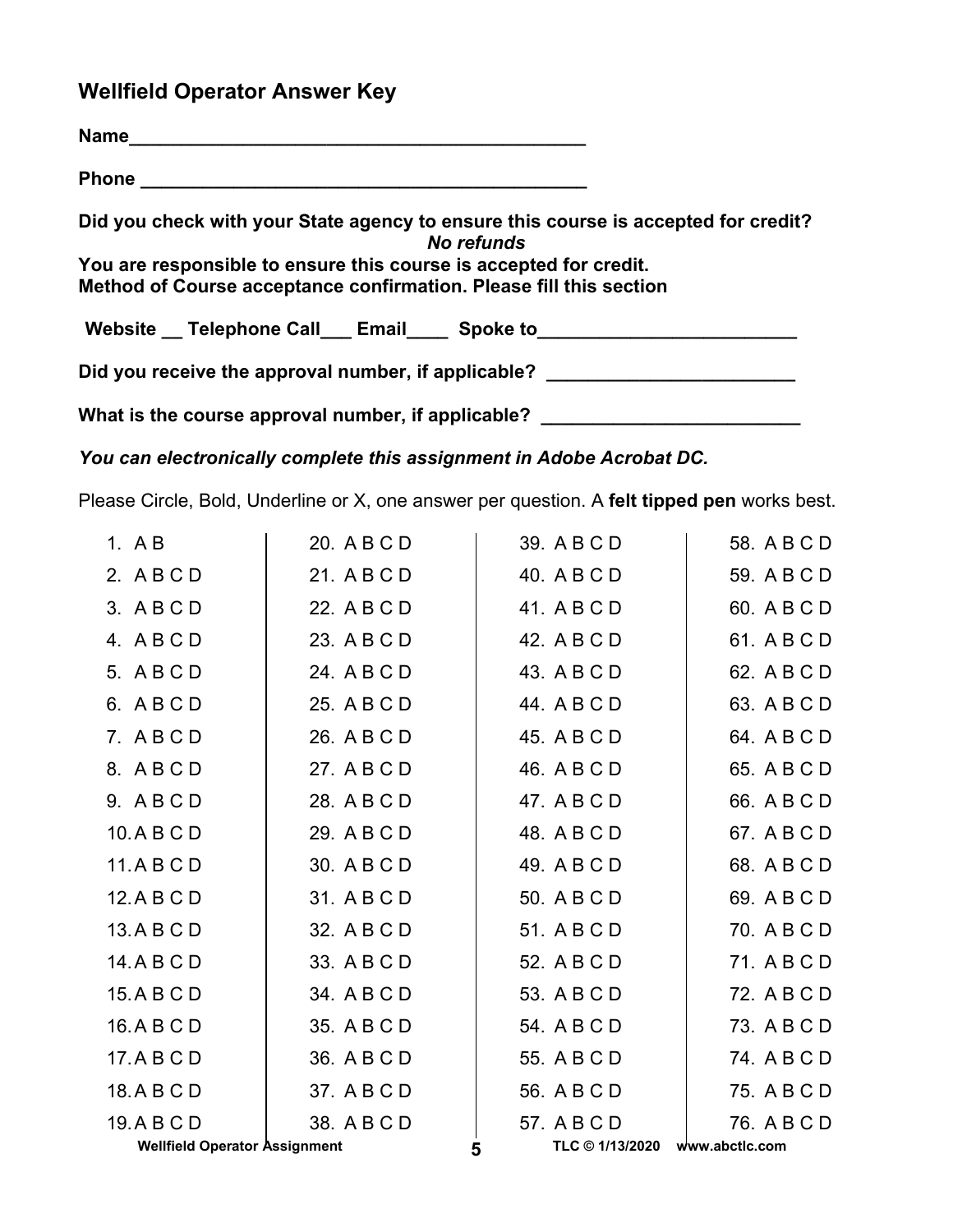|     | <b>Wellfield Operator Assignment</b> |              | 6 | TLC © 1/13/2020 | www.abctlc.com |
|-----|--------------------------------------|--------------|---|-----------------|----------------|
|     | 109. A B C D                         | 142. A B C D |   | 175. ABCD       | 208. A B C D   |
|     | 108. A B C D                         | 141. ABCD    |   | 174. ABCD       | 207. A B C D   |
|     | 107. A B C D                         | 140. A B C D |   | 173. A B C D    | 206. A B C D   |
|     | 106. A B C D                         | 139. A B C D |   | 172. A B C D    | 205. A B C D   |
|     | 105. A B C D                         | 138. A B C D |   | 171. ABCD       | 204. ABCD      |
|     | 104. A B C D                         | 137. A B C D |   | 170. ABCD       | 203. A B C D   |
|     | 103. A B C D                         | 136. A B C D |   | 169. ABCD       | 202. A B C D   |
|     | 102. A B C D                         | 135. A B C D |   | 168. A B C D    | 201. A B C D   |
|     | 101. ABCD                            | 134. A B C D |   | 167. ABCD       | 200. A B C D   |
|     | 100. ABCD                            | 133. A B C D |   | 166. A B C D    | 199. ABCD      |
|     | 99. ABCD                             | 132. A B C D |   | 165. A B C D    | 198. A B C D   |
|     | 98. ABCD                             | 131. ABCD    |   | 164. A B C D    | 197. A B C D   |
|     | 97. A B C D                          | 130. A B C D |   | 163. A B C D    | 196. A B C D   |
| 96. | ABCD                                 | 129. A B C D |   | 162. A B C D    | 195. A B C D   |
| 95. | ABCD                                 | 128. A B C D |   | 161. A B C D    | 194. A B C D   |
|     | 94. ABCD                             | 127. A B C D |   | 160. A B C D    | 193. A B C D   |
| 93. | ABCD                                 | 126. A B C D |   | 159. A B C D    | 192. A B C D   |
|     | 92. A B C D                          | 125. A B     |   | 158. A B C D    | 191. A B C D   |
|     | 91. A B C D                          | 124. A B C D |   | 157. A B C D    | 190. A B C D   |
| 90. | ABCD                                 | 123. A B C D |   | 156. A B C D    | 189. A B C D   |
| 89. | ABCD                                 | 122. A B C D |   | 155. A B C D    | 188. A B C D   |
|     | 88. A B C D                          | 121. AB      |   | 154. A B C D    | 187. A B C D   |
|     | 87. A B C D                          | 120. A B C D |   | 153. A B C D    | 186. A B C D   |
| 86. | ABCD                                 | 119. A B C D |   | 152. A B C D    | 185. A B C D   |
| 85. | ABCD                                 | 118. A B C D |   | 151. ABCD       | 184. A B C D   |
|     | 84. A B C D                          | 117. ABCD    |   | 150. A B C D    | 183. A B C D   |
|     | 83. A B C D                          | 116. A B C D |   | 149. A B C D    | 182. A B C D   |
| 82. | ABCD                                 | 115. A B C D |   | 148. ABCD       | 181. ABCD      |
| 81. | ABCD                                 | 114. AB      |   | 147. ABCD       | 180. A B C D   |
|     | 80. A B C D                          | 113. ABCD    |   | 146. ABCD       | 179. A B C D   |
|     | 79. ABCD                             | 112. A B C D |   | 145. A B C D    | 178. A B C D   |
|     | 78. ABCD                             | 111. ABCD    |   | 144. ABCD       | 177. ABCD      |
|     | 77. ABCD                             | 110. A B C D |   | 143. ABCD       | 176. A B C D   |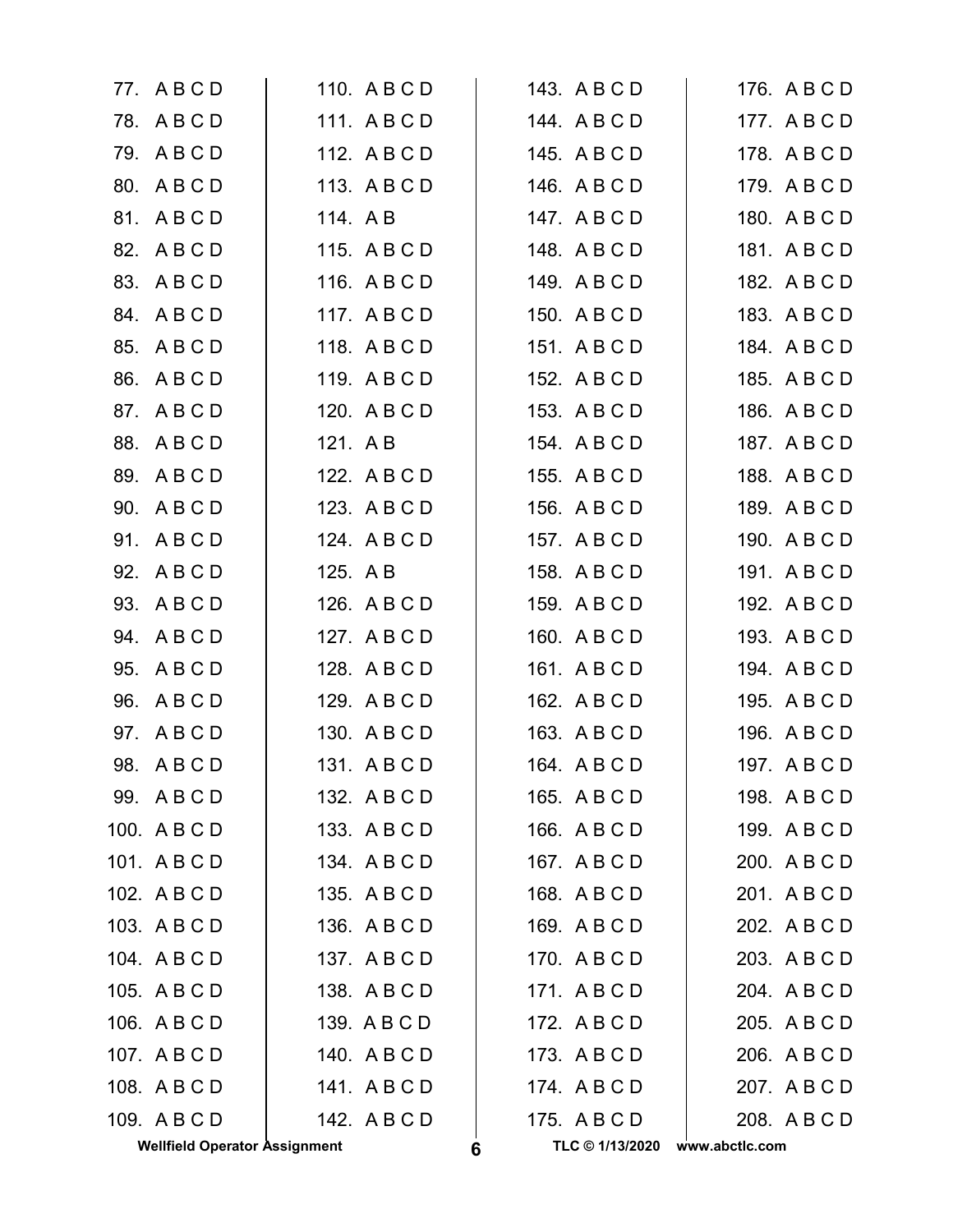|                     | <b>Wellfield Operator Assignment</b> |                              | 7 | TLC © 1/13/2020              | www.abctlc.com |                          |
|---------------------|--------------------------------------|------------------------------|---|------------------------------|----------------|--------------------------|
|                     | 241. ABCD                            | 274. ABCD                    |   | 307. ABCD                    |                | 340. A B C D             |
|                     | 240. A B C D                         | 273. ABCD                    |   | 306. A B C D                 |                | 339. A B C D             |
|                     | 239. ABCD                            | 272. A B C D                 |   | 305. A B                     |                | 338. A B C D             |
|                     | 238. A B C D                         | 271. ABCD                    |   | 304. A B C D                 |                | 337. A B C D             |
|                     | 237. ABCD                            | 270. ABCD                    |   | 303. A B C D                 |                | 336. A B C D             |
|                     | 236. A B C D                         | 269. A B C D                 |   | 302. A B C D                 |                | 335. A B C D             |
|                     | 235. A B C D                         | 268. A B C D                 |   | 301. ABCD                    |                | 334. AB                  |
|                     | 234. A B C D                         | 267. ABCD                    |   | 300. A B C D                 |                | 333. AB                  |
|                     | 233. A B C D                         | 266. A B C D                 |   | 299. A B C D                 |                | 332. A B C D             |
|                     | 232. A B C D                         | 265. A B C D                 |   | 298. A B C D                 |                | 331. ABCD                |
|                     | 231. ABCD                            | 264. A B C D                 |   | 297. A B C D                 |                | 330. A B C D             |
|                     | 230. A B C D                         | 263. A B C D                 |   | 296. A B C D                 |                | 329. A B C D             |
| 228. A B<br>229. AB |                                      | 261. A B C D<br>262. A B C D |   | 294. A B C D<br>295. A B C D |                | 327. A B<br>328. A B     |
|                     |                                      |                              |   |                              |                |                          |
|                     | 227. A B C D                         | 260. A B C D                 |   | 293. A B C D                 |                | 326. A B C D             |
|                     | 226. A B C D                         | 259. A B C D                 |   | 292. A B C D                 |                | 325. A B C D             |
|                     | 224. A B C D<br>225. A B C D         | 257. A B C D<br>258. A B C D |   | 290. A B<br>291. AB          |                | 323. A B<br>324. A B C D |
|                     | 223. A B C D                         | 256. A B C D                 |   | 289. AB                      |                | 322. A B                 |
|                     | 222. A B C D                         | 255. A B C D                 |   | 288. A B                     |                | 321. A B                 |
|                     | 221. A B C D                         | 254. ABCD                    |   | 287. A B                     |                | 320. A B                 |
|                     | 220. A B C D                         | 253. A B C D                 |   | 286. A B                     |                | 319. A B C D             |
|                     | 219. ABCD                            | 252. A B C D                 |   | 285. A B                     | 318. AB        |                          |
|                     | 218. ABCD                            | 251. A B C D                 |   | 284. A B                     | 317. AB        |                          |
|                     | 217. A B C D                         | 250. A B C D                 |   | 283. A B                     |                | 316. AB                  |
|                     | 216. A B C D                         | 249. A B C D                 |   | 282. A B                     | 315. AB        |                          |
|                     | 215. A B C D                         | 248. A B C D                 |   | 281. ABCD                    |                | 314. AB                  |
|                     | 214. ABCD                            | 247. A B C D                 |   | 280. A B C D                 |                | 313. AB                  |
|                     | 213. A B C D                         | 246. A B C D                 |   | 279. A B C D                 |                | 312. A B C D             |
|                     | 212. A B C D                         | 245. ABCD                    |   | 278. A B C D                 |                | 311. A B C D             |
|                     | 211. ABCD                            | 244. A B C D                 |   | 277. ABCD                    |                | 310. A B C D             |
|                     | 210. A B C D                         | 243. A B C D                 |   | 276. A B C D                 |                | 309. A B C D             |
|                     | 209. A B C D                         | 242. A B C D                 |   | 275. A B C D                 |                | 308. A B C D             |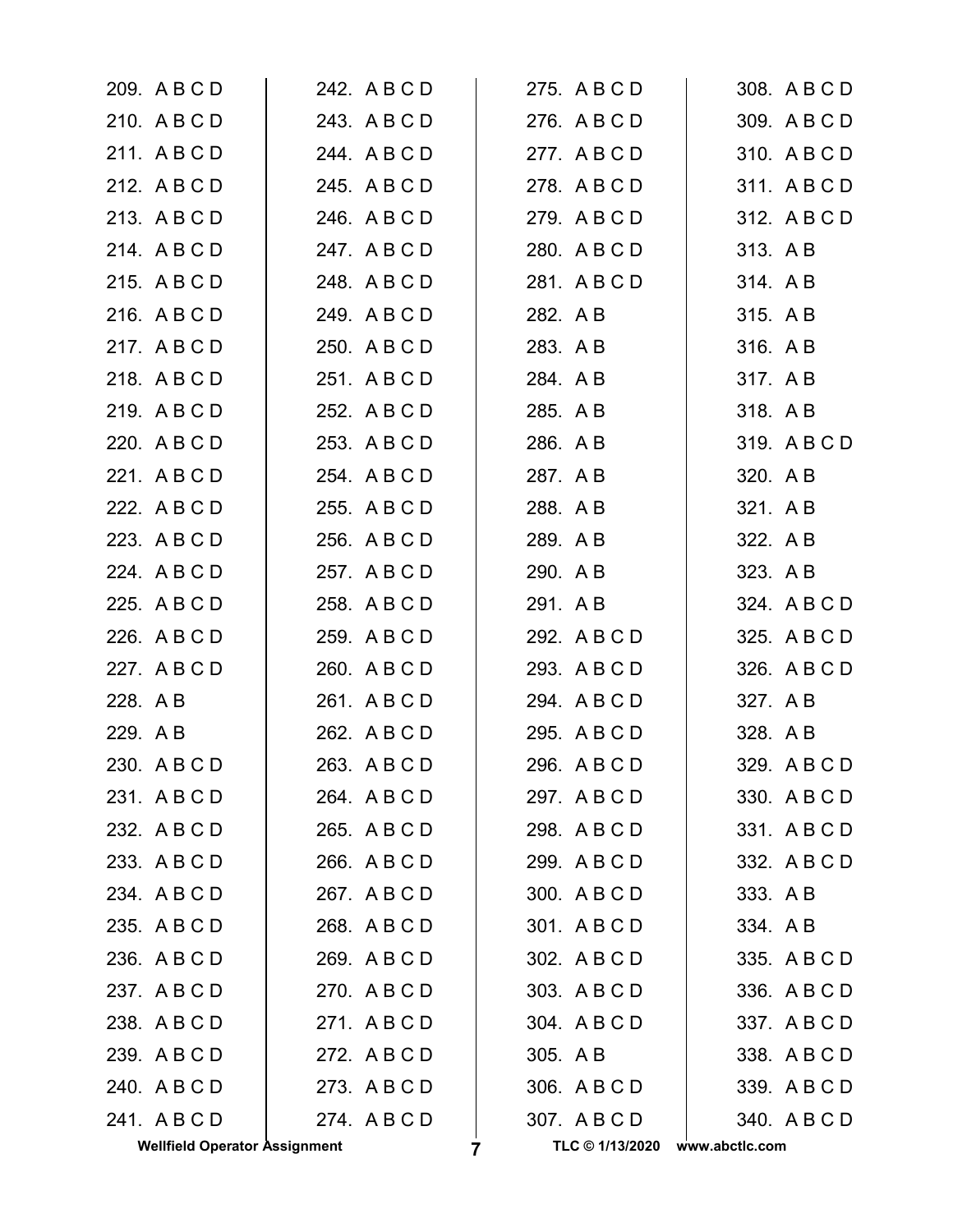| 341. A B C D | 356. A B C D | 371. A B C D | 386. A B     |
|--------------|--------------|--------------|--------------|
| 342. A B C D | 357. A B C D | 372. A B C D | 387. A B C D |
| 343. A B C D | 358. A B     | 373. A B C D | 388. A B C D |
| 344. AB      | 359. A B C D | 374. A B C D | 389. A B C D |
| 345. A B     | 360. A B C D | 375. A B     | 390. A B C D |
| 346. A B C D | 361. A B C D | 376. A B C D | 391. A B     |
| 347. A B C D | 362. A B     | 377. A B     | 392. A B C D |
| 348. A B C D | 363. A B C D | 378. A B C D | 393. A B C D |
| 349. A B C D | 364. A B C D | 379. A B C D | 394. A B     |
| 350. A B C D | 365. A B     | 380. A B     | 395. A B     |
| 351. A B C D | 366. A B     | 381. A B     | 396. A B C D |
| 352. A B C D | 367. A B C D | 382. A B C D | 397. A B C D |
| 353. A B C D | 368. A B C D | 383. A B C D | 398. A B C D |
| 354. A B C D | 369. A B C D | 384. A B C D | 399. A B C D |
| 355. A B C D | 370. A B C D | 385. A B C D | 400. A B     |
|              |              |              |              |

*I understand that I am 100 percent responsible to ensure that TLC receives the Assignment and Registration Key. I understand that TLC has a zero tolerance towards not following their rules, cheating or hostility towards staff or instructors. I need to complete the entire assignment for credit. There is no credit for partial assignment completion. My exam was proctored.* 

*I* will contact TLC if I do not hear back from them within 2 days of assignment submission. I will *not hold TLC liable for any errors, injury, death or non-compliance with rules. I will abide with all federal and state rules and rules found on page 2. I will forfeit my purchase costs and will not receive credit or a refund if I do not abide with TLC's rules.* 

#### **Please Sign that you understand and will abide with TLC's Rules.**

**\_\_\_\_\_\_\_\_\_\_\_\_\_\_\_\_\_\_\_\_\_\_\_\_\_\_\_\_\_\_\_\_\_\_\_\_\_\_\_\_\_\_\_\_\_\_\_\_\_\_\_\_\_\_** 

#### **Signature**

*Please write down any questions you were not able to find the answers or that have errors.*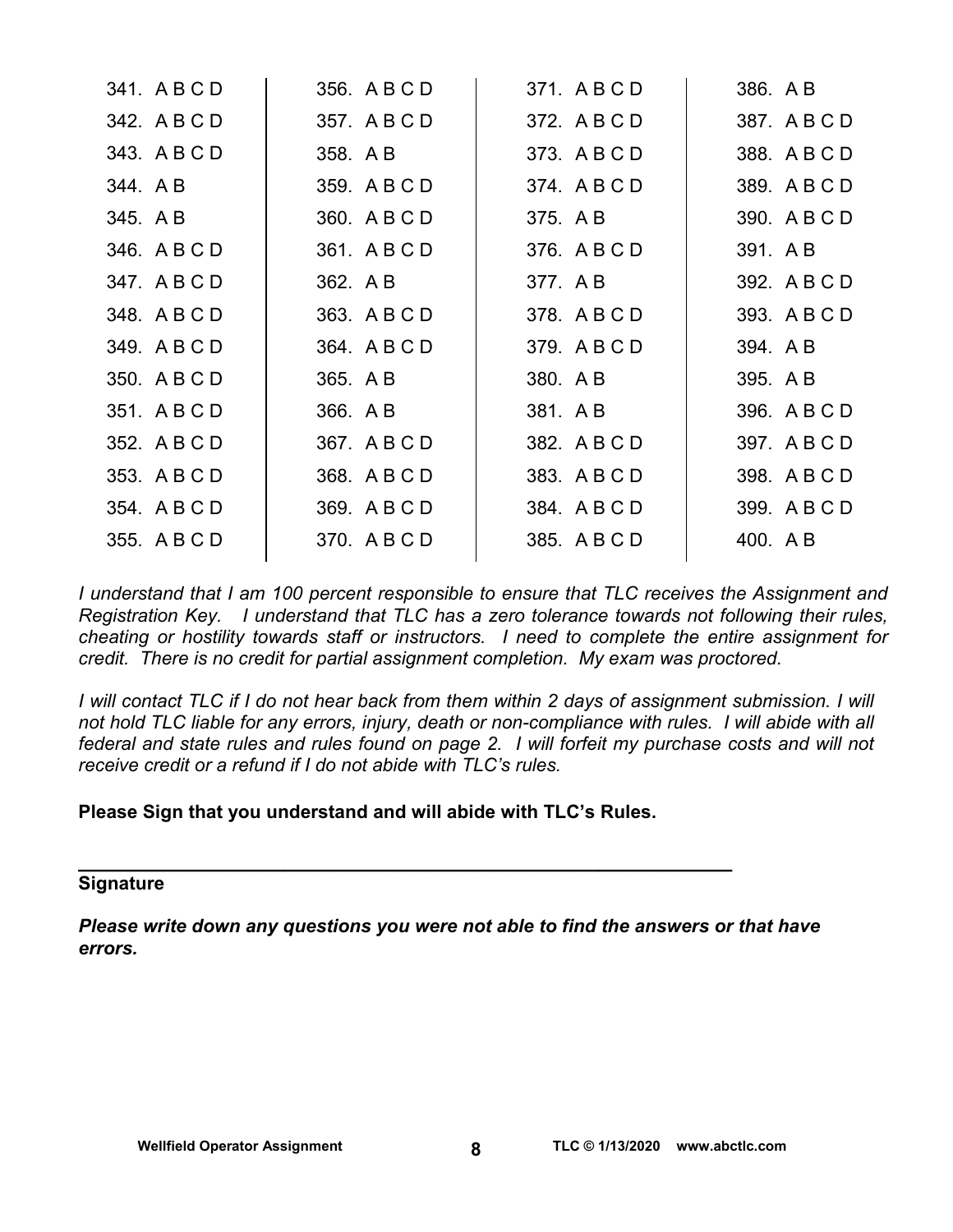*Please e-mail or fax this survey along with your final exam* 

## **WELLFIELD OPERATOR CEU COURSE CUSTOMER SERVICE RESPONSE CARD**

| $E-MAIL$                                           |  |  |  |  |  | <b>PHONE Example 2019</b>                                                                                           |
|----------------------------------------------------|--|--|--|--|--|---------------------------------------------------------------------------------------------------------------------|
| <b>ANSWER IN THE AREA BELOW.</b>                   |  |  |  |  |  | PLEASE COMPLETE THIS FORM BY CIRCLING THE NUMBER OF THE APPROPRIATE                                                 |
|                                                    |  |  |  |  |  | Please rate the difficulty of your course.<br>Very Easy 0 1 2 3 4 5 Very Difficult                                  |
| Please rate the difficulty of the testing process. |  |  |  |  |  | Very Easy 0 1 2 3 4 5 Very Difficult                                                                                |
|                                                    |  |  |  |  |  | Please rate the subject matter on the exam to your actual field or work.<br>Very Similar 0 1 2 3 4 5 Very Different |
|                                                    |  |  |  |  |  | How did you hear about this Course?                                                                                 |
| What would you do to improve the Course?           |  |  |  |  |  |                                                                                                                     |
|                                                    |  |  |  |  |  |                                                                                                                     |
|                                                    |  |  |  |  |  |                                                                                                                     |

 $\mathcal{L}_\mathcal{L} = \mathcal{L}_\mathcal{L} = \mathcal{L}_\mathcal{L} = \mathcal{L}_\mathcal{L} = \mathcal{L}_\mathcal{L} = \mathcal{L}_\mathcal{L} = \mathcal{L}_\mathcal{L} = \mathcal{L}_\mathcal{L} = \mathcal{L}_\mathcal{L} = \mathcal{L}_\mathcal{L} = \mathcal{L}_\mathcal{L} = \mathcal{L}_\mathcal{L} = \mathcal{L}_\mathcal{L} = \mathcal{L}_\mathcal{L} = \mathcal{L}_\mathcal{L} = \mathcal{L}_\mathcal{L} = \mathcal{L}_\mathcal{L}$ 

Any other concerns or comments.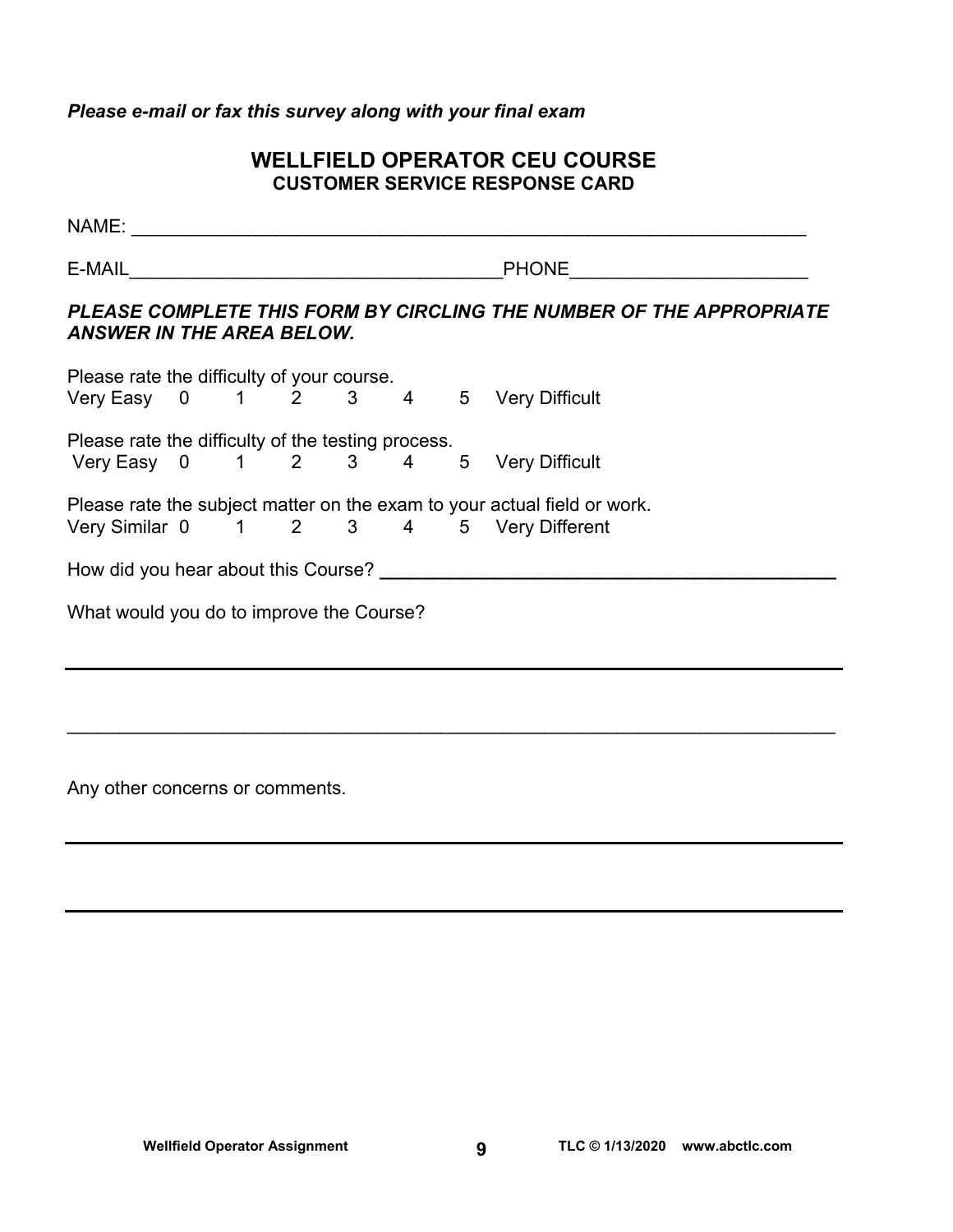## **When Finished with Your Assignment...**

### **REQUIRED DOCUMENTS**

Please scan the **Registration Page, Answer Key, Proctoring report, Survey and Driver's License** and email these documents to [info@TLCH2O.com.](mailto:info@TLCH2O.com) 

#### **IPhone Scanning Instructions**

If you are unable to scan, take a photo of these documents with your **iPhone** and send these photos to TLC, info@TLCH2O.com.

### **FAX**

If you are unable to scan and email, please fax these documents to TLC, if you fax, call to confirm that we received your paperwork. **(928) 468-0675** 

#### **Rush Grading Service**

If you need this assignment graded and the results mailed to you within a 48-hour period, prepare to pay an additional rush service handling fee of \$50.00.

*This course contains general EPA's SDWA federal rule requirements. Please be aware that each state implements water / sampling procedures/ safety / environmental / SDWA regulations that may be more stringent than EPA's regulations. Check with your state environmental/health agency for more information. These rules change frequently and are often difficult to interpret and follow. Be careful to be in compliance with your regulatory agencies and do not follow this course for any compliance concerns.*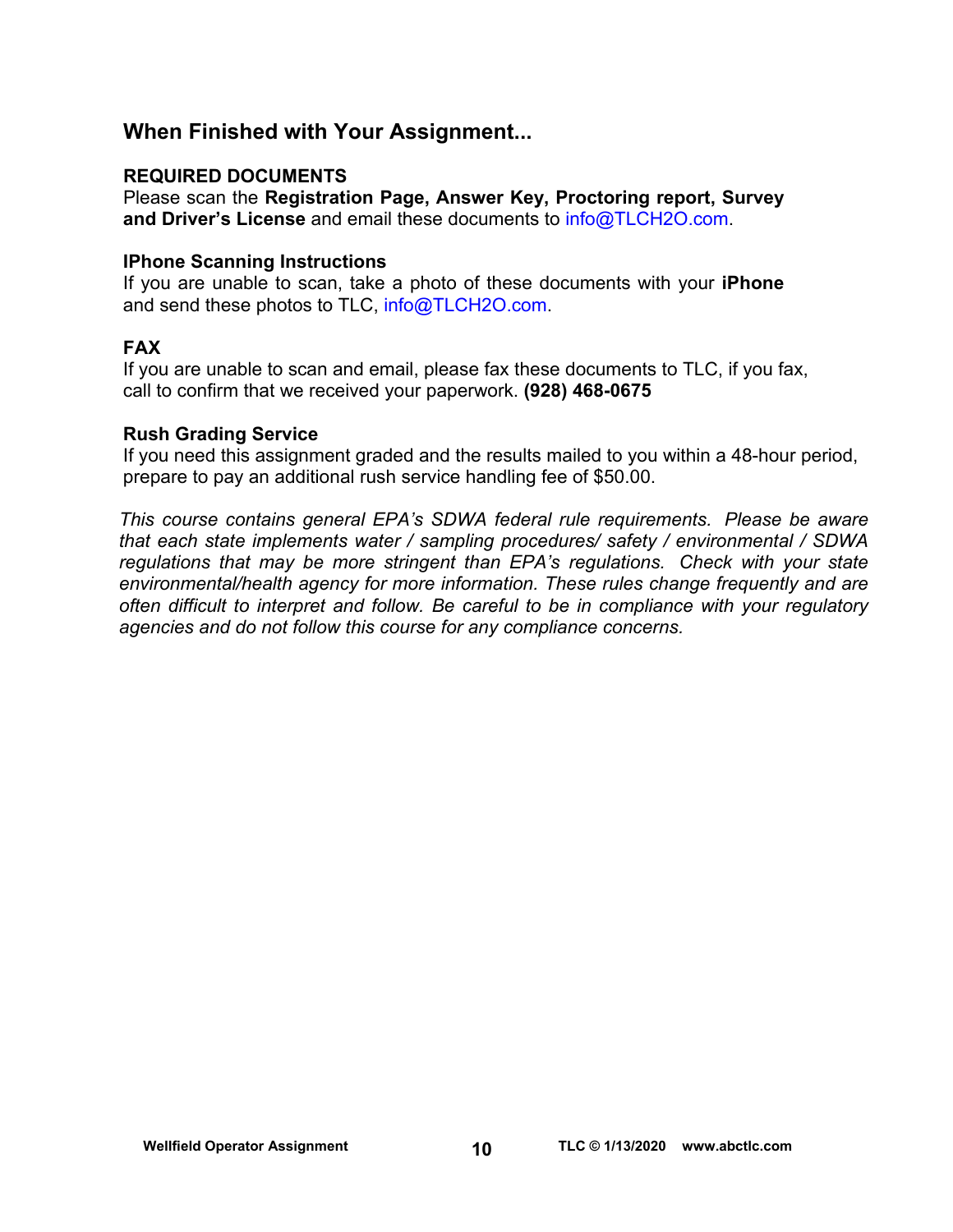## **Wellfield Operator CEU Training Course Assignment**

The Wellfield Operator CEU course assignment is available in Word on the Internet for your convenience, please visit [www.ABCTLC.com an](http://www.ABCTLC.com)d download the assignment and e-mail it back to TLC.

You will have 90 days from receipt of this manual to complete it in order to receive your Professional Development Hours (PDHs) or Continuing Education Unit (CEU). A score of 70 % or better is necessary to pass this course. If you should need any assistance, please email or fax all concerns and the completed ANSWER KEY to [info@tlch2o.com.](mailto:info@tlch2o.com) 

Select one answer per question. Please utilize the answer key. (s) on the answer will indicate either plural and singular tenses.

#### **Hyperlink to the Glossary and Appendix**

*<http://www.abctlc.com/downloads/PDF/WTGlossary.pdf>*

## **Safety Section**

#### **Confined Space Entry Program**

#### **Purpose**

1. The Confined Space Entry Program is provided to protect authorized employees that will enter confined spaces from safety or health hazards associated with confined spaces. A. True B. False

#### **Scope**

2. According to the text, you are required to recognize \_\_\_\_\_\_\_\_\_\_\_\_\_\_\_\_\_\_\_\_\_\_\_\_ associated with confined spaces.

- 
- B. Permit-Required Confined Spaces D. None of the above
- A. Internal configurations C. The dangers and hazards
	-

#### **Definitions**

#### **Confined space:**

- 3. A confined space is large enough or so configured that an employee can
- 
- B. Bodily enter and perform work D. None of the above
- A. Have sufficient oxygen **C. Recognize serious safety or health hazards** 
	-

#### 4. A confined space has limited or restricted means for

- A. An internal configuration C.Hazardous atmosphere
	-
- 
- B. Entry or exit  $\overrightarrow{D}$ . None of the above
- 5. A confined space is not designed for
- A. An internal configuration C. Continuous employee occupancy
- 
- 
- B. Hazardous atmospheres D. None of the above
- 6. A permit required confined space (permit space) contains or has a potential to contain a
- A. Recognized internal configuration C. Entry or exit
	-
- B. Hazardous atmosphere **D.** None of the above

 $\mathcal{L}_\text{max}$  and  $\mathcal{L}_\text{max}$  and  $\mathcal{L}_\text{max}$ 

Wellfield Operator Assignment **11** 11 TLC © 1/13/2020 www.abctlc.com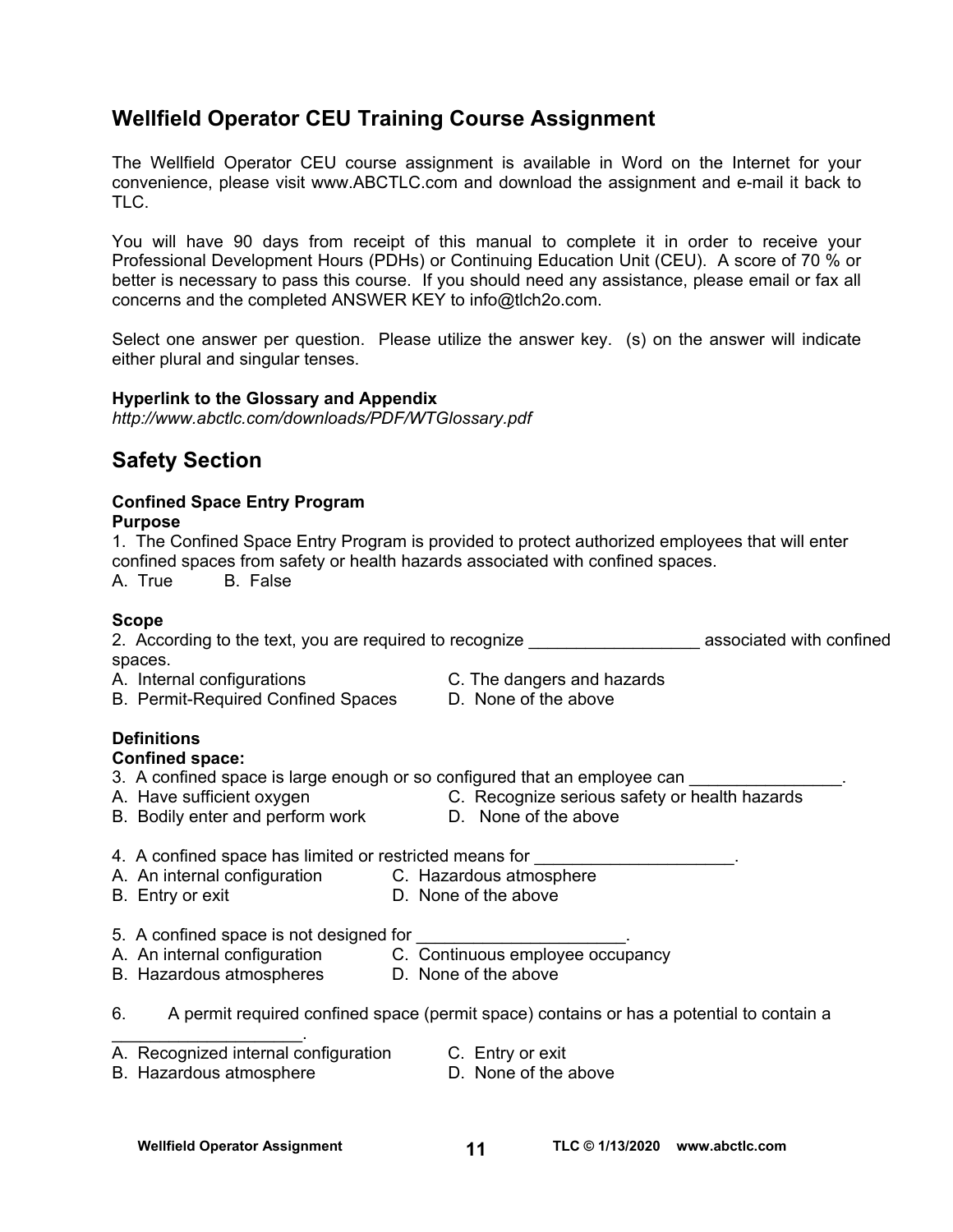|                                                                                           | 7. A permit required confined space (permit space) contains a material that has _________________.                                                                             |
|-------------------------------------------------------------------------------------------|--------------------------------------------------------------------------------------------------------------------------------------------------------------------------------|
|                                                                                           |                                                                                                                                                                                |
|                                                                                           | A. Authorized entrants       C. The potential for engulfing an entrant<br>B. Hazardous atmospheres      D.  None of the above                                                  |
|                                                                                           | 8. A permit required confined space (permit space) has an internal configuration such that<br>could be trapped or asphyxiated by inwardly converging walls or by a floor which |
| slopes downward and tapers to a smaller cross-section.                                    |                                                                                                                                                                                |
| A. An entrant C. An internal configuration                                                |                                                                                                                                                                                |
| B. Hazardous atmosphere D. None of the above                                              |                                                                                                                                                                                |
| or _________________________                                                              | 9. A permit required confined space (permit space) contains any other recognized serious safety                                                                                |
|                                                                                           |                                                                                                                                                                                |
| A. Engulfing an entrant C. Health hazard<br>B. Hazardous atmospheres D. None of the above |                                                                                                                                                                                |
|                                                                                           |                                                                                                                                                                                |
|                                                                                           |                                                                                                                                                                                |
|                                                                                           |                                                                                                                                                                                |
| <b>Induced Hazards</b>                                                                    |                                                                                                                                                                                |
| 11.                                                                                       | result from a multitude of incorrect decisions and actions that occur during                                                                                                   |
| the actual construction process.                                                          |                                                                                                                                                                                |
|                                                                                           |                                                                                                                                                                                |
|                                                                                           |                                                                                                                                                                                |
| <b>Oxygen-Deficient Atmosphere</b>                                                        |                                                                                                                                                                                |
|                                                                                           | 12. The ever-present possibility of _______________________________ is one of the major problems                                                                               |
| confronting construction workers while working in vaults.                                 |                                                                                                                                                                                |
|                                                                                           | A. A common confined space C. An oxygen-deficient atmosphere                                                                                                                   |
| <b>B.</b> Vaults                                                                          | D. None of the above                                                                                                                                                           |
| <b>Explosive or Toxic Gases, Vapors, or Fumes</b>                                         |                                                                                                                                                                                |
| 13.                                                                                       | produce toxic fumes that are confined in the limited atmosphere of a                                                                                                           |
| confined space.                                                                           |                                                                                                                                                                                |
| A. Purging agents <b>C. Welding and soldering</b>                                         |                                                                                                                                                                                |
| B. Below-grade locations D. None of the above                                             |                                                                                                                                                                                |
| Tanks                                                                                     |                                                                                                                                                                                |
| 14. Tanks are __________________________<br>storage of water and chemicals.               | that are used for a variety of purposes, including the                                                                                                                         |
|                                                                                           |                                                                                                                                                                                |
|                                                                                           | A. Nitrogen purge locations C. Another type of confined workspace                                                                                                              |
| <b>B.</b> Collection places                                                               | D. None of the above                                                                                                                                                           |
|                                                                                           | 15. Heat in tanks may cause $\frac{1}{100}$ , particularly on a hot day.<br>A. Heat prostration $\frac{1}{100}$ C. Problems with pumps                                         |
|                                                                                           |                                                                                                                                                                                |
| <b>B.</b> Equipment failure                                                               | D. None of the above                                                                                                                                                           |
| Unusual Conditions- Confined Space within a Confined Space                                |                                                                                                                                                                                |
| 16.                                                                                       | The ________________________ associated with the outer confined space and those of the inner                                                                                   |
| confined space both require testing, monitoring, and control.                             |                                                                                                                                                                                |
| A. Potential hazards <b>Exercise C. Manholes</b>                                          |                                                                                                                                                                                |
| B. Access passages                                                                        | D. None of the above                                                                                                                                                           |
|                                                                                           |                                                                                                                                                                                |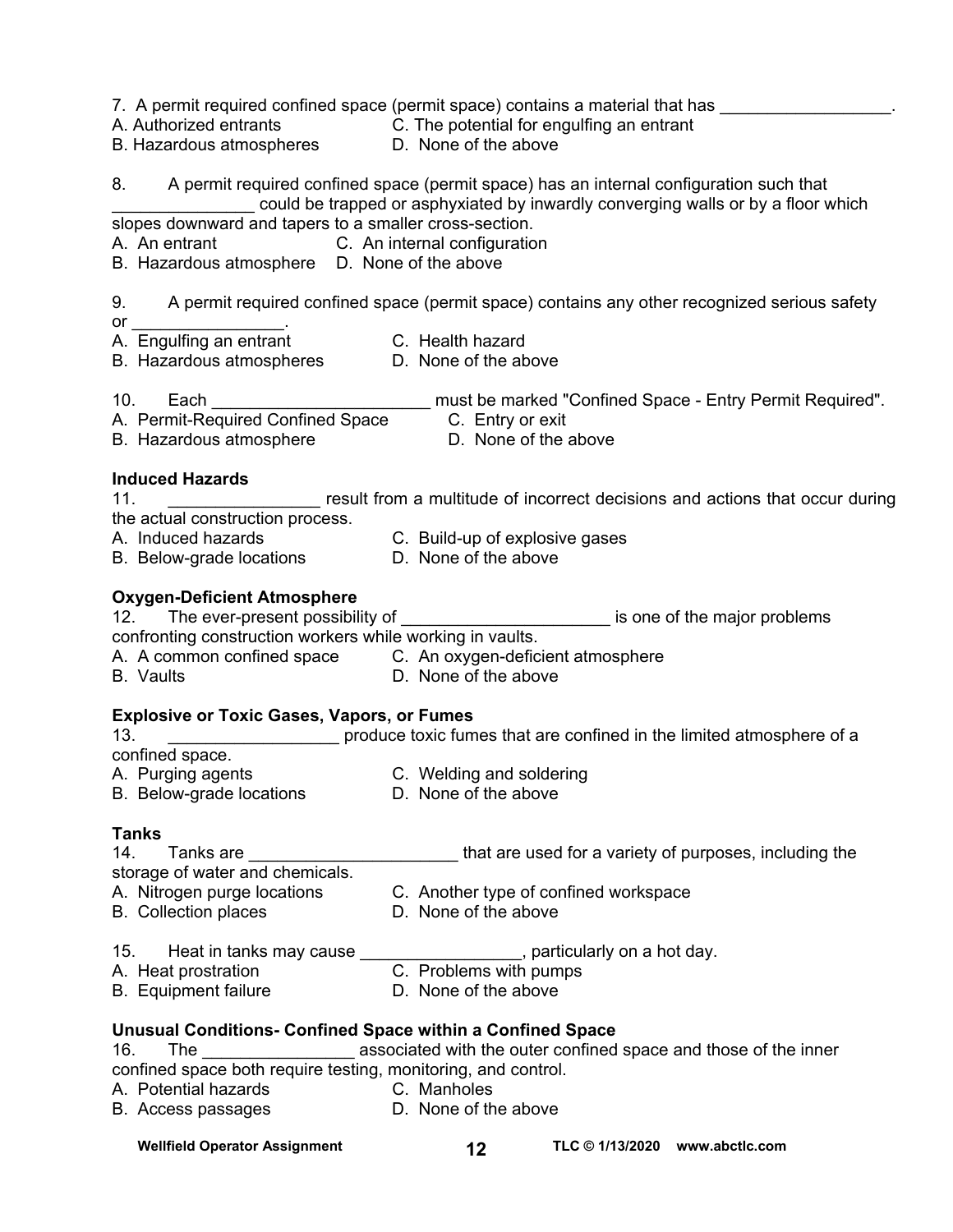#### **Asphyxiating Atmospheres**

| aspriyalating Atmospheres<br>17. The composition of ____________________ is approximately 20.9% oxygen, 78.1% nitrogen, and                                                                                                                                                                              |
|----------------------------------------------------------------------------------------------------------------------------------------------------------------------------------------------------------------------------------------------------------------------------------------------------------|
| 1% argon with small amounts of various other gases.                                                                                                                                                                                                                                                      |
| A. Chemical reactions C. Irritant gases                                                                                                                                                                                                                                                                  |
| B. Normal atmosphere D. None of the above                                                                                                                                                                                                                                                                |
| 18. Oxygen is consumed during _________________________, as in welding, heating, cutting, and<br>brazing.                                                                                                                                                                                                |
| A. Oxygen deprivation C. Combustion of flammable substances<br>B. Oxygen by nitrogen D. None of the above                                                                                                                                                                                                |
| <b>Carbon Dioxide</b><br>19. Since _____________________ have specific gravities greater than air, these gases may lie in a                                                                                                                                                                              |
| tank or manhole for hours or days after opening.                                                                                                                                                                                                                                                         |
|                                                                                                                                                                                                                                                                                                          |
| A. Chemical reactions C. Carbon dioxide and argon<br>B. Normal atmospheres D. None of the above                                                                                                                                                                                                          |
| <b>Oxygen Deprivation</b><br>20. Oxygen deprivation is a form of _____________.<br>A. Oxygen deprivation<br>B. Asphyxiation  B. Asphyxiation  B. Asphyxiation  B. Asphyxiation  B. Asphyxiation  B. Asphyxiation  B. Asphyxiation  B. Asphyxiation  Asphyxiation $\frac{1}{2}$                           |
| <b>Excavation and Trenching Section</b><br>21. According to the text, the ____________________________ was revised because excavating is the most dangerous of all construction operations.<br>A. Competent rule C. Emergency rule<br>B. OSHA excavation standard D. None of the above                   |
| 22. OSHA also revised the ___________________ to clarify the requirements.                                                                                                                                                                                                                               |
| A. Competent rule C. Protective equipment standard<br>B. Existing standard D. None of the above                                                                                                                                                                                                          |
| 23. The performance criteria in the new standard provides employers with options when classifying<br>soil and when selecting methods to protect the _________________ from cave-ins.<br>A. Competent person C. Construction equipment<br>B. Employee D. None of the above                                |
| Although employers have options when meeting some of the requirements,<br>24.<br>must<br>realize that the employee must be protected at all times.<br>A. Competent persons<br>C. Contractors                                                                                                             |
| D. None of the above<br><b>B.</b> Employers                                                                                                                                                                                                                                                              |
| <b>Competent Person</b><br>Competent person means one who is capable of identifying existing hazards in the surroundings<br>25.<br>or working conditions which are unsanitary, hazardous, or dangerous to employees. The<br>has authorization to take prompt corrective measures to eliminate identified |

hazards.

- A. Competent person C. Watchman
- B. Contractor **D. None of the above**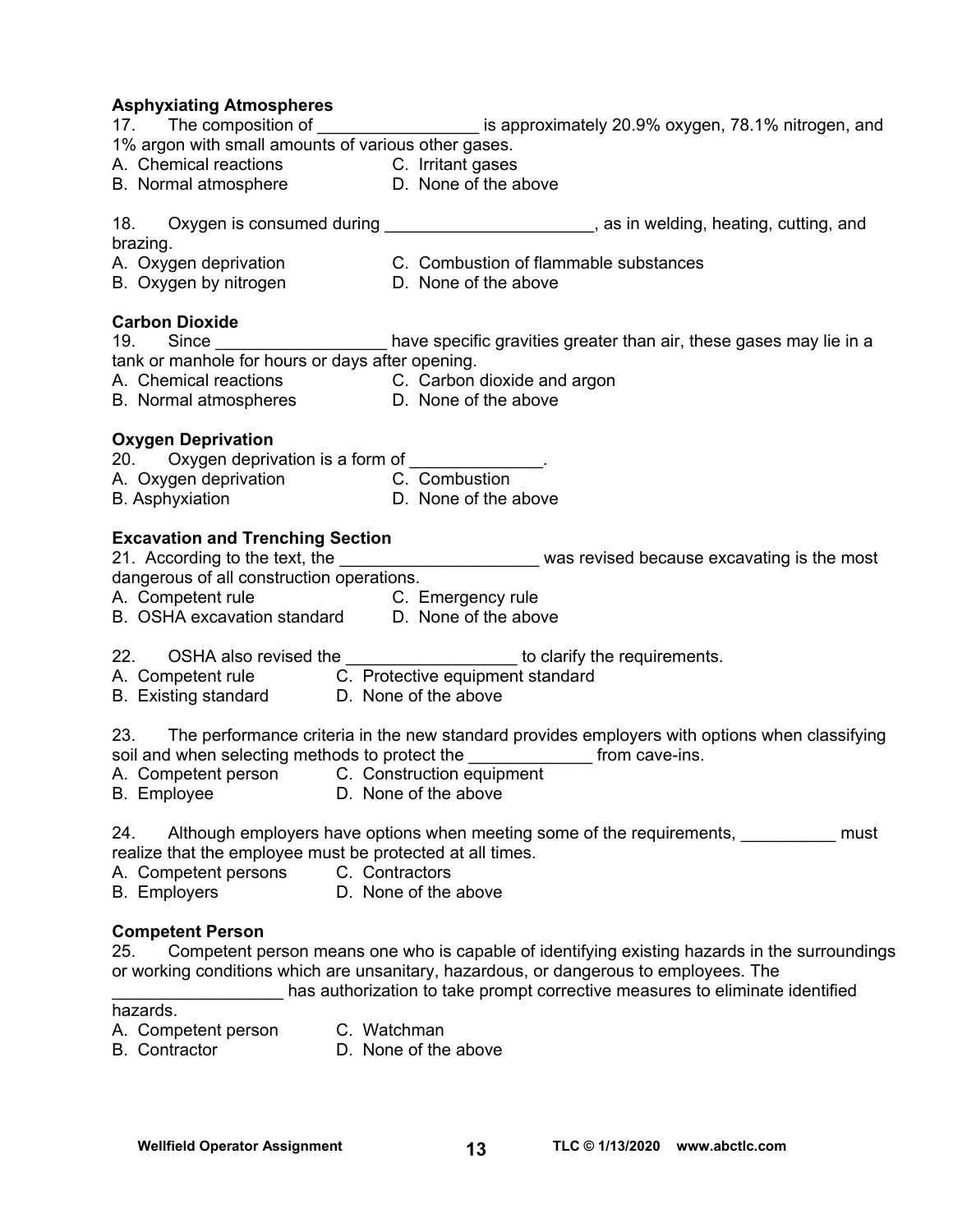| A ____________________ must have specific training in and be knowledgeable about soils analysis,<br>26.<br>the use of protective systems and the requirements of 29 CFR Part 1926.650-652 Subpart P.          |
|---------------------------------------------------------------------------------------------------------------------------------------------------------------------------------------------------------------|
| A. Competent person C. Watchman<br>B. Contractor D. None of the above                                                                                                                                         |
|                                                                                                                                                                                                               |
| 27. Everyone is required to practice _____________________________ one a year.                                                                                                                                |
| A. Competent person training C. Emergency procedures                                                                                                                                                          |
| B. Rescue training exercises D. None of the above                                                                                                                                                             |
| <b>Competent Person Duties</b>                                                                                                                                                                                |
| 28. The competent person performs daily inspections of the protective equipment,<br>____________________, safety equipment, and adjacent areas.                                                               |
| A. Work progress C. Trench conditions                                                                                                                                                                         |
| B. Construction Crew D. None of the above                                                                                                                                                                     |
| 29. The competent person shall make _________________ prior to the start of work and as needed<br>throughout the shift.                                                                                       |
|                                                                                                                                                                                                               |
|                                                                                                                                                                                                               |
| 30. The competent person shall make ____________________ after every rainstorm or other hazard<br>occurrence.                                                                                                 |
| A. Inspections C. Protective equipment available                                                                                                                                                              |
| B. Training available D. None of the above                                                                                                                                                                    |
| The competent person must have knowledge of _________________________, telephone or radio<br>31.<br>dispatch.                                                                                                 |
| A. Personnel assignments C. Emergency contact methods<br>B. Work schedules D. None of the above                                                                                                               |
|                                                                                                                                                                                                               |
| 32. The competent person removes employees and ___________________________ from hazardous                                                                                                                     |
| conditions and makes all changes necessary to ensure their safety.<br>A. Competent persons C. Protective equipment                                                                                            |
| B. All other personnel D. None of the above                                                                                                                                                                   |
| The competent person makes sure that all ______________ have proper protective equipment,<br>33.<br>hard-hats, reflective vests, steel-toed boots, harnesses, eye protection, hearing protection and drinking |
| water.                                                                                                                                                                                                        |
| A. Competent persons C. Employees                                                                                                                                                                             |
| D. None of the above<br><b>B.</b> Contractors                                                                                                                                                                 |
| <b>Scope of Work</b><br>According to the text, during excavation work a competent person shall be on the job site at all<br>34.<br>times when personnel are working within or around the _____________.       |
| A. Competent person C. Excavation                                                                                                                                                                             |
| B. Contractors D. None of the above                                                                                                                                                                           |
| 35.<br>In trench excavations that are four (4') feet or more in depth, a stairway, ladder, or ramp shall be<br>used as a ___________________.                                                                 |
| C. Bridge<br>A. Tool                                                                                                                                                                                          |
| B. Means of access or egress D. None of the above                                                                                                                                                             |

Wellfield Operator Assignment **14** TLC © 1/13/2020 www.abctlc.com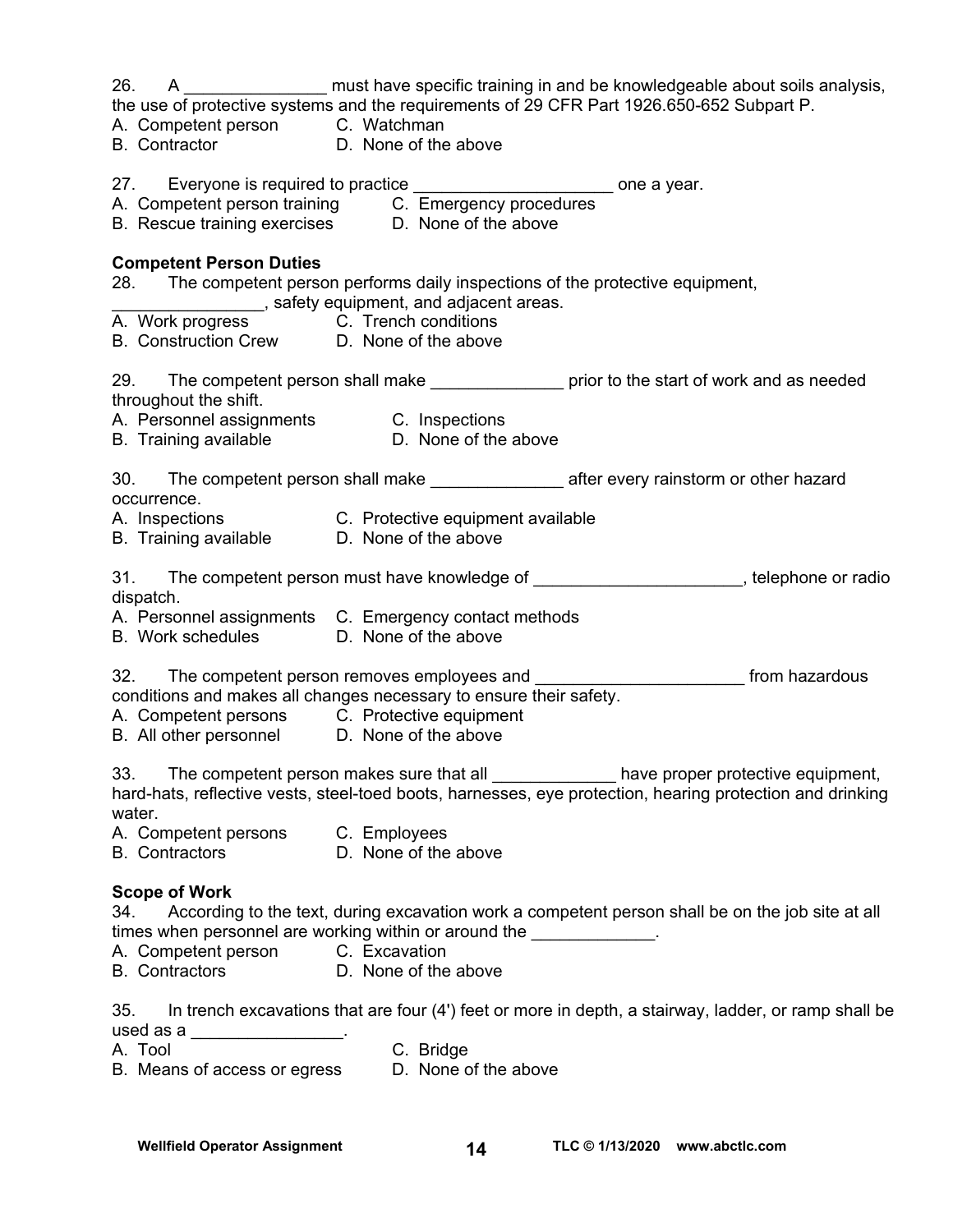| vest made with reflective material or highly visibility material.<br>A. Competent persons C. Rescue personnel<br>B. Each employee B. None of the above                                  |                      | 36. When excavations are made in vehicular traffic areas, <u>contanal communities</u> shall wear a warning                                                                                          |
|-----------------------------------------------------------------------------------------------------------------------------------------------------------------------------------------|----------------------|-----------------------------------------------------------------------------------------------------------------------------------------------------------------------------------------------------|
| 37. The air shall be tested in excavations where _____________________ exist, or could be                                                                                               |                      |                                                                                                                                                                                                     |
| reasonably expected to exist.                                                                                                                                                           |                      |                                                                                                                                                                                                     |
| A. Limited visibilities C. Oxygen deficiency or gaseous conditions<br>B. Employees <b>D. None of the above</b>                                                                          |                      |                                                                                                                                                                                                     |
|                                                                                                                                                                                         |                      |                                                                                                                                                                                                     |
| ventilated until the <u>contact controlled the contribution of the contribution of the section of the above 19.5 percent<br/>B. Employees enter the space contribution of the above</u> |                      | 38. When the atmosphere contains less than 19.5 percent oxygen, the area must be continuously                                                                                                       |
|                                                                                                                                                                                         |                      |                                                                                                                                                                                                     |
|                                                                                                                                                                                         |                      |                                                                                                                                                                                                     |
| of such structures.<br>A. Unauthorized persons C. Vehicles<br>B. Employees B. None of the above                                                                                         |                      | 39. In situations where sidewalks, pavement and appurtenant structures may be undermined, a<br>support system such as shoring must be provided to protect ______________ from the possible collapse |
|                                                                                                                                                                                         |                      |                                                                                                                                                                                                     |
| <b>Personnel Protective Systems</b>                                                                                                                                                     |                      |                                                                                                                                                                                                     |
|                                                                                                                                                                                         |                      | 40. According to the text, employees in _______________________shall be protected from cave-ins by an                                                                                               |
| adequate protective system, which shall be inspected by a competent person.                                                                                                             |                      |                                                                                                                                                                                                     |
| A. Excavations C. Protective systems<br>B. Vehicles D. None of the above                                                                                                                |                      |                                                                                                                                                                                                     |
|                                                                                                                                                                                         |                      |                                                                                                                                                                                                     |
| <b>Excavation Protection Systems</b><br>benching systems, ______________, and shields.<br>A. Shoring comes C. Attendants                                                                |                      | 41. There are three basic protective systems for excavations and trenches. They are sloping and                                                                                                     |
| A. Shoring C. Attendants<br>B. Ramps D. None of the above                                                                                                                               |                      |                                                                                                                                                                                                     |
|                                                                                                                                                                                         |                      |                                                                                                                                                                                                     |
| 42. Every employee in an excavation or trench shall be protected from<br>adequate protective system.                                                                                    |                      | by an                                                                                                                                                                                               |
| A. Unauthorized persons C. Polluted air                                                                                                                                                 |                      |                                                                                                                                                                                                     |
| B. Cave-ins                                                                                                                                                                             | D. None of the above |                                                                                                                                                                                                     |
| <b>Sloping and Benching Systems</b><br>C, which is the most                                                                                                                             |                      | 43. An option for sloping is to slope to the angle required by OSHA Construction Standards for Type                                                                                                 |
| C, which is the most ________________.<br>A.  Unstable soil type    C.  Porous soil type                                                                                                |                      |                                                                                                                                                                                                     |
| B. Stable soil type D. None of the above                                                                                                                                                |                      |                                                                                                                                                                                                     |
| 44.<br>engineer.                                                                                                                                                                        |                      | Another option for sloping is to utilize _________________ prepared by a registered professional                                                                                                    |
| A. Instructions<br>C. Standards                                                                                                                                                         |                      |                                                                                                                                                                                                     |
| B. Tabulated data D. None of the above                                                                                                                                                  |                      |                                                                                                                                                                                                     |
| 45.<br>specific job.                                                                                                                                                                    |                      | According to the text, a registered professional engineer can design a subsequence of<br>for a                                                                                                      |
| A. Table                                                                                                                                                                                | C. Protective system |                                                                                                                                                                                                     |
| B. Sloping plan                                                                                                                                                                         | D. None of the above |                                                                                                                                                                                                     |
| <b>Wellfield Operator Assignment</b>                                                                                                                                                    | 15                   | TLC © 1/13/2020 www.abctlc.com                                                                                                                                                                      |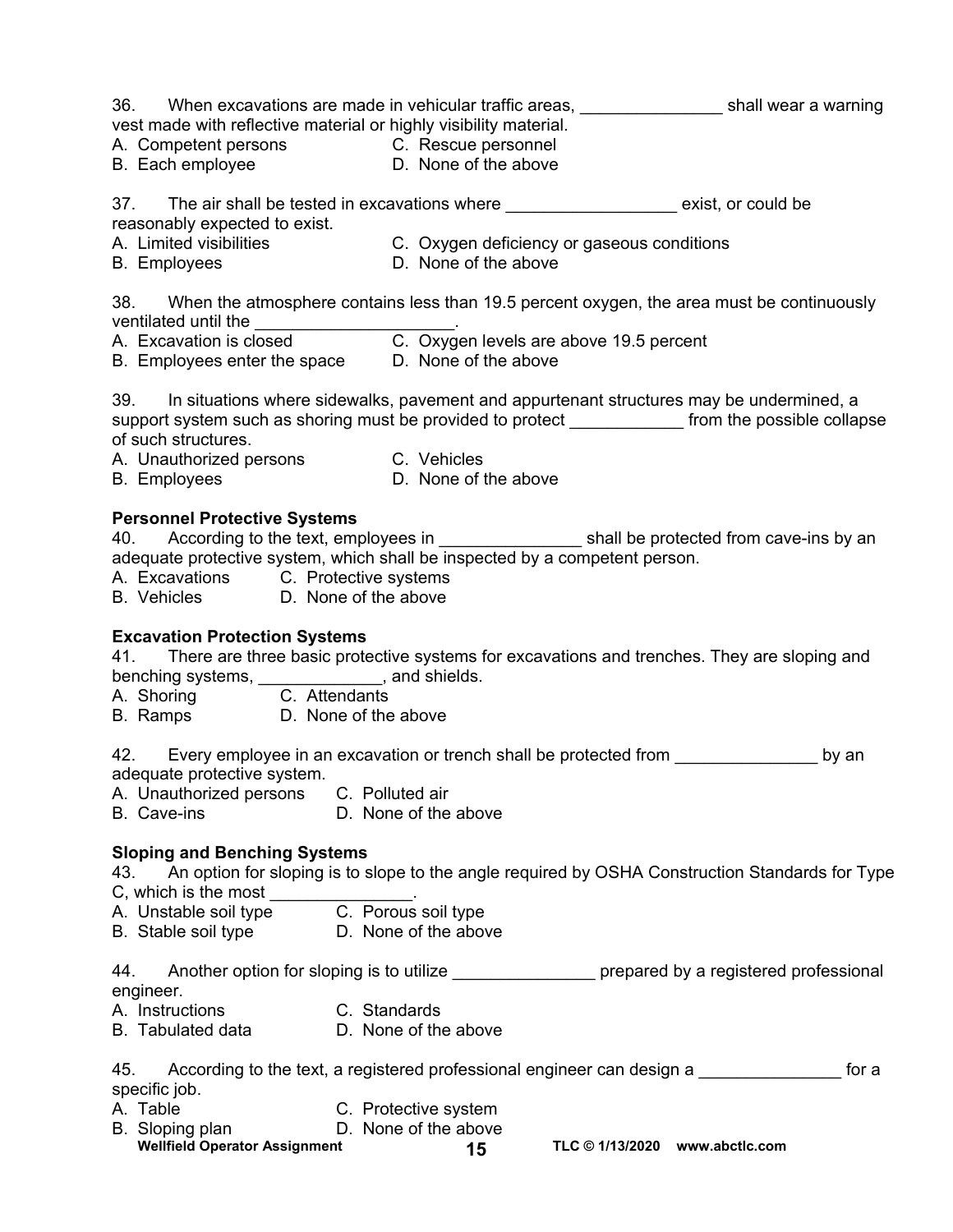46. \_\_\_\_\_\_\_\_\_\_\_\_\_\_\_\_\_\_\_\_\_\_ for excavations five (5) to twenty (20) feet in depth must be

constructed in accordance with the instructions of a designated competent person.

A. Sloping and benching systems C. Trench excavation limits

B. Tabulated data D. None of the above

#### **Shoring Systems**

47. \_\_\_\_\_\_\_\_\_\_\_\_ is another protective system that utilizes a framework of vertical members, horizontal members, and cross braces to support the sides of the excavation to prevent a cave-in.

- A. Shoring C. Lateral support
- B. Tabulated data D. None of the above

#### **Shield Systems (Trench Boxes)**

48. Shielding is the third method of providing a safe workplace in excavations. Unlike sloping and shoring, \_\_\_\_\_\_\_\_\_\_\_\_\_\_\_\_\_\_ does not prevent a cave-in. A. Shielding **C.** Soil testing B. Tabulated data D. None of the above 49. Shields are designed to \_\_\_\_\_\_\_\_\_\_\_\_\_\_\_\_\_\_\_\_\_\_\_, thereby protecting the employees working inside the structure. A. Withstand the soil forces caused by a cave-in C. Bend but not break B. Keep water out of the excavation **B.** D. None of the above 50. Design and construction of \_\_\_\_\_\_\_\_\_\_\_\_\_\_\_\_\_ is not covered in the OSHA Standards. A. Sloping and benching systems C. Protective systems B. Shielding **D. None of the above Safety Precautions for Shield Systems**  51. There must not be any lateral movement of when installed. A. Sloping and benching systems C. Ladders B. Shields **D.** None of the above 52. To protect employees from cave-ins when entering and exiting the shield, a ladder within the or a properly sloped ramp at the end shall be provided. A. Shield C. Tabulated data B. Jobsite D. None of the above 53. According to the text, employees are not allowed in the The Theodorium during installation, removal, or during any vertical movement. A. Sloping and benching systems C. Vicinity of the excavation B. Shield **D.** None of the above 54. Shields can be installed 2 ft. above the bottom of an excavation, provided that they are designed to \_\_\_\_\_\_\_\_\_\_\_\_\_\_\_\_\_\_\_\_\_\_. A. Tabulated data C. Be easily removed B. Resist loads at the full depth D. None of the above 55. The exposed excavation wall at the extending the state of the sloped, shored, or shielded. A. Excavation site C. Traffic side of the excavation B. Open end of the shield **D.** None of the above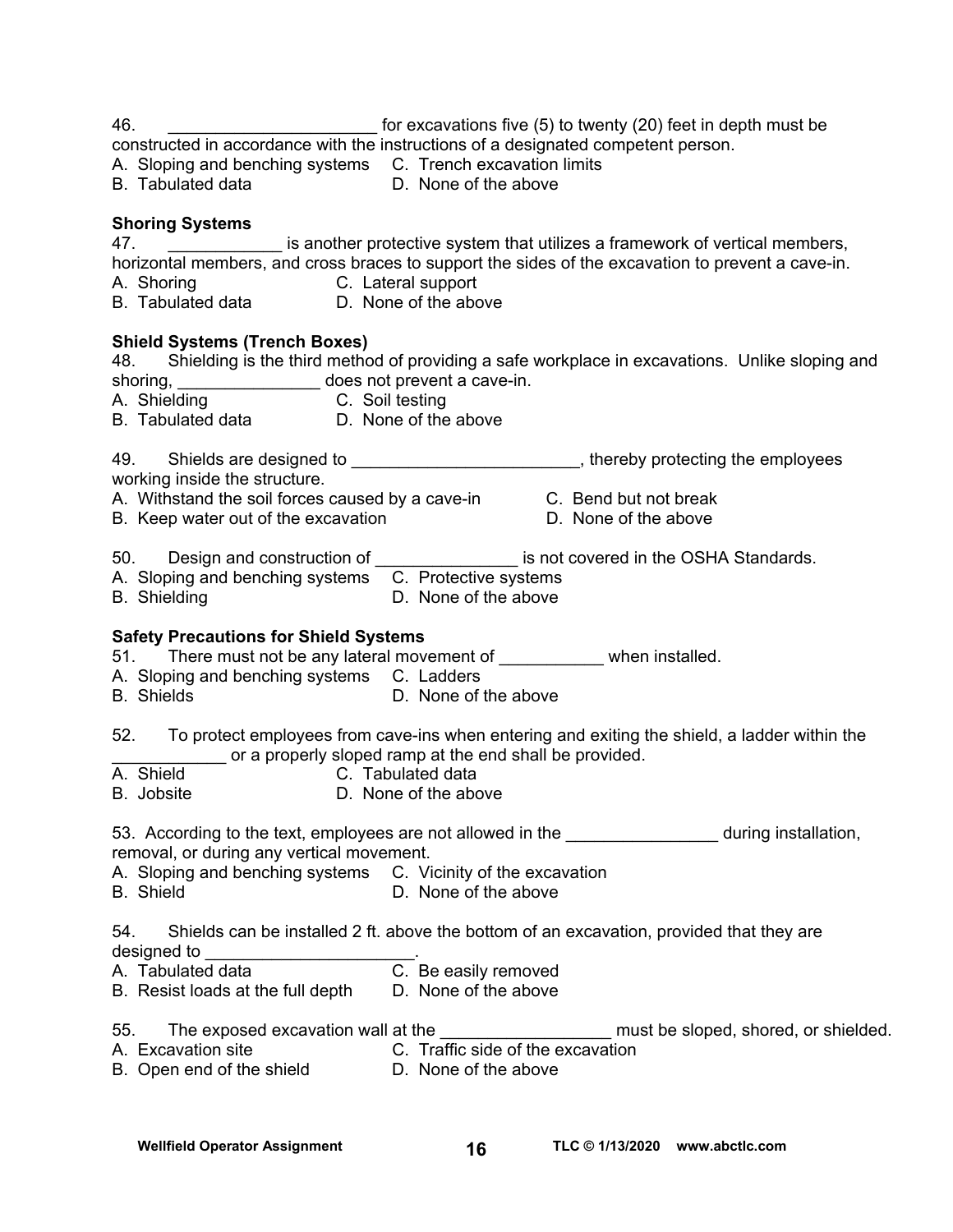#### **Personal Protective Equipment**

56. **Example 3** For that employees wear a hard hat, safety glasses, and work boots on the jobsite.

- A. The contractor C. Recommended practice
- B. OSHA policy D. None of the above

#### **Excavation & Trenching Guidelines**

57. All other employees working in and around the excavation must be trained to recognize the hazards associated with **with** with and a CHSHA Standards

- 
- C. Personal protective equipment

B. Trenching and excavating D. None of the above

#### **Hazard Controls**

58. All overhead hazards (surface encumbrances) must be removed or supported to

A. Meet OSHA Standards C. Eliminate the hazard

 $\mathcal{L}_\text{max}$  and  $\mathcal{L}_\text{max}$  and  $\mathcal{L}_\text{max}$ 

B. Make trenching and excavating easier D. None of the above

59. All \_\_\_\_\_\_\_\_\_\_\_\_\_\_\_\_\_\_ must be stored at least two (2) feet from the sides of the excavation.

- The spoil pile must not block the safe means of egress.
- A. Safety plans C. Spoil piles
- B. Barricades D. None of the above

60. If a trench or excavation is 4 feet or deeper, stairways, ramps, or ladders must be provided as a safe means of access and egress.

A. 5 C. 6

B. 4 D. None of the above

61. Employees working in trenches must not have to travel any more than 25 feet laterally to reach a

- $\mathcal{L}_\text{max}$  and  $\mathcal{L}_\text{max}$  and  $\mathcal{L}_\text{max}$ A. Stairway, ramp, or ladder C. Benched area
- B. Safe area **D.** None of the above

62. No employee will be permitted to work in an excavation where **the intervalled** is accumulating unless adequate protection measures are used to protect the employees.

A. Construction debris C. Spoil

B. Water D. None of the above

63. All excavations and trenches must be inspected daily by a \_\_\_\_\_\_\_\_\_\_\_\_\_\_, prior to employee exposure or entry. Trenches and excavations will also be inspected after any rainfall, soil change, or any other time needed during the shift.

- A. Professional engineer C. Competent person
- B. Supervisor **D. None of the above**

64. When excavations and trenches 4 feet or deeper have the potential for toxic substances or the air will be tested at least daily.<br>A. Cave-ins C. Hazardous atmospheres

- C. Hazardous atmospheres
- B. Unauthorized workers D. None of the above

65. If work is in or around traffic, the same state of the safety of the safety of employees, vehicular traffic, and pedestrians.

- A. Signs and barricades C. Additional personnel
- Wellfield Operator Assignment **17** TLC © 1/13/2020 www.abctlc.com B. Soil classifications D. None of the above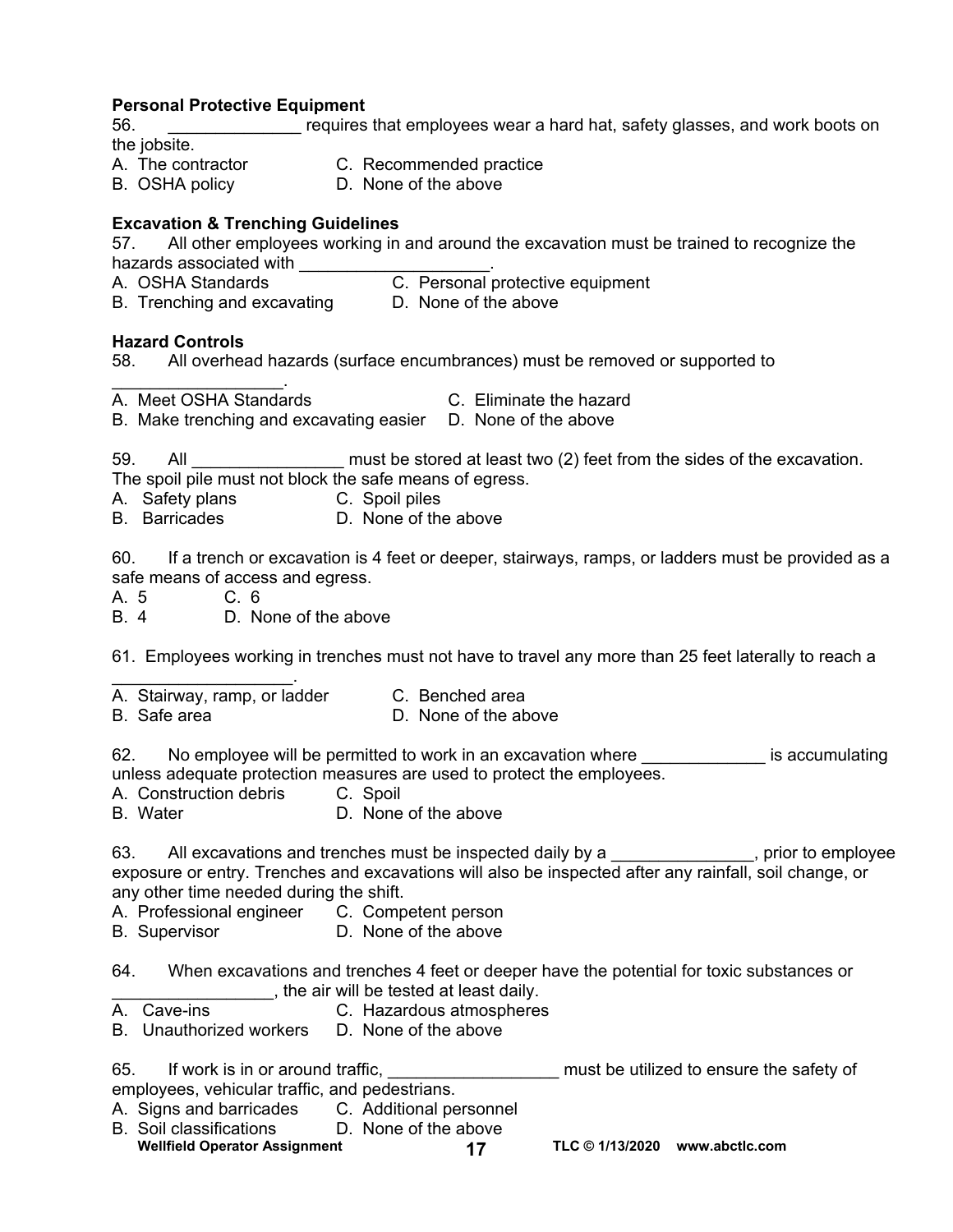#### **Excavation Safety Plan**

| 66. A written excavation safety plan is required. This plan is to be developed to the level necessary<br>A. Professional engineer's requirements C. Protective systems<br>B. OSHA Excavation Safety Standard D. None of the above                                                                         |
|-----------------------------------------------------------------------------------------------------------------------------------------------------------------------------------------------------------------------------------------------------------------------------------------------------------|
| Soil Classification and Identification<br>67. The Simplified Soil Classification System defined by OSHA Standards consists of four<br>categories: ____________, Type A, Type B, and Type C.<br>A. Stable rock C. Stiff clay<br>D. None of the above<br>B. Gravel <b>B.</b> Gravel                         |
| 68. Type A soils are ________________ with an unconfined compressive strength of 1.5 tons per<br>square foot (TSF) or greater.<br>A. The least stable C. Field tested<br>B. Cohesive soils B. None of the above                                                                                           |
| 69. Examples of Type A soils are ___________________like caliche and hardpan.<br>A. Cemented soils C. Uncommon soils<br>B. Soil classifications D. None of the above                                                                                                                                      |
| <b>Soil Test &amp; Identification</b><br>70. The competent person will classify the _______________________ according to the definitions in<br>Appendix A of the OSHA standard based on at least one visual and one manual analysis.<br>A. Shields C. Cohesion tests<br>B. Soil type D. None of the above |
| 71. Clay, silt, and sand are ____________________. Clay particles are the smallest, silt particles are<br>intermediate, and sand particles are the largest.<br>A. Very cohesive C. Size classifications<br>B. Corrosive D. None of the above                                                              |
| 72. The degree of ____________________ and plasticity of a soil depend on the amounts of clay, silt,<br>sand, and water present.<br>A. Compatibility<br>B. Cohesiveness<br>D. None of th<br>D. None of the above                                                                                          |
| The soil in an excavation is subject to change several times within the scope of a project and<br>73.<br>will vary with weather and job conditions.<br>the<br>A. Shields<br>C. Moisture content<br>D. None of the above<br>B. Shoring                                                                     |
| According to the text, the competent person must also determine the level of protection based<br>74.<br>on what conditions exist at the time of the test, and<br>C. Allow for changing conditions<br>A. Available equipment<br><b>B.</b> Tabulated data<br>D. None of the above                           |
| <b>Shielding</b><br>When placed in an excavation, shields have sufficient structural strength to support the<br>75.                                                                                                                                                                                       |

# Thereby protecting the employees in the trench.<br>A. Nearby structures C. Force of a cave-in should one occur-

- 
- C. Force of a cave-in should one occur<br>D. None of the above
- B. Construction vehicles
	- Wellfield Operator Assignment **18 TLC © 1/13/2020** www.abctlc.com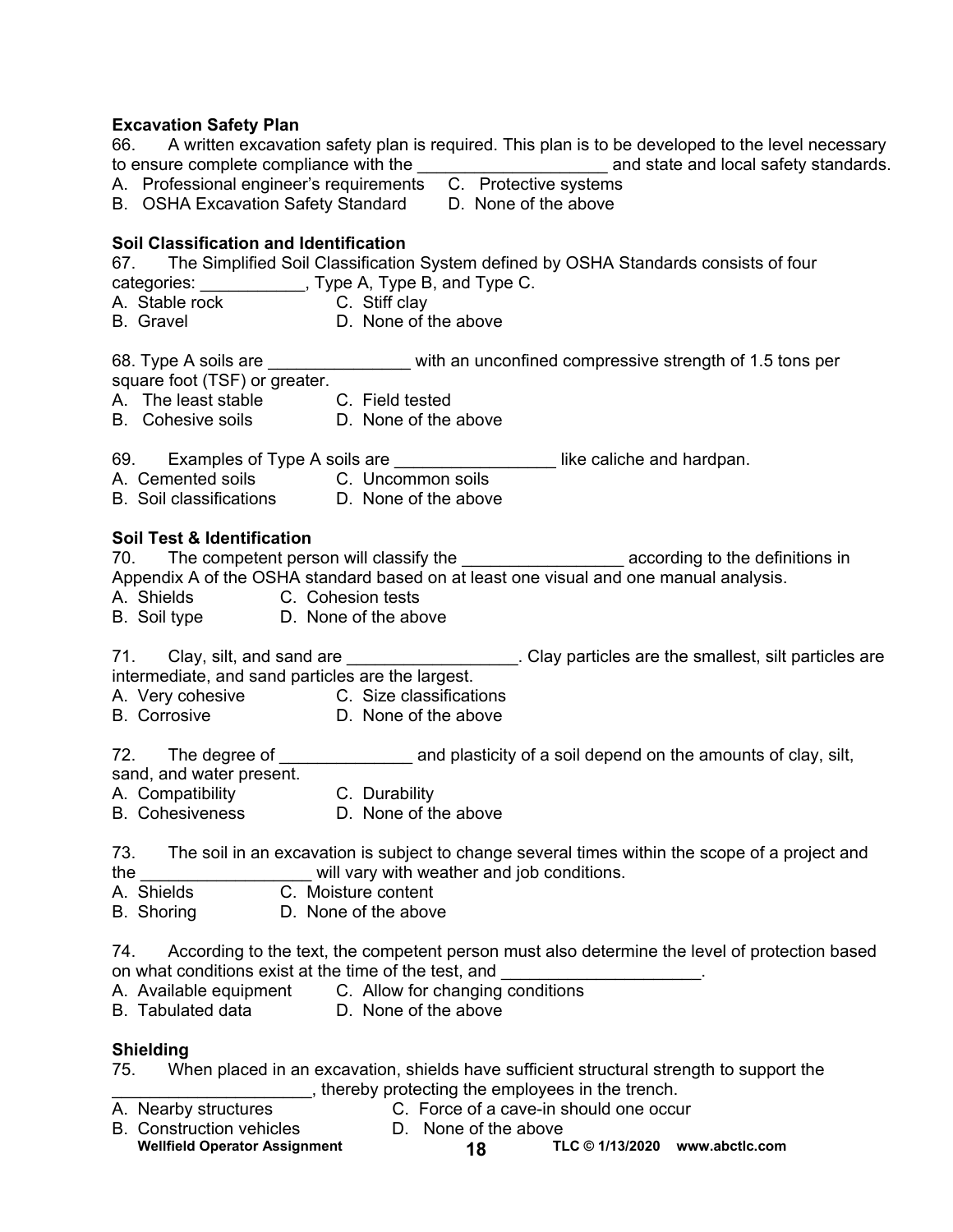76. Most \_\_\_\_\_\_\_\_\_\_\_\_ have two flat, parallel metal walls which are held apart by metal cross braces which are placed at the ends of the "box." This allows for the installation of pipe within the interior dimensions of the shield.

A. Shields C. Shoring systems

B. Reputable manufacturers D. None of the above

77. An operation where a contractor excavates just enough trench to install the shield, then sets a joint of pipe, then excavates further, then pulls the shield forward to install another joint while the first is being backfilled, is known as "

A. Shielding C. Standard practice

B. Cut and cover D. None of the above

78. \_\_\_\_\_\_\_\_\_\_\_\_\_\_\_ have become more popular with public works maintenance crews and contractors working in shallow excavations because of their ease of use.

- 
- A. Smaller shields C. Open-ended shields
- B. Reputable manufacturers D. None of the above

79. Round shields made of The State of the Maye recently appeared.

- A. Approved materials **C. Corrugated metal**
- B. Wood **D. None of the above**

80. Since shield construction is not covered by OSHA Standards, it is critical that you know your

- $\mathcal{L}_\text{max}$  and  $\mathcal{L}_\text{max}$ A. Supplier **C. Competent person**
- B. Safety manual **D. None of the above**

81. \_\_\_\_\_\_\_\_\_\_\_\_\_\_\_\_\_\_\_\_\_ supply boxes designed by registered professional engineers and

certified for their applications.

A. Contractor's C. Local<br>
B. Reputable manufacturers C. None of the above

B. Reputable manufacturers

- 82. Any modification to the shields must be
- A. Reported to the competent person C. Approved by the manufacturer
- B. Noted in the excavation log D. None of the above
- -

83. Shields in trenches must be installed so as to prevent \_\_\_\_\_\_\_\_\_\_\_\_\_\_\_\_\_\_\_\_\_ in the event of a cave-in

A. Lateral movement C. Cohesion tests

B. Damage to equipment D. None of the above

84. According to the text, shields may ride two feet above the bottom of an excavation, provided they are calculated to support the full depth of the excavation and there is no  $\blacksquare$ or behind the shield.

- A. Caving C. Spoil
- B. Material D. None of the above

85. Workers must be protected when entering or leaving the shield by using a within the shield or a properly sloped ramp at the end.

- A. Shield C. Support
- B**.** Ladder D. None of the above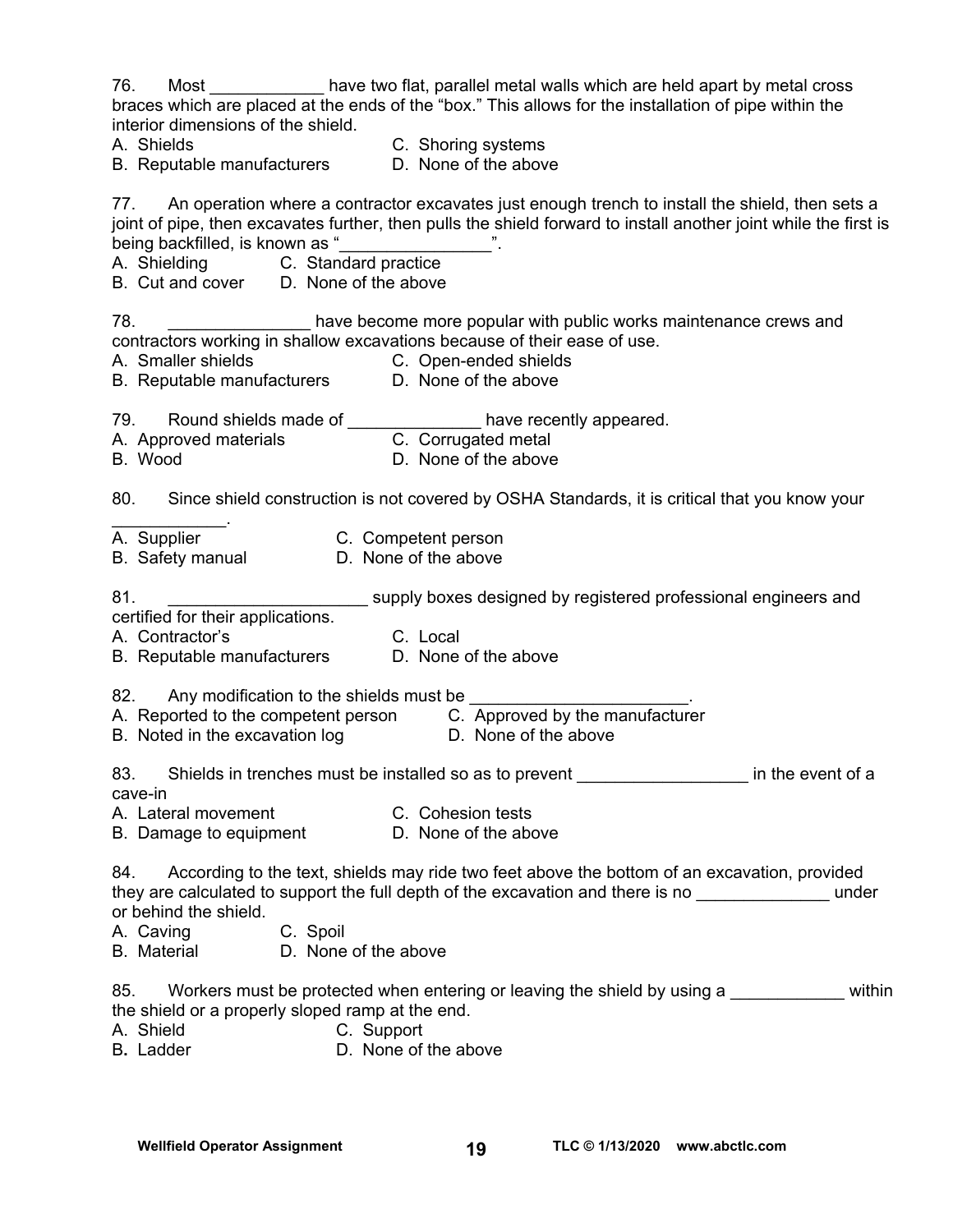86. Workers must exit the shield during its installation, removal, or

- A. Inclement weather C. During vertical movement
- B. Soil testing D. None of the above

87. The excavation wall at the \_\_\_\_\_\_\_\_\_\_\_\_\_\_\_\_\_\_\_\_\_\_\_\_\_\_\_ should be sloped, shored or shielded off to prevent a cave-in from the end.

- A. Side of the shield C. Open end of the shield
- B. End of the job D. None of the above

88. If the excavation will be deeper than the **\_\_\_\_\_\_\_\_\_\_\_\_\_\_\_**, attached shields of the correct specifications may be used. As an alternate, the excavation may be sloped back to the maximum allowable angle from a point 18 inches below the top of the shield.

A. Planned depth C. Designed depth

B. Shield is tall D. None of the above

#### **Inspections**

89. The excavations, adjacent areas, and protective systems shall be inspected daily by the

- $\mathcal{L}_\text{max}$  . The set of the set of the set of the set of the set of the set of the set of the set of the set of the set of the set of the set of the set of the set of the set of the set of the set of the set of the set A. Contractor C. Competent person
- B. Employees D. None of the above

90. During inspections, the competent person shall look for evidence of a situation that could result in a cave-in, indications of \_\_\_\_\_\_\_\_\_\_\_\_\_\_\_\_\_\_\_\_\_\_\_, hazardous atmospheres or other hazardous conditions.

A. Failure of protective systems C. OSHA compliance

B. Poor workmanship D. None of the above

## **Groundwater Treatment/Production System Section**

#### **Groundwater and Wells**

91. When toxic substances are spilled or dumped near a well, these can leach into and contaminate the groundwater drawn from that well.

- A. Karst C. Soil moisture
- B. Aquifer D. None of the above

92. Which of the following flows slowly through water-bearing formations at different rates?

- A. Groundwater C. Soil moisture
- B. Drinking water D. None of the above

93. The level below which all the spaces in the ground are filled with water is called the?

- A. Unconfined aquifer(s) C. Well(s)
- B. Water table D. None of the above
- 94. The area above the water table lies the?
- A. Unsaturated zone C. Saturated zone
- B. Karst D. None of the above
- 95. The water in the saturated zone is called?
- A. Unconfined aquifer(s) C. Water table
- B. Groundwater D. None of the above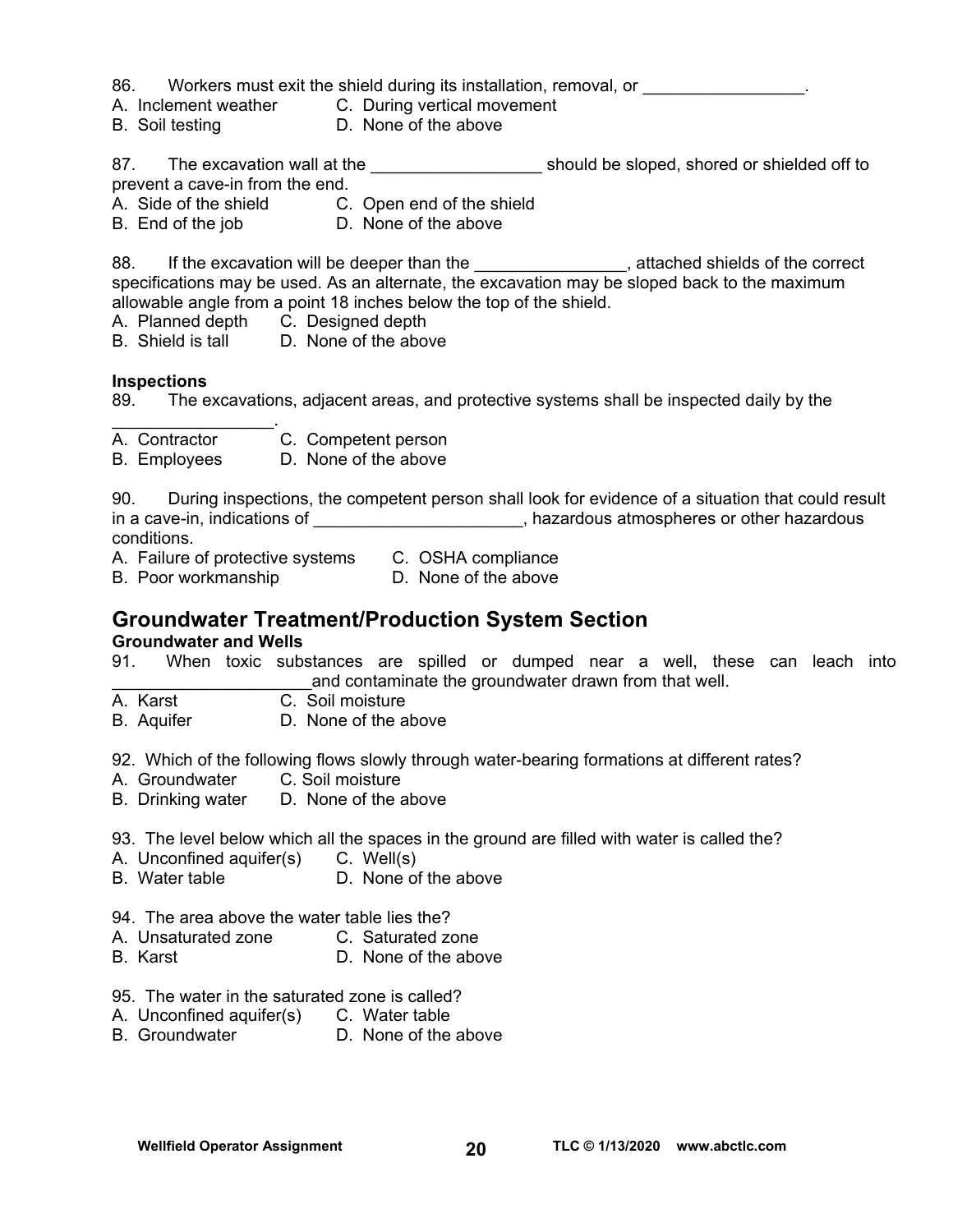96. Which of the following terms are cracks, joints, or fractures in solid rock, through which groundwater moves?

- A. Fractured aquifer(s) C. Soil moisture
- B. Karst D. None of the above

97. Limestone is often located in which of the following?

- A. Unconfined aquifer(s) C. Fractured aquifer(s)
- B. Soil moisture D. None of the above

98. Which of the following may move in different directions below the ground than the water flowing on the surface?

- A. Water table C. Soil moisture
- B. Groundwater D. None of the above

99. Which of the following is the level to which the water in an artesian aquifer will rise?

- A. Aquifer C. Water table
- B. Piezometric surface D. None of the above

100. Sandstone may become so highly cemented or recrystalized that all of the original space is filled, in this case, the rock is no longer a porous medium and is known as?

- A. Unconfined aquifer(s) C. Fractured aquifer(s)
- B. Porous media D. None of the above

101. Which of the following usually flows downhill along the slope of the water table?

- A. Groundwater C. Soil moisture
- B. Water table  $\Box$  D. None of the above

#### **Cone of Depression**

102. During pumping, the water level in the well falls below the water table in the?

- A. Water table C. Unconfined aquifer
- B. Surrounding aquifer D. None of the above

103. The movement of water from the movement of water from the summan into a well results in the formation of a cone of depression.

- A. Confined aquifer C. Water table
- B. An aquifer D. None of the above

104. Which of the following describes a three-dimensional inverted cone surrounding the well that represents the volume of water removed as a result of pumping?

- A. Water table C. Cone of depression
- B. Groundwater D. None of the above

105. Which of the following is the vertical drop in the height between the water level in the well prior to pumping and the water level in the well during pumping?

- A. Drawdown C. Cone of depression
- B. Groundwater D. None of the above

106. When a water well is installed in \_\_\_\_\_\_\_\_\_\_\_\_\_\_\_, water moves from the aquifer into the well through small holes or slits in the well casing or, in some types of wells, through the open bottom of the well?

- A. Confined aquifer **C. Water table**
- B. An unconfined aquifer D. None of the above

Wellfield Operator Assignment **21** TLC © 1/13/2020 www.abctlc.com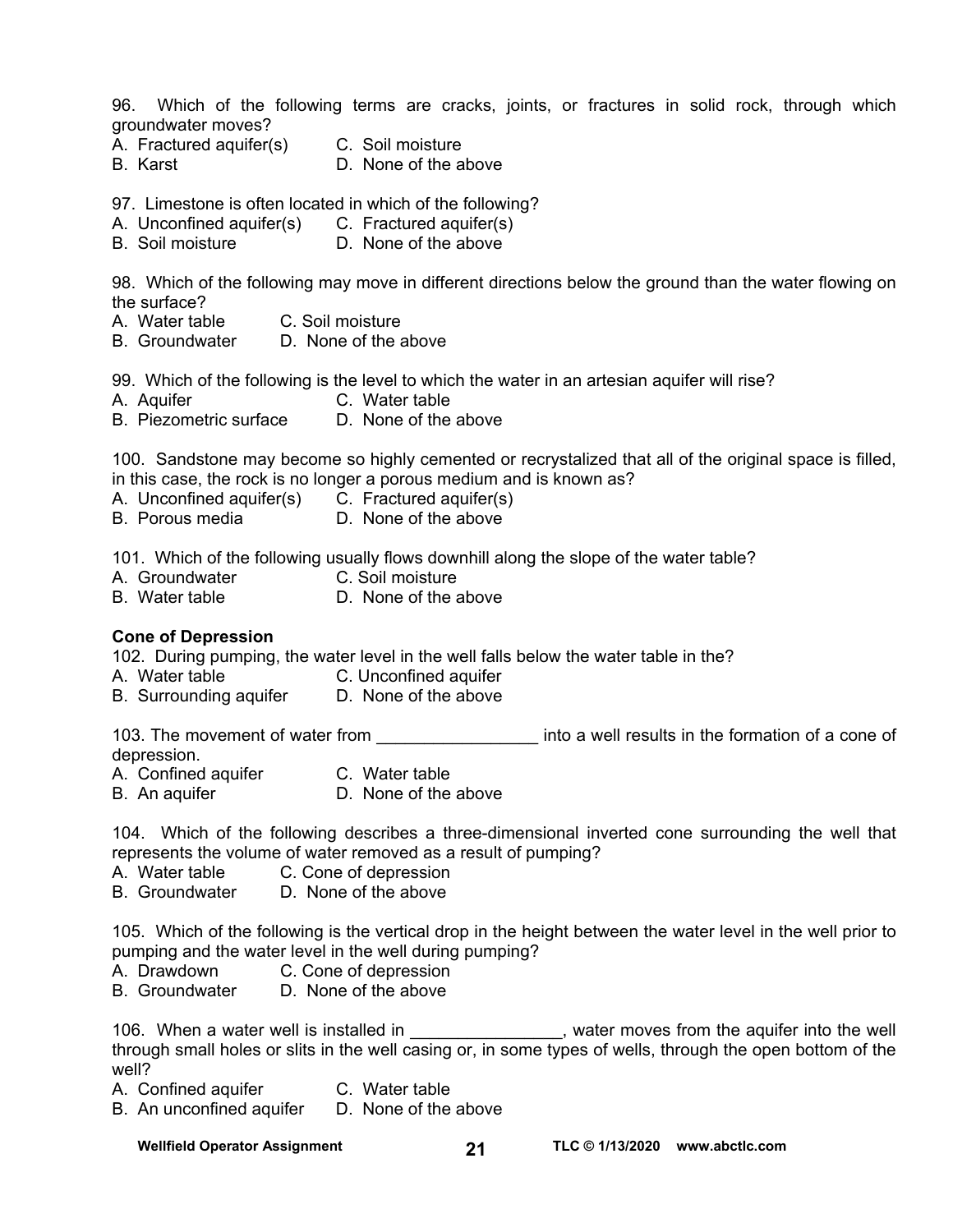#### **Where Is Ground Water Stored?**

107. Areas where ground water exists in sufficient quantities to supply wells or springs are called aquifers, that literally means?

- A. Water table C. Cone of depression
- B. Water bearer D. None of the above

108. Which of the following stores water in the spaces between particles of sand, gravel, soil, and rock as well as cracks, pores, and channels in relatively solid rocks?

- A. Water table C. Unconfined aquifer
- B. Aquifer(s) D. None of the above

109. Which of the following is regulated largely by its porosity, or the relative amount of open space present to hold water?

- A. Water table **C.** An aquifer's storage capacity
- B. Groundwater D. None of the above

110. If the aquifer is sandwiched between layers of comparatively impermeable materials, it is called?

- A. Confined aquifer **C. Water table**
- B. Unconfined aquifer D. None of the above

111. Which of the following are frequently found at greater depths than unconfined aquifers?

- A. Confined aquifer(s) C. Water table
- B. Unconfined aquifer(s) D. None of the above

#### **Does Groundwater Move?**

112. Groundwater can move sideways as well as up or down. This movement is in response to gravity, differences in elevation, and?

- A. Permeable zones C. Saturated zone
- B. Differences in pressure D. None of the above
- 113. Groundwater can move even more quickly in karst aquifers, which are areas in and similar rocks where fractures or cracks have been widened by the action of the ground water to form sinkholes, tunnels, or even caves?
- 
- A. Karst aquifer(s C. Water soluble limestone
- B. Saturated zone D. None of the above
- 

#### **Groundwater Quality**

114. The layers of soil and particles of sand, gravel, crushed rocks, and larger rocks were thought to act as filters, trapping contaminants before they could reach the ground water. A. True B. False

115. It is known that some contaminants can pass through all of these filtering layers into to contaminate ground water.

- A. Permeable zones C. Saturated zone
	-
- B. Unsaturated zone D. None of the above

#### **How Does Ground Water Become Contaminated?**

116. Groundwater contamination can begin on the surface of the ground, in the ground above the water table, or in the ground below the?

- A. Water table C. Permeable zones
- B. Ground water D. None of the above

Wellfield Operator Assignment **22** TLC © 1/13/2020 www.abctlc.com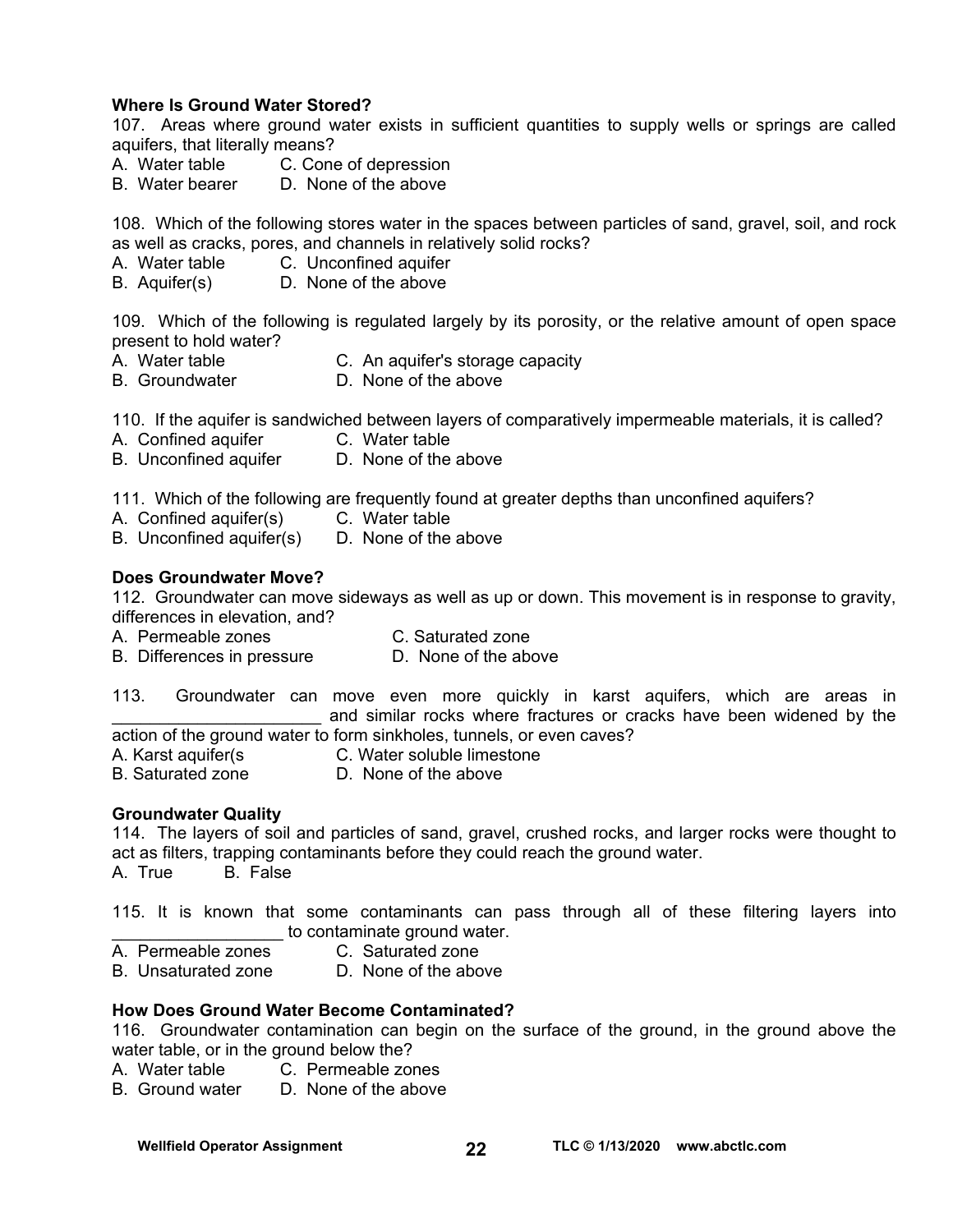117. If the contaminant is introduced straight into the area below \_\_\_\_\_\_\_\_\_\_\_\_, the primary process that can affect the impact of the contaminant is dilution by the surrounding ground water.

- A. Water table C. Unsaturated zone
- B. Saturated zone D. None of the above

#### **What Kinds of Substances Can Contaminate Groundwater, and Where Do They Come from?**

118. Substances that can pollute **that can be can be divided into two basic categories:** substances that occur naturally and substances produced or introduced by man's activities.

- A. Synthetic organic chemical(s) C. Permeable zones<br>B. Groundwater **D. None of the above**
- D. None of the above

119. A substantial number of today's groundwater contamination problems stem from man's activities and can be introduced into ground water from?

- A. Contaminant(s) C. A variety of sources
- B. Saturated zone **D.** None of the above

#### **Abandoned Wells**

120. If which of the following if abandoned without being properly sealed, it can act as a direct channel for contaminants to reach ground water?

A. A well **C.** Supplies of clean ground water

B. Alternative sources of water D. None of the above

#### **Water Well Reports and Hydrogeology**

#### **Hydrogeologic Data**

121. For hydrogeologists to make reliable assessments about the current and future status of ground water, they need to know where ground water occurs in the subsurface, what the properties are of the various geologic units below the surface, and how fast and in what direction ground water is moving. A. True B. False

#### **Nature of the Aquifer**

122. An unconfined aquifer has the the the same as its upper surface; there are no significant lowpermeability layers between the water table and the surface.

A. Hydraulic head **C. Permeability area** 

B. Water table  $D.$  None of the above

123. According to the text, the top of the aquifer, can rise or fall depending on water use and amount of recharge to the aquifer and is called?

- A. Hydraulic head C. Permeability zone
- B. Water table D. None of the above

124. Which of the following terms has a low-permeability geologic formation as its upper boundary?

- 
- A. Hydraulic head C. A confined aquifer
- B. Water table **D.** None of the above

#### **Hydraulic Head (h)**

125. The hydraulic head is a measure of the water at a certain depth possesses because of its elevation and the pressure exerted through the weight of the water above it.

A. True B. False

126. Which of the following has units of feet, and generally parallels to the elevation of water in the well?

- A. Hydraulic head C. Permeability zone
- B. Water table **D.** None of the above
- Wellfield Operator Assignment **23** TLC © 1/13/2020 www.abctlc.com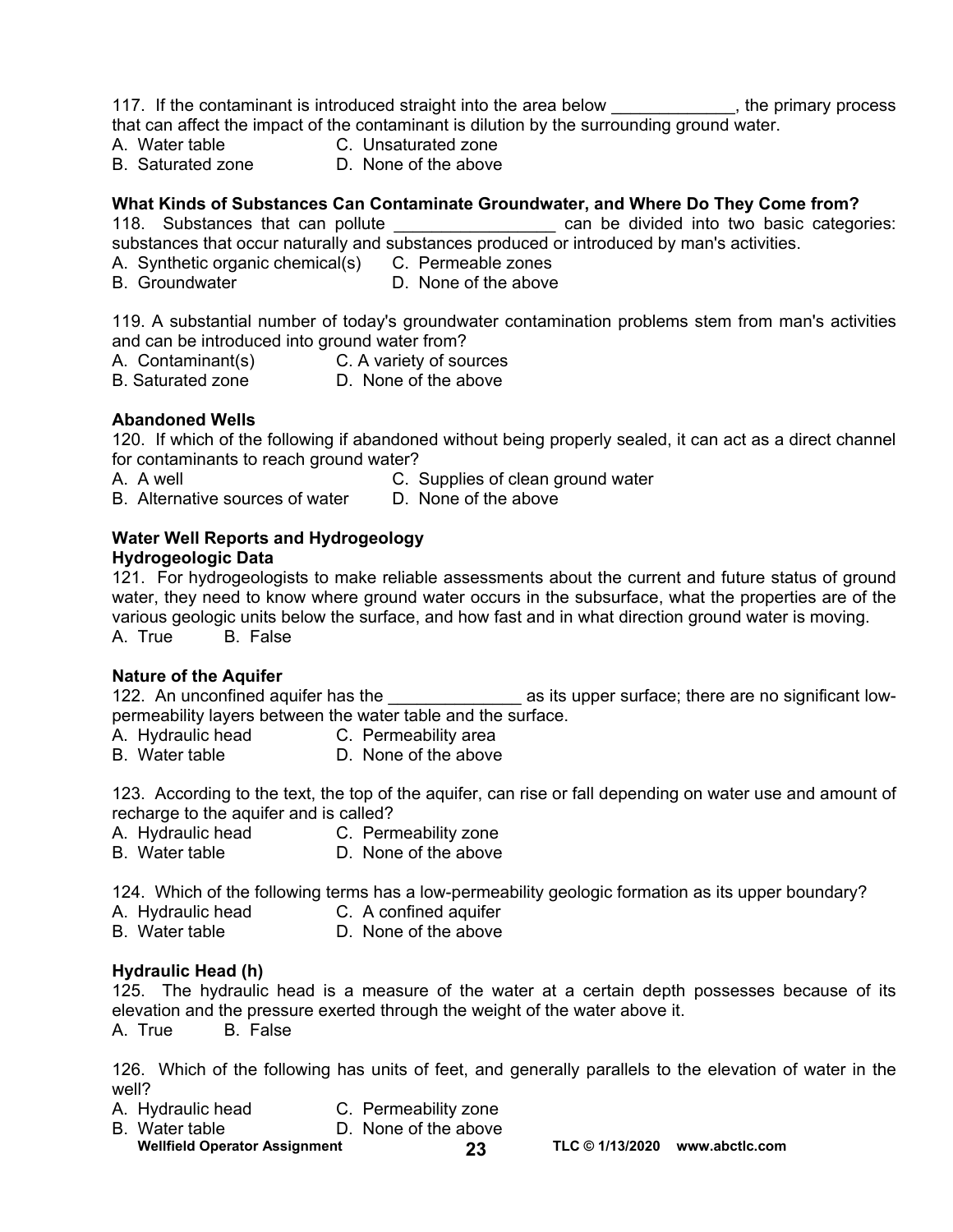#### **Permeability of the Aquifer (K)**

127. Which of the following **the set of the permeability of the aquifer is a measure of** 

how fast ground water can move through the aquifer?

- A. Hydraulic head C. Storage coefficient of the aquifer
- B. Hydraulic conductivity D. None of the above

128. Which of the following terms has units of distance/time, e.g., feet/day, although it does not represent an actual speed?

- A. Hydraulic head C. Storage coefficient of the aquifer<br>B. Hydraulic conductivity D. None of the above
- B. Hydraulic conductivity

#### **In What Direction Is Groundwater Flowing?**

129. The direction of groundwater flow is from higher to lower?

- A. Hydraulic head C. Storage coefficient of the aquifer
- B. Hydraulic conductivity D. None of the above

130. Which of the following can be measured by lowering a probe through the observation port of a number of wells, all within the same relative time period?

- A. Hydraulic head C. Storage coefficient of the aquifer
- B. Hydraulic conductivity D. None of the above

#### **What Is the Drawdown Associated with Pumping of a Well?**

131. There is a relationship between the pumping rate of the well, the transmissivity of the aquifer, the distance between wells, \_\_\_\_\_\_\_\_\_\_\_\_\_\_\_\_, and the duration of the pumping event.

- A. Hydraulic head C. Storage coefficient of the aquifer
- B. Hydraulic conductivity D. None of the above

#### **Depth to First Water-Bearing Zone**

132. Some report the depth at which water is first encountered in?

- A. The drill hole **C.** Recharge and discharge zone(s)
- B. Static water level (SWL) D. None of the above

#### **Static Water Level**

133. The driving force for ground water movement is the hydraulic head, and the **the solution is a** measure of that force.

- A. Hydrogeologic investigation(s) C. Recharge and discharge zone(s)
- B. Static water level (SWL) D. None of the above

134. Which of the following is a better gauge that a different aquifer has been encountered than the lithologic description?

- A. Water-bearing zone(s) C. Recharge and discharge zone(s)
- B. SWL D. None of the above

135. Which of the following have important effects in groundwater protection and identifying the relation between area groundwater and local streams?

- A. Water-bearing zone(s) C. Recharge and discharge zone(s)
- 
- B. SWL D. None of the above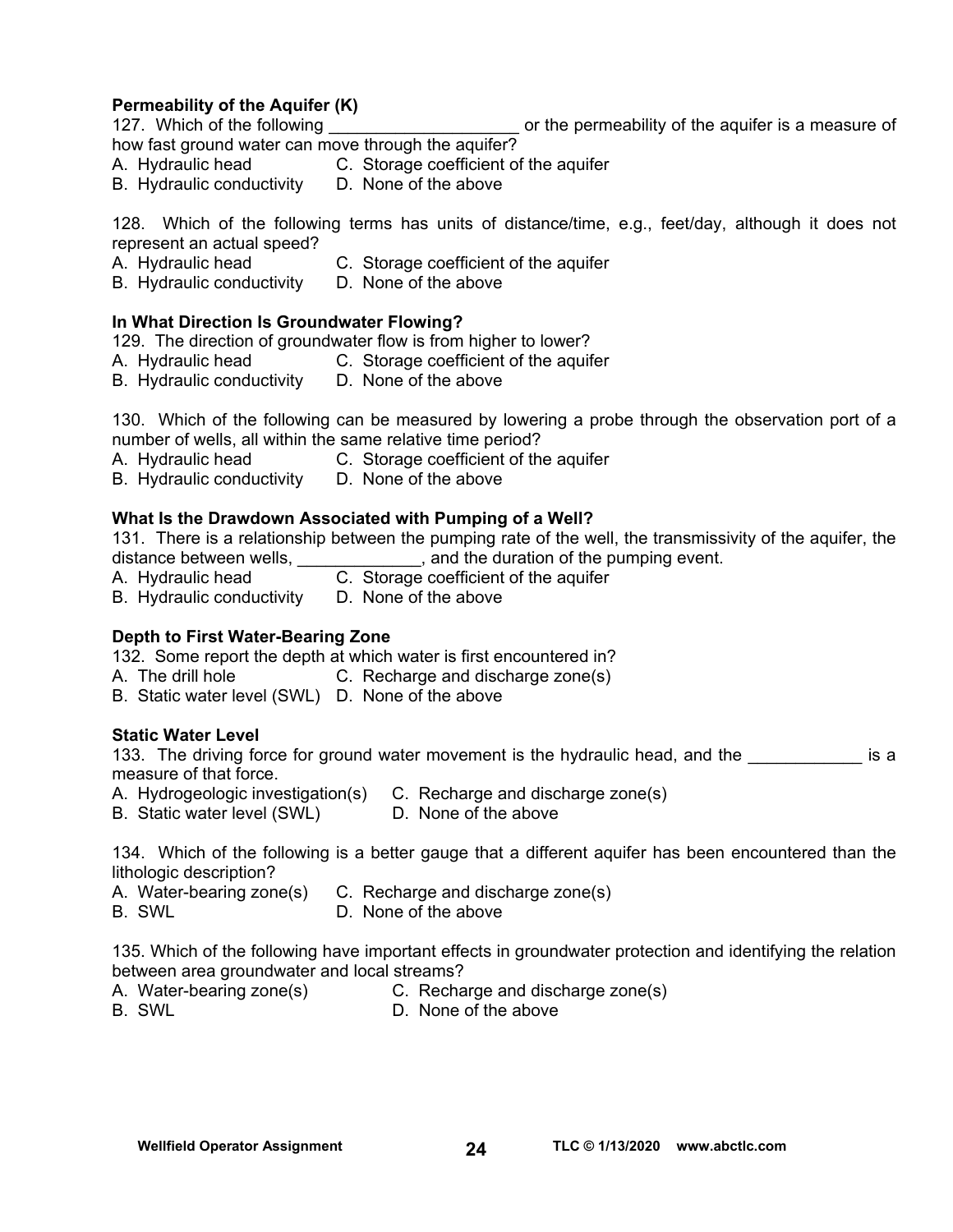#### **Water-Bearing Zones**

136. Arriving at accurate approximations of aquifer parameters or calculating ground water velocity requires us to know the thickness of the?

- A. Water-bearing zone(s) C. Recharge and discharge zone(s)
- B. SWL D. None of the above

#### **Basic Rotary Drilling Methods**

137. Rotary drilling uses two methods that include: direct and reverse mud rotary, direct air rotary, and?

- A. Advanced methods C. Drill through casing driver methods
- B. Typical drilling fluid(s) D. None of the above

#### **The Rotary Drill String**

138. Rotary drilling methods use a drill string, which typically consists of a bit, collar, drill pipe and? A. The drill collar C. A kelly

B. A Sub D. None of the above

139. Which of the following is a section of heavy walled pipe that can be hexagonal, square, or rounded with grooves?

- A. The flighting C. A kelly
- B. The plug D. None of the above

140. Which of the following is several feet longer than the drill pipe being used and fits into the table drive much like the splines on a drive shaft fit into a transmission?

- A. The drill collar C. The kelly
- B. The Sub D. None of the above

141. Some rotary rigs use a top drive to turn **constant of the analysis and are like a drill press.** 

A. The drill collar C. The drill string

B. Drag bit(s) D. None of the above

142. Drill pipe can be used in various lengths but are typically 20-foot sections and may be connected to the drive unit with?

- A. The drill collar C. A kelly
- B. A Sub D. None of the above

143. A sub is a length of pipe used to connect pipes and/or act as shock absorber (between the drill pipes and drive unit, at the end of the drill pipe is?

- A. The drill collar C. Shock absorber
- B. Drag bit(s) D. None of the above

144. Which of the following or stabilizer is typically very heavy and is often gauged close to the diameter of the bit being used?

- A. The drill collar C. Shock absorber
- B. Drag bit(s) D. None of the above

145. Which of the following aids in maintaining a consistent borehole diameter and primarily helps to prevent borehole deviation?

- A. The drill collar C. Shock absorber
- B. Drag bit(s) D. None of the above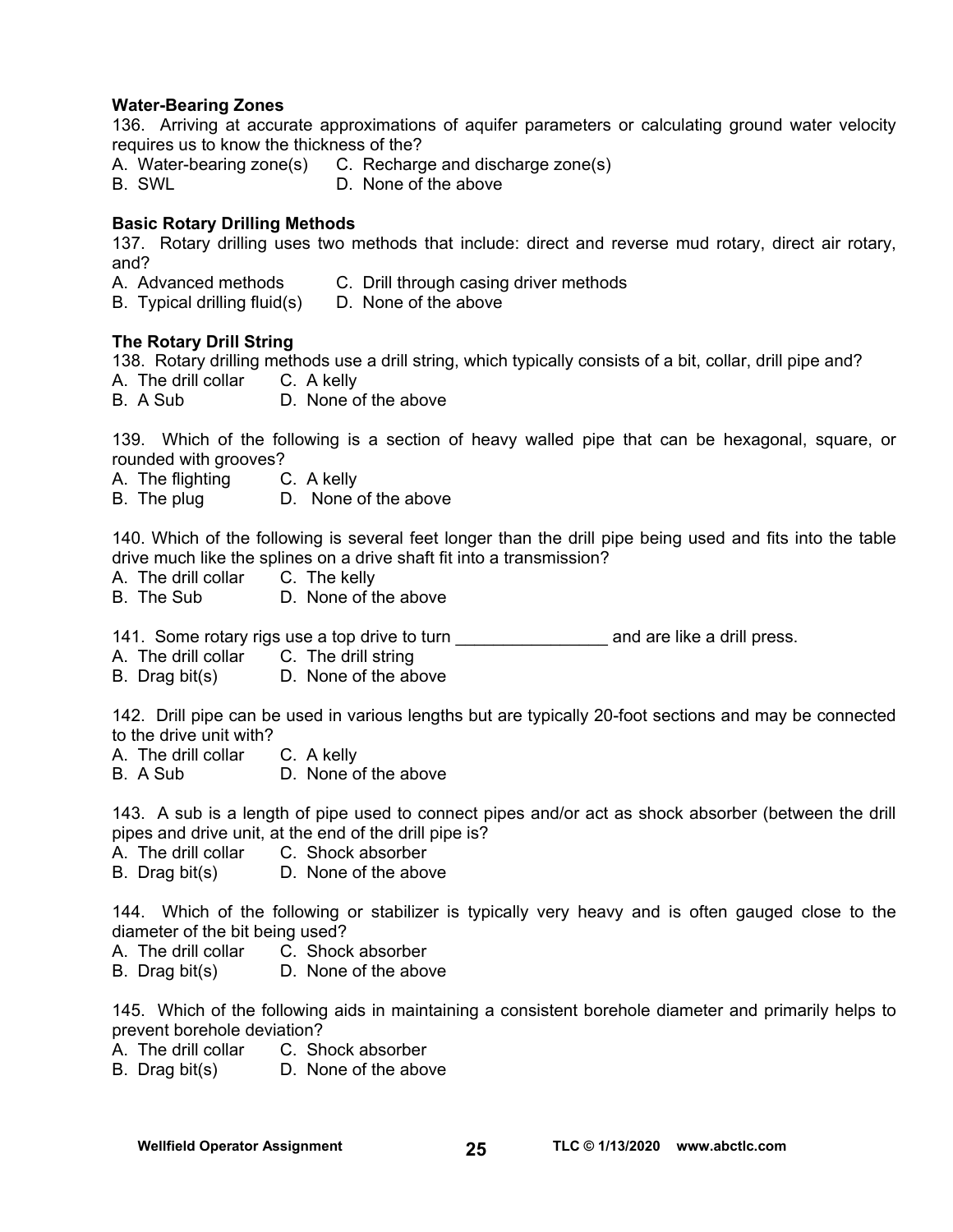146. Several types of bits may be used; such as drag bits or?

- A. The flighting **C. Roller bits**
- B. The plug D. None of the above

147. Which of the following are normally used in unconsolidated to semi-consolidated sand, silt, and clay-rich formations?

A. The drill collar C. Roller bit(s)

B. Drag bit(s) D. None of the above

148. Drag bits come in many shapes and sizes and cut with a shearing action aided by the jetting of drilling fluids from?

- A. The drill collar **C.** Shock absorber (floating sub)
- B. Nozzles or jets in the bit D. None of the above

149. Roller bits, such as \_\_\_\_\_\_\_\_\_\_\_\_\_\_\_\_, typically utilize interlocking teeth or buttons on individual rotating cones to cut, crush, or chip through the formation.

- A. The flighting C. The common tri-cone bit
- B. The plug D. None of the above

150. Roller bits can be used in consolidated formations and even hard rock applications if equipped with carbide buttons. These types of bits are often referred to as?

- A. Roller button bits C. Reamers
- B. The Kelly **D.** None of the above

151. Which of the following are bits that can be utilized to enlarge, straighten, or clean an existing borehole?

A. Roller button bits C. Reamers

B. The Kelly **D.** None of the above

152. Which of the following terms are used to enlarge deeper sections of an existing borehole without requiring the enlargement of the entire upper well bore?

A. Cutting blades C. Reamers

B. Under reamers D. None of the above

153. Under reaming involves the projection of \_\_\_\_\_\_\_\_\_\_\_\_\_\_\_ beneath permanently installed casing in loosely consolidated sediments.

- A. Cutting blades **C. Reamers**
- B. Under reamers **D. None of the above**

#### **Direct Rotary Method**

154. The drilling fluid that is pumped by and/or air compressor is jetted out of ports in the bit.

- A. The drilling fluid C. The cutting's containment systems
- B. The rig's mud pump D. None of the above

155. Which of the following pressurizes the borehole and helps to keep the hole open while removing cuttings?

- A. The drilling fluid C. The cutting's containment systems
- B. The rig's mud pump D. None of the above

(S) Means the answer can be plural or singular in nature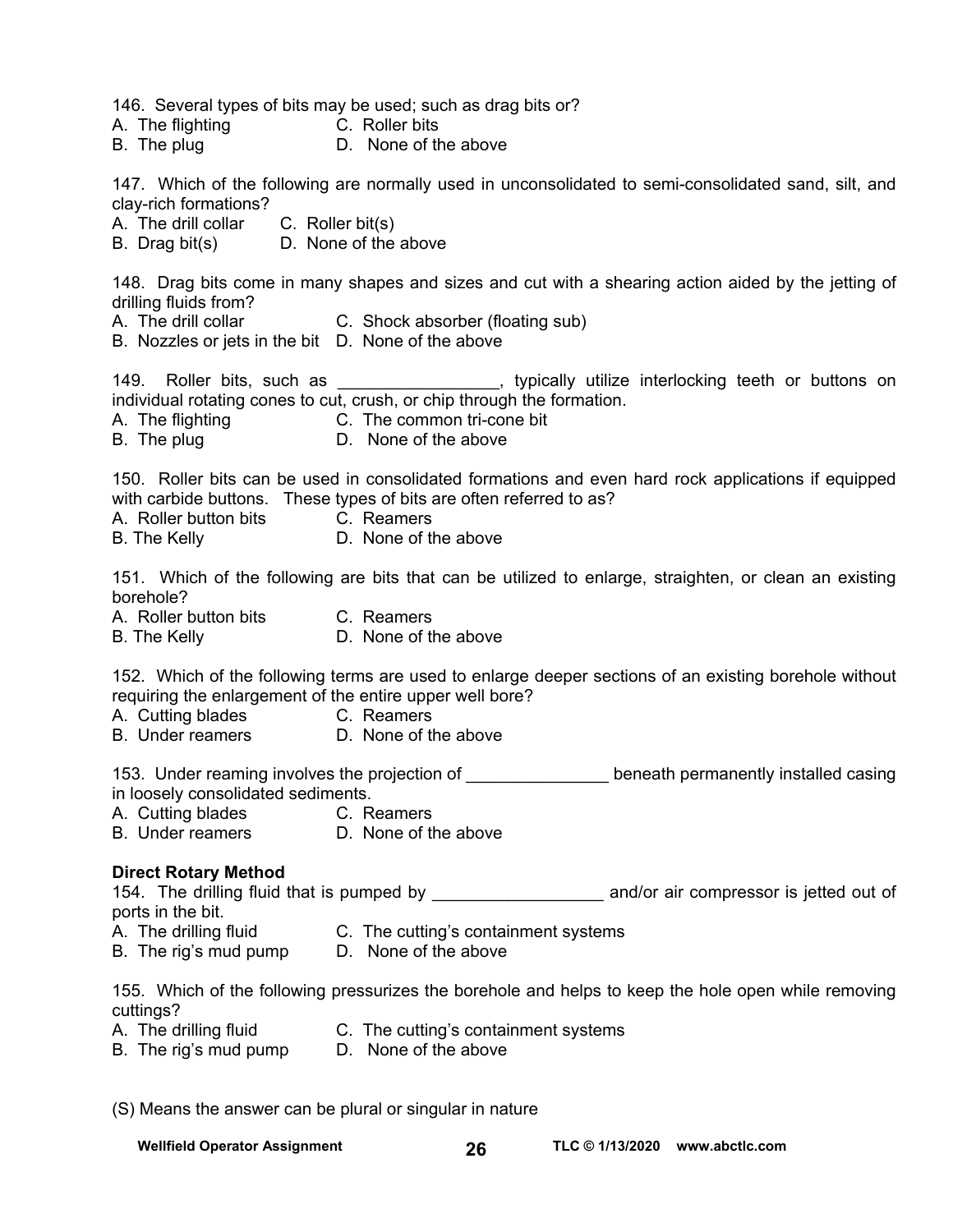156. Large drill rigs may utilize the state of that separate the cuttings from the drilling fluid before a pickup pump recirculates the drilling fluid back down the borehole, where the process is then repeated.

- A. The drilling fluid C. The cutting's containment systems
- B. The rig's mud pump D. None of the above

157. Mud pits may be dug into the ground adjacent to the rig in order to contain and settle out cuttings from this missing term before recirculating.

- A. The flighting C. The drilling fluid<br>
B. The borehole B. None of the abc
- D. None of the above

#### **Air Rotary Method**

158. Which of the following is kept in a pressured condition while drilling, in order to maintain the circulation of drilling fluid to the surface?

- A. The flighting C. The drilling fluid
- B. The borehole D. None of the above

159. Which of the following is added while drilling with air in order to maintain sufficient hole pressurization so that cuttings may be lifted to the surface efficiently while maintaining hole stability.

- A. Chemical stabilizer C. Biodegradable foam or surfactant (soap)
- B. Mud D. None of the above

160. The air hammer makes use of compressed air to drive a piston up and down which makes move up and down while the drill string rotates.

A. The air rotary method C. The hammer bit

B. A roller button bit D. None of the above

161. Which of the following's action produces great rock breaking force and is very valuable for drilling through solid rock or consolidated formations?

A. The mud rotary method C. The combined rotating and hammering

B. Drilling **D.** None of the above

162. \_\_\_\_\_\_\_\_\_\_\_\_\_\_\_\_\_\_\_\_ in hard rock or consolidated formations, may be used when drilling pressures are too high or borehole sizes are too large for the efficient operation of an air hammer.

- A. The air rotary method C. The hammer bit
- B. A roller button bit **D.** None of the above

#### **Drill through Casing Driver Method**

163. Which of the following is a specially designed hardened steel ring that is installed on the casing end?

- A. Auger boring method(s) C. The casing driver method
- B. The cutting shoe **D.** None of the above

164. Which of the following is inserted into the casing and the casing is attached to the casing driver?

- A. A hammer or roller bit C. The rig
- B. The drill string D. None of the above

165. Which of the following penetrates into the overburden or formation, the casing driver hammers the casing down, following the drill string?

- A. The drill string C. The casing driver method
- B. The cutting shoe D. None of the above

Wellfield Operator Assignment **27** TLC © 1/13/2020 www.abctlc.com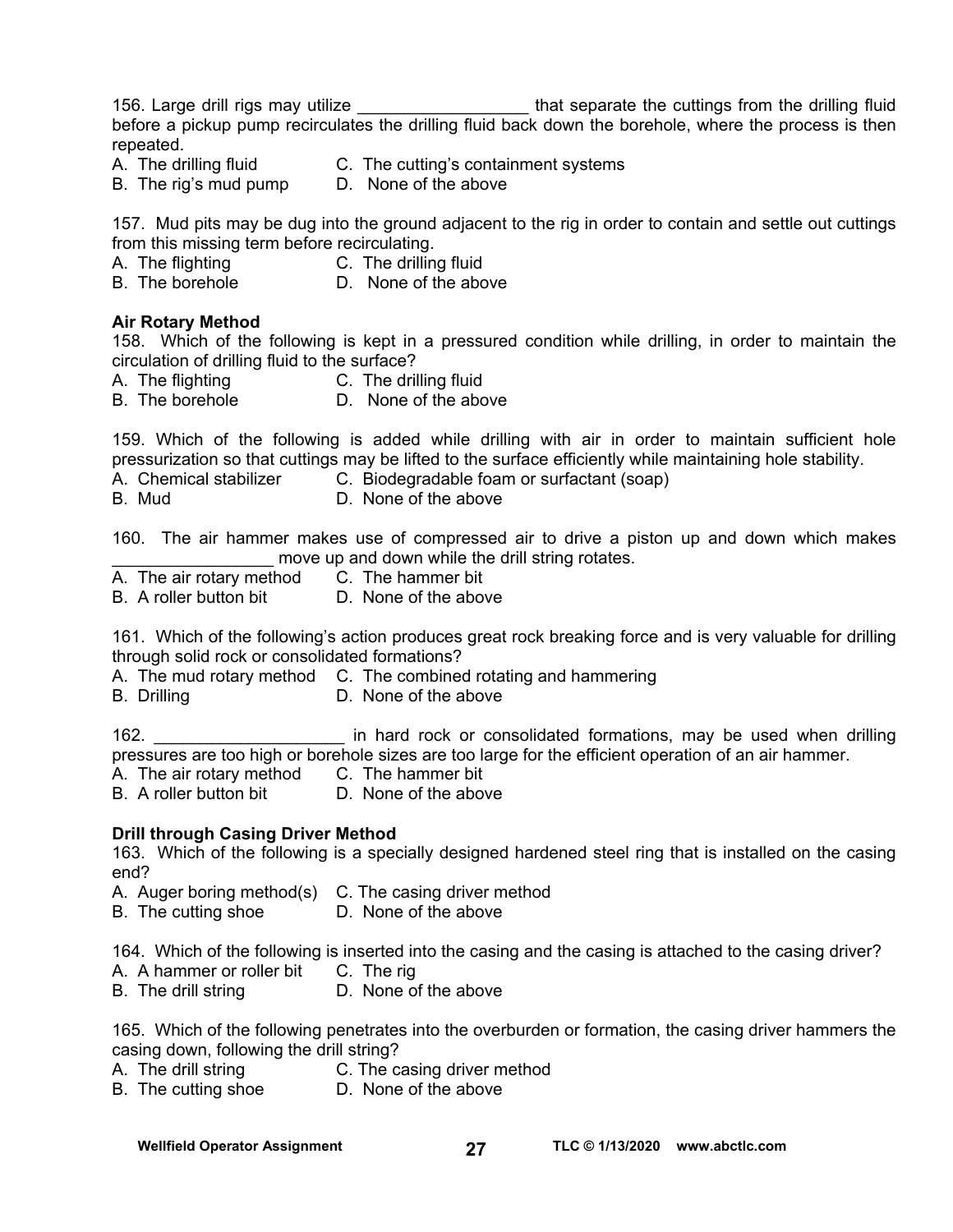166. Which of the following may employ a hammer or roller bit?

- A. The flighting C. The drill string
- B. The plug D. None of the above

167. Cuttings rise to the surface with the subsetimation of through the casing and exit through the casing driver.

- 
- A. The injected air C. The casing driver method B. The solid stem auger boring method D. None of the above
- 168. According to the text as the borehole is drilled, the cuttings are then collected near?
- A. A hammer or roller bit C. The rig
- B. The drill string **D.** None of the above

169. Which of the following can continue until competent formation is encountered?

- A. A hammer or roller bit C. The addition of casing and drill string
- B. The drill string D. None of the above

170. Which of the following is often used to install temporary casing in order to permit the installation of a well in unstable aquifers?

A. Auger boring method(s) C. A rotating blade or spiral flange

B. The casing driver method D. None of the above

171. Which of the following may be used as a puller to remove the temporary casing following well construction?

- A. The flighting C. The casing driver
- B. The plug D. None of the above

#### **Auger Boring Methods**

172. Auger boring methods make use of \_\_\_\_\_\_\_\_\_\_\_\_\_\_\_\_, which may be attached to a pilot bit and cutter head.

A. Auger boring method(s) C. A rotating blade or spiral flange

B. The casing driver method D. None of the above

173. Which of the following along with the rotating action of the blade and cutting action of the pilot and/or cutter bits facilitates the boring process?

- A. The flighting C. Down-force applied by the rig
- B. The plug D. None of the above

174. Soil samples may be collected as cuttings rise or are brought to the surface, or they may be collected with?

- A. Augers C. The solid stem auger boring method
- B. Split spoon type sampler(s) D. None of the above

175. Which of the following are capable of boring large diameter holes in excess of four feet in diameter?

- A. Augers C. The solid stem auger boring method
- B. Split spoon type sampler(s) D. None of the above

(S) Means the answer can be plural or singular in nature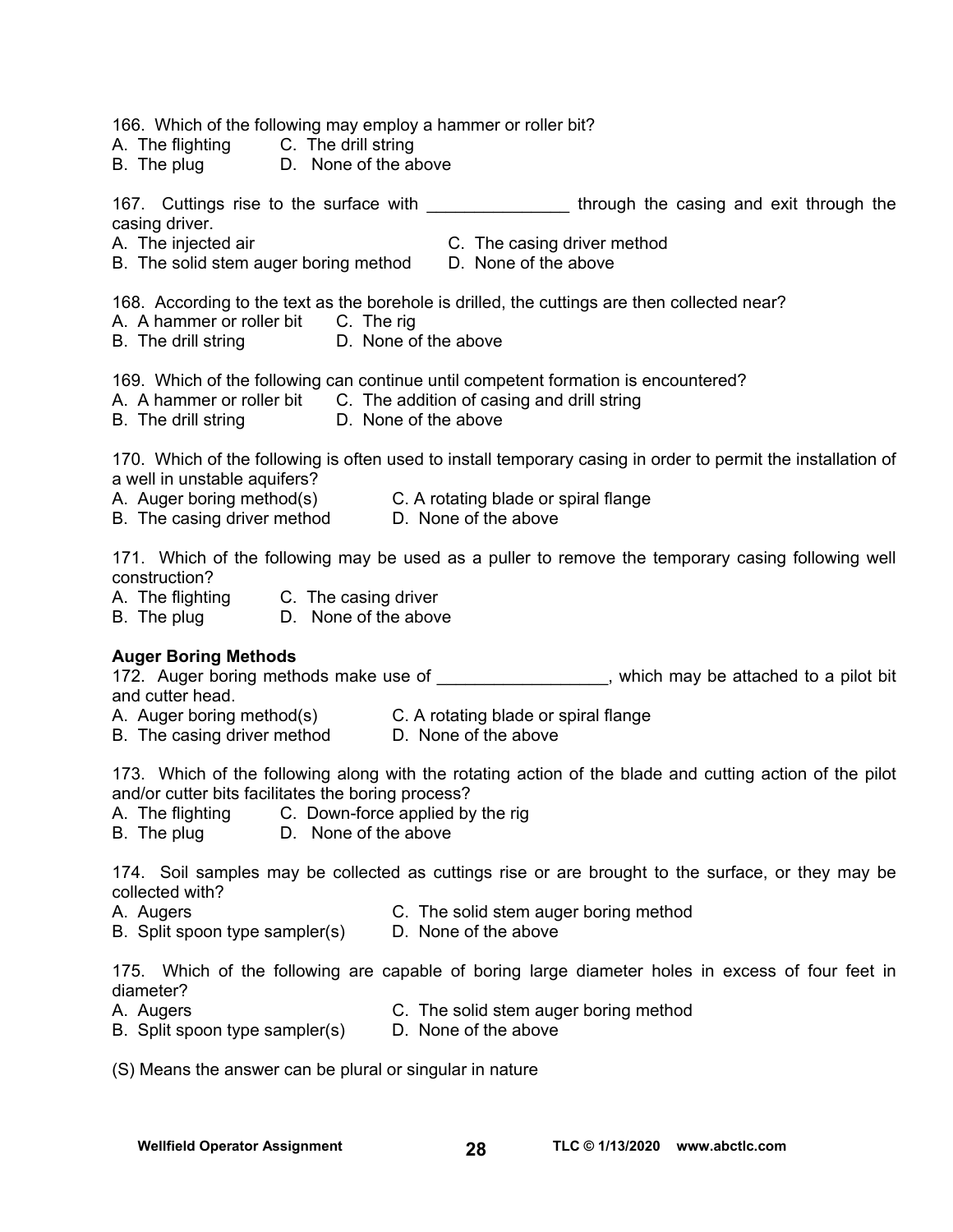176. According to the text, there are three primary types of  $\blacksquare$  solid stem, bucket, and hollow stem.

A. Auger boring method(s) C. The casing driver method

B. The bucket auger method D. None of the above

#### **Solid Stem Auger Method**

177. Which of the following terms method uses a spiral flanged drill pipe driven by either a kelly or rotary drive head, like those used on rotary rigs?

A. Augers **C. The solid stem auger boring method**<br>B. Split spoon type sampler(s) **D. None of the above** B. Split spoon type sampler(s)

## **What is a Significant Deficiency?**

178. Significant deficiencies cause, or have the potential to cause, the introduction of contamination into water delivered to customers include defects in design, operation, or maintenance of?

- A. Well screen C. The source, treatment or distribution systems
- B. The aquifer D. None of the above

#### **Selecting an Appropriate Well Site**

179. The ideal well location has good drainage and is higher than?

- A. The quality of drinking water C. The surrounding ground surface
- B. The possibility of contamination D. None of the above

180. Which of the following should be at a lower elevation than the well, and the distances to those contamination sources must be in accordance with the State or Local Water Well Construction Codes?

- B. Preliminary aquifer parameters D. None of the above
- A. Surface drainage(s) C. All possible sources of contamination
	-

#### **Common Well Construction Specifications**

181. Which of the following should always be located and constructed in such a manner that they yield safe water at all times and under all conditions?

A. Water wells C. A pumping test

B. The aquifer D. None of the above

#### **Choice of Casing**

182. As with casing, the choice of well screen is as important as its placement, the size of the openings in the casing are dependent on the grain size of the filter or?

A. The anticipated flow rate C. Gravel pack

B. The well **B.** The well **B.** D. None of the above

#### **Selecting an Optimum Pumping Rate**

183. Specific capacities for each of the pumping steps are compared. The highest Sc observed is normally associated with?

- A. The anticipated flow rate C. The optimum pumping rate
	-

B. The well **B.** The well **B.** D. None of the above

(S) Means the answer can be plural or singular in nature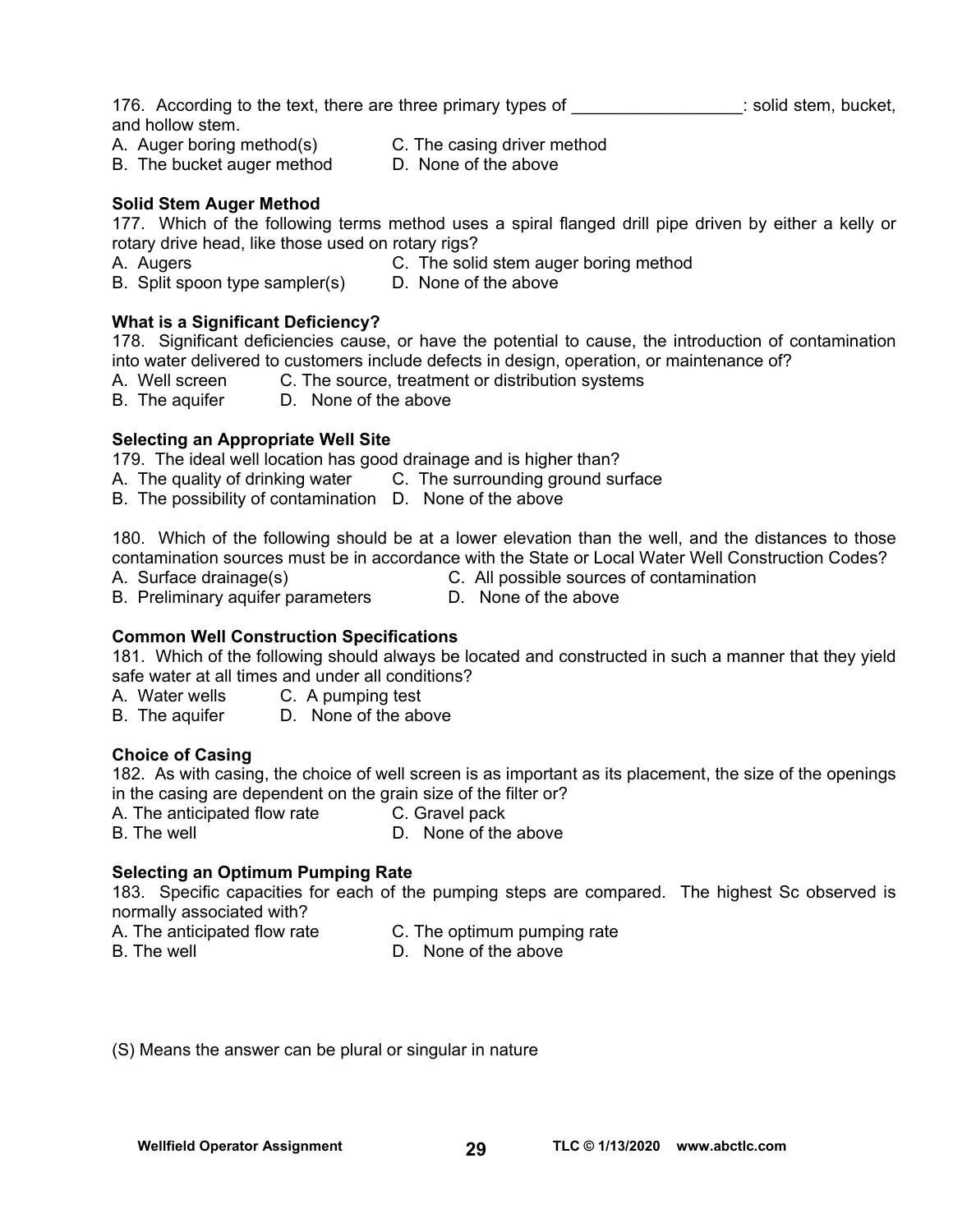## **Pump and Motor Section**

#### **Common Hydraulic Terms**

184. Which of the following definitions is pressure above zero absolute, i.e. the sum of atmospheric and gauge pressure?

- A. Pressure, Atmospheric C. Pressure, Gauge
- B. Pressure, Static D. None of the above

185. Which of the following definitions is the force per unit area, usually expressed in pounds per square inch?

- A. Pressure, Absolute C. Pressure, Gauge
- B. Pressure D. None of the above

186. Which of the following definitions is the pressure differential above or below ambient atmospheric pressure?

- A. Pressure, Absolute C. Pressure, Gauge
- B. Pressure D. None of the above

187. Which of the following definitions is height of a column or body of fluid above a given point expressed in linear units?

A. Head, Friction C. Head

B. Head, Static D. None of the above

188. Which of the following definitions is required to overcome the friction at the interior surface of a conductor and between fluid particles in motion?

- A. Head, Friction C. Head
- B. Head, Static D. None of the above

189. Which of the following definitions is the pressure in a fluid at rest?

A. Head, Friction C. Head

B. Pressure, Static D. None of the above

190. Which of the following definitions is the height of a column or body of fluid above a given point?

A. Head, Friction C. Head<br>B. Head. Static D. None

D. None of the above

#### **General Pumping Fundamentals**

191. According to the text, suction lift is when the level of water to be pumped is below the?

- A. Impeller C. Centerline of the pump
- B. Suction D. None of the above

#### **Pumps**

192. Pumps are excellent examples of?

- 
- A. Hydrostatics C. Multi-stage pumps
- B. Quasi-static devices D. None of the above

193. More complicated pumps have valves check valves that open to allow equivalent close automatically to prevent reverse flow.

- A. Pistons C. Passage in one direction
- B. Diaphragms D. None of the above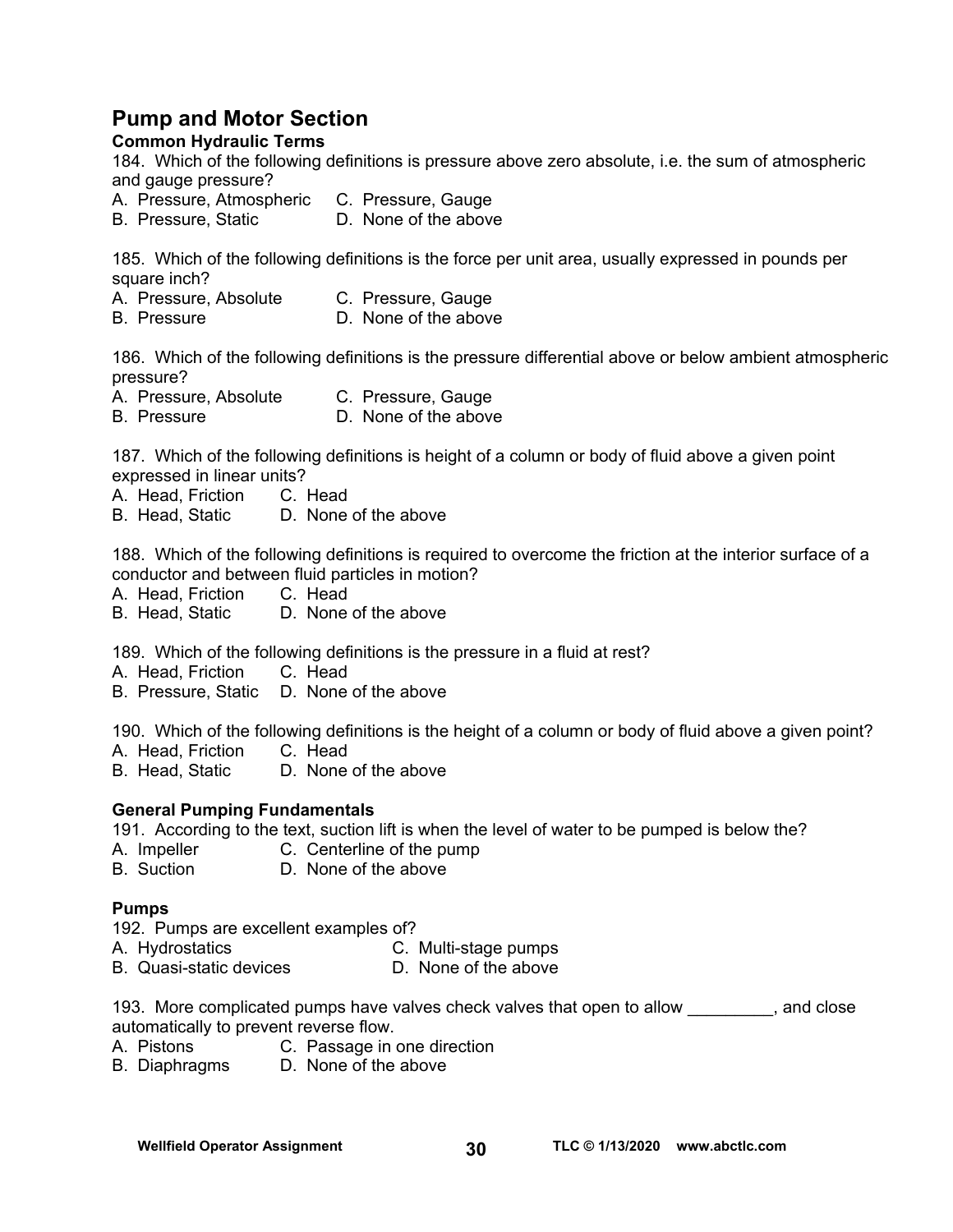194. According to the text, the force pump has **the interpollant in** the cylinder, one for supply and the other for delivery.

- A. Two check valves C. Rotors
- B. Diaphragms D. None of the above

195. In a positive displacement pump, supply valve opens when the cylinder the set in the delivery valve when the cylinder volume decreases.

- A. Volume increases C. Air space increases<br>B. Volume decreases D. None of the above
- D. None of the above

#### **Pump Categories**

196. The key to understanding a pump's operation is that a pump is to move water and generate the we call pressure.

- A. Delivery force C. Diaphragm pressure
- B. Impeller force D. None of the above

197. With a centrifugal pump the pressure is not referred to in pounds per square inch but rather as the equivalent in elevation, called?

A. Inward force C. Delivery force

B. Head D. None of the above

#### **Basic Water Pump**

198. The centrifugal pumps work by spinning water around in a circle inside a?

- A. Vortex C. Cylindrical pump housing
- B. Cylinder D. None of the above

199. According to the text, without an inward force, an object will travel in a straight line and will not complete the?

A. Circle C. Center

B. Distance D. None of the above

200. In a centrifugal pump, the inward force is provided by high-pressure water near the outer edge of the?

A. Pump housing C. Base

B. Impeller blade(s) D. None of the above

201. In the operation of the pump, the water at the edge of the **the inward on the water** between the impeller blades and makes it possible for that water to travel in a circle.

- A. Inward force **C.** Center of the impeller
- B. Pump pushes D. None of the above

#### **Venturi (Bernoulli's law):**

202. The area of the restriction in a venture will have a \_\_\_\_\_\_\_\_\_\_\_\_\_\_\_than the enlarged area ahead of it.

- A. Inward force C. Higher pressure
- B. Lower pressure D. None of the above

203. Which of the following best describes a pump whose impeller has no vanes but relies on fluid contact with a flat rotating plate turning at high speed to move the liquid?

- A. Submersible C. Viscous drag pump
- B. Blower D. None of the above

**Wellfield Operator Assignment TLC © 1/13/2020 31 [www.abctlc.com](http://www.abctlc.com)**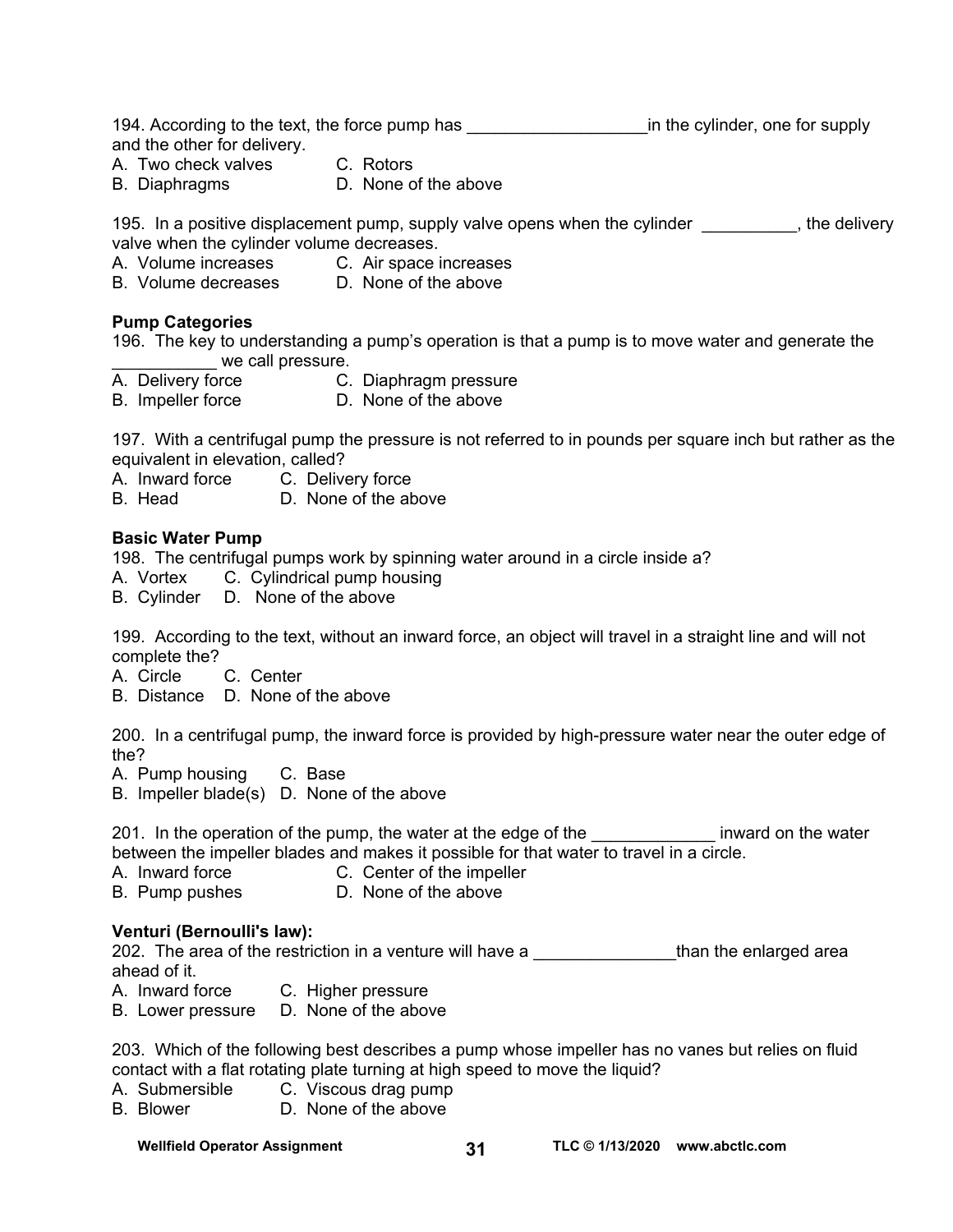**Types of Water Pumps**  204. The most common type of water pumps used for municipal and domestic water supplies are? A. Axial flow C. Rotary pumps B. Variable displacement pumps D. None of the above 205. Which of the following will produce at different rates relative to the amount of pressure or lift the pump is working against? A. Pump's lifting capacity C. Variable displacement pump B. Atmospheric pressure D. None of the above 206. Impellers are rotated by the pump motor, which provides the \_\_\_\_\_\_\_\_\_\_\_\_\_\_\_ needed to overcome the pumping head. A. Pump's lifting capacity C. Horsepower B. Atmospheric pressure D. None of the above 207. The size and number of stages, horsepower of the motor and **with any case of the key** components relating to the pump's lifting capacity. A. Pumping head C. Horsepower B. Atmospheric pressure D. None of the above 208. Which of the following terms are variable displacement pumps that are by far used the most? A. Axial flow C. Turbine pumps B. Centrifugal pumps D. None of the above 209. According to the text, the turbine pump utilizes impellers enclosed in single or multiple bowls or stages to? A. Pump head C. Horsepower B. Lift water D. None of the above 210. The shaft turns the impellers within the pump housing while the? A. Desired pumping rate is obtained C. Water moves up the column B. Horsepower turns the shaft D. None of the above 211. According to the text, column pipe sections can be threaded or coupled together while the drive shaft is coupled and suspended within the column by? A. Column pipe C. Lantern ring B. Spider bearings D. None of the above 212. Which of the following terms, provide both a seal at the column pipe joints and keep the shaft aligned within the column? A. Column pipe C. Lantern ring B. Spider bearings D. None of the above

213. The oil tube is suspended within the column by\_\_\_\_\_\_\_\_\_\_\_\_, while the line shaft is supported within the oil tube by brass or redwood bearings.

- A. Column pipe C. Spider flanges
- B. Spider bearings D. None of the above

(S) Means the answer can be plural or singular in nature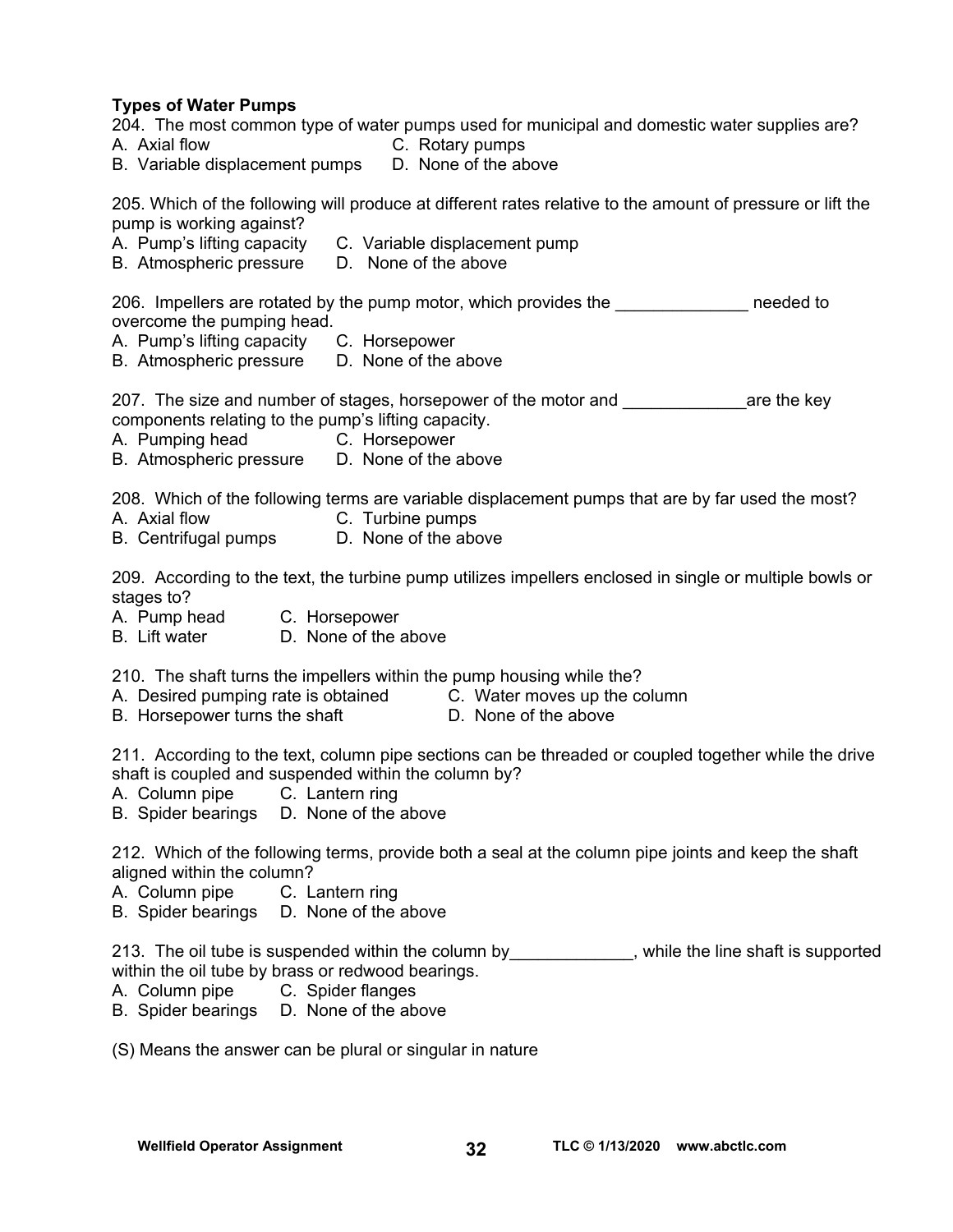214. A continuous supply of \_\_\_\_\_\_\_\_\_\_\_\_\_\_\_ lubricates the drive shaft as it proceeds downward through the oil tube.

A. Grease C. Water

B. Oil D. None of the above

215. A small hole located at the top of the \_\_\_\_\_\_\_\_\_\_\_\_\_\_\_\_\_\_\_\_\_\_\_\_\_\_\_\_\_\_allows excess oil to enter the well.

- This results in the formation of an oil film on the water surface within oil-lubricated wells.
- A. Pump bow unit C. Column pipe
- B. Drive shaft D. None of the above

216. Often an electric motor that is connected to the \_\_\_\_\_\_\_\_\_\_\_\_\_\_\_\_\_by a keyway and nut.

- A. Drive shaft C. Sprocket
- B. Rotor D. None of the above

217. Where electricity is not readily available, fuel powered engines may be connected to the drive shaft by a?

- A. Gear C. Right angle drive gear
- B. Drive shaft D. None of the above

218. Oil and water lubricated systems will have a strainer attached to the to prevent sediment from entering the pump.

- A. Intake C. Inboard
- B. Diaphragm D. None of the above

219. Time delays or ratchet assemblies are often installed on these motors to either prevent the motor from turning on before **the state of state state state in the state of state at all.** 

- A. Reverse rotation C. Time delay or ratchet assembly
- B. Keyway and nut D. None of the above

## **Water Distribution Section**

#### **System Elements**

220. In the distribution system, storage reservoirs are structures used to store water and the supply or pressure.

- A. Increase water pressure C. Provide a reserve pressure for
- B. Equalize D. None of the above
- 221. Booster stations are used to **the station of the storage tanks for low-pressure mains.**
- A. Increase water pressure C. Provide a reserve pressure
- B. Equalize D. None of the above

#### **Butterfly Valve**

222. Butterfly valves are rotary type of valves usually found on large transmission lines, and may also have an additional valve beside it known as a\_\_\_\_\_\_\_\_\_\_\_\_ to prevent water hammer.

A. Regulator C. PRV

B. Bypass D. None of the above

#### **Water Distribution Valves**

223. According to the text, at intersections of distribution mains, the number of valves required is normally one less than the number of?

- A. Ties C. Depends on customers
- B. Radiating mains D. None of the above

Wellfield Operator Assignment **33** TLC © 1/13/2020 www.abctlc.com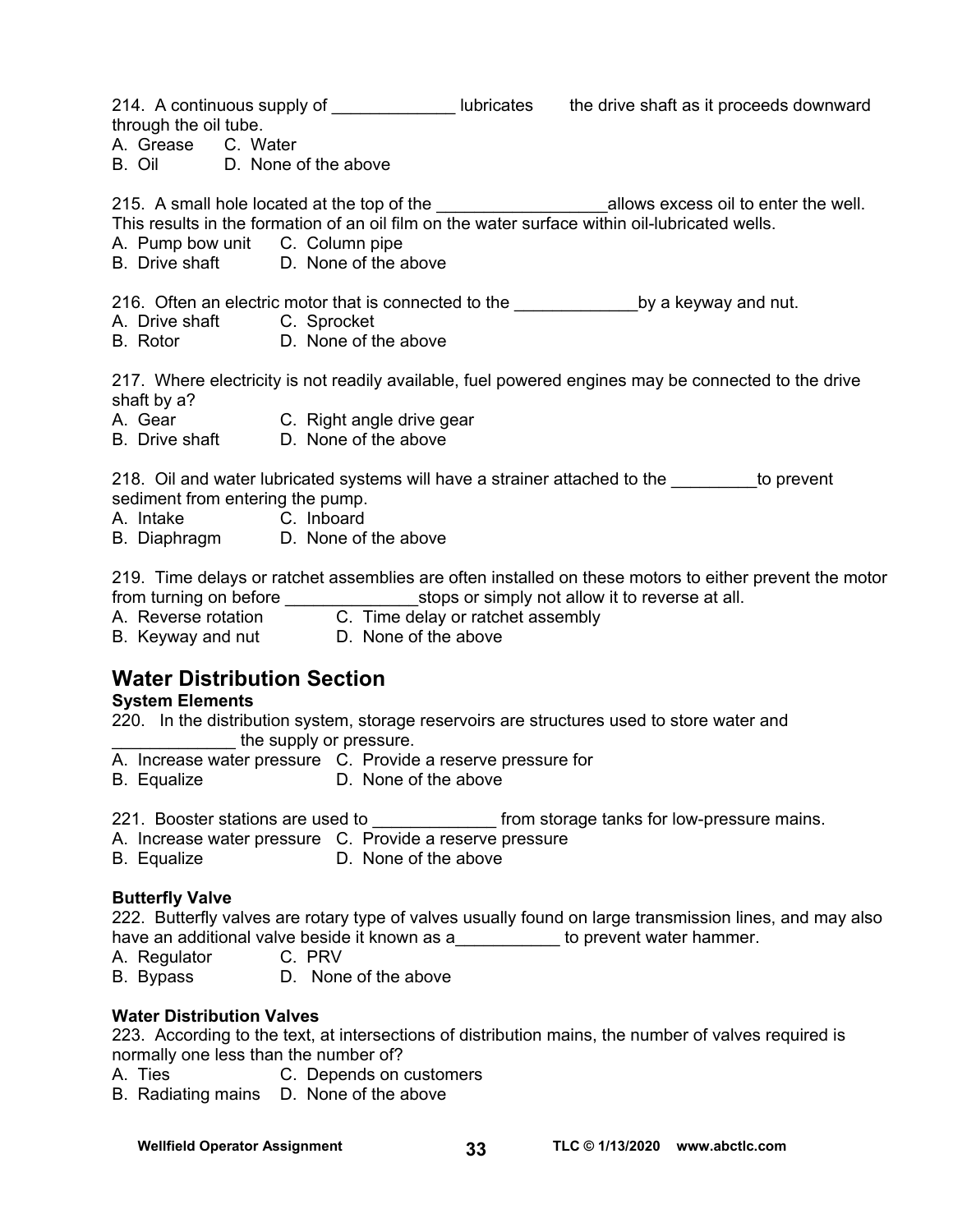224. For large shutoff valves, it is necessary to surround the valve operator or entire valve within a vault or manhole to allow?

- A. Bluestakes C. Repair or replacement
- B. Testing D. None of the above

#### **Gate Valves**

225. If the valve is wide open, the gate inside the valve is entitled into the valve bonnet.

- A. Fully drawn up C. Fully closed
- B. Fully down D. None of the above

226. There is little pressure drop or flow restriction through gate valves; however, gate valves are not suitable for?

- A. Pressure drops C. Throttling purposes
- B. Isolation D. None of the above

#### **Valve Exercising**

227. Over-pressurization of a valve is when a valve can \_\_\_\_\_\_\_\_\_\_\_\_\_\_\_\_\_\_\_\_\_\_\_\_\_\_\_\_\_\_\_ when high pressure enters the cavity and has no way to escape.

- A. Positive pressure differential **C.** Lock in the closed position
- B. Lock in the open position D. None of the above
- -

#### **Water Pressure**

228. 2.31 feet of water is equal to 1 psi, or 1 foot of water is equal to about a half a pound (.433 pounds to be exact).

A. True B. False

229. For ordinary domestic use, water pressure should be between 25 and 45 psi.

A. True B. False

230. 20 psi is the minimum pressure required at any point in the water system, so that is prevented.

- A. Cavitation C. Backflow and infiltration
- B. Back pressure D. None of the above

231. Which of the following is provided from the direct force of the water, or by the height of the water?

A. Pressure C. Maximum daily use

B. System integrity D. None of the above

#### **Water Use or Demand**

232. Water system demand comes from many sources including residential, commercial, industrial and public consumers as well as waste and some?

- A. Pressure C. Unavoidable loss
- B. System integrity D. None of the above

233. Which of the following is highly desired and represents a rather significant demand upon the system?

- A. Fire protection C. Surge protection
- B. Cavitation protection D. None of the above
- (S) Means the answer can be plural or singular in nature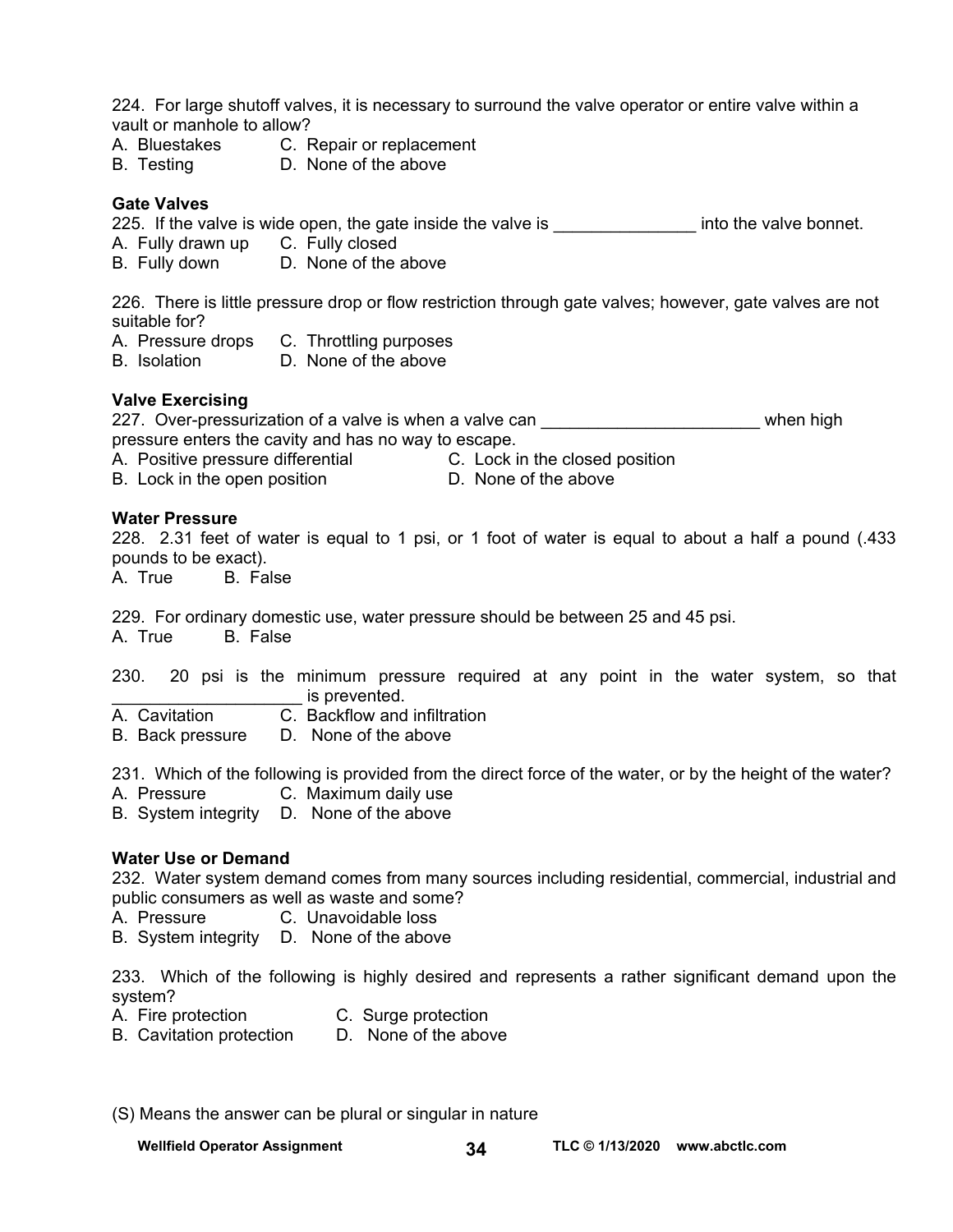234. Which of the following is usually encountered during the summer months and can vary widely depending on irrigation practices?

- A. Maximum daily use C. Unavoidable loss and waste
- B. Minimum daily use D. None of the above
- 

#### **Water Storage Introduction**

235. Which of the following prevents contamination of water as it travels to the customer, finished water storage facilities are an important component of the protective distribution system?

- 
- A. Cathodic protection C. Barrier<br>B. Corrosion protection D. None of the above B. Corrosion protection

#### **Storage and Distribution**

236. Proper construction is important in maintaining system integrity and the distribution system must also protect?

- A. Cathodic protection C. Water quality
- B. Corrosion protection D. None of the above

#### **Water Storage Facilities**

237. Water storage facilities and tanks vary in different types that are used in the water distribution systems, such as stand pipes, elevated tanks and reservoirs, hydropneumatic tanks and?

- A.Surge tanks C. Storage reservoirs
- B. Water distribution systems D. None of the above

238. Which of the following can be converted to pressure potential energy or kinetic energy for delivery to homes?

- A. Hydrostatic power C. Hydraulic power
- B. Stored energy D. None of the above

#### **Storage Reservoirs**

239. The text recommends that **the comments of the set of the located** at a high enough elevation to allow the water to flow by gravity to the distribution system.

- A. Storage reservoirs **C. Tree systems**
- B. Levelers **D. None of the above**

## **Cross-Connection Section**

#### **What is Backflow?**

240. Backflow is the undesirable reversal of flow of nonpotable water or other substances through a and into the piping of a public water system or consumer's potable water

system.

- A. Backflow C. Cross-connection
- B. Indirect connection D. None of the above

241. Which of the following can occur when there is a stoppage of water supply due to nearby firefighting, a break in a water main?

- 
- A. Backsiphonage C. Cross-connection
- B. Backpressure D. None of the above

242. Which of the following is a type of backflow caused by a downstream pressure that is greater than the upstream or supply pressure in a public water system or consumer's potable water system?

- A. Backflow C. Indirect connection
- B. Backpressure D. None of the above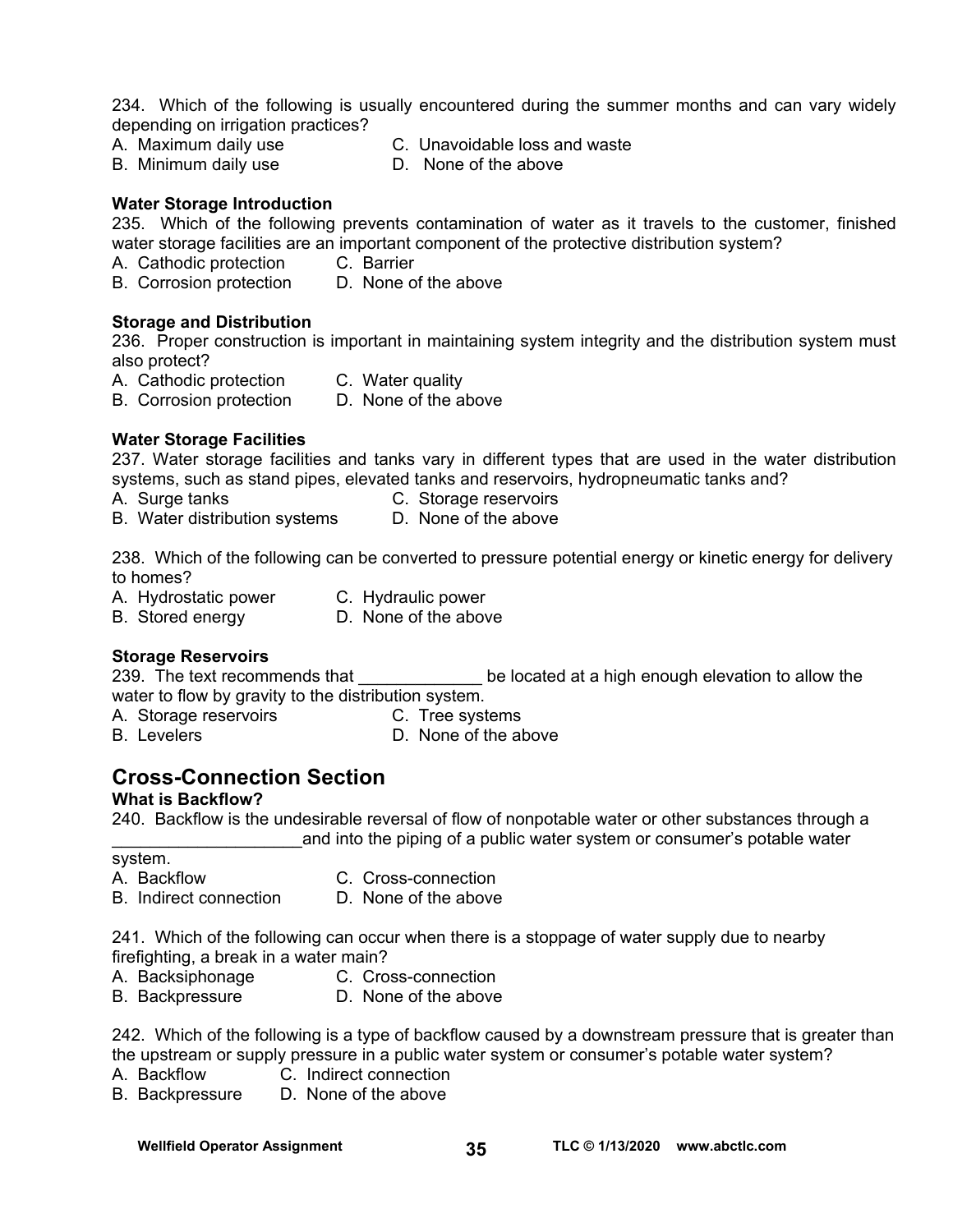243. Which of the following can result from an increase in downstream pressure, a reduction in the potable water supply pressure, or a combination of both?

- A. Backflow C. Backsiphonage
- B. Backpressure D. None of the above

244. Which of the following can have two forms-backpressure and backsiphonage?

- A. Backflow C. Cross-connection
- B. Backpressure D. None of the above

245. The basic mechanism for preventing backflow is a mechanical example in the symbol spool of the basic mechanism physical barrier to backflow.

- A. Air gap C. Backflow
- B. Backflow preventer D. None of the above

246. The principal types of mechanical backflow preventer are the reduced-pressure principle assembly, the \_\_\_\_\_\_\_\_\_\_\_\_\_\_\_, and the double check valve assembly.

- A. Vacuum breaker C. Backflow check
- B. Air gaper D. None of the above

247. Which of the following is a means or mechanism to prevent backflow?

- A. Check device or method C. Backflow check valve
- B. Backflow preventer **D.** None of the above

248. According to the text, basic means of preventing backflow is  $a(n)$  , which either eliminates a cross-connection or provides a barrier to backflow.

A. Vacuum breaker C. Backflow check

B. Air gap D. None of the above

249. Which of the following is any temporary or permanent connection between a public water system or consumer's potable water system and any source or system containing nonpotable water or other substances?

- A. Indirect connection C. Cross-connection
- B. Jumper D. None of the above

250. Which of the following is a type of backflow caused by a negative pressure (i.e., a vacuum or partial vacuum) in a public water system or consumer's potable water system?

- A. Backsiphonage C. Cross-connection
- B. Backpressure D. None of the above

251. Which of the following can occur whenever the amount of water being used exceeds the amount of water being supplied, such as during water line flushing, firefighting, or breaks in water mains?

- A. Backsiphonage C. Cross-connection
- B. Backpressure D. None of the above

#### **Types of Backflow Prevention Methods and Assemblies**

252. Which of the following must either be physically disconnected or have an approved backflow prevention device installed to protect the public water system?

- A. Indirect connection C. Cross-connection
- B. Jumper D. None of the above

(S) Means the answer can be plural or singular in nature

Wellfield Operator Assignment **36 TLC © 1/13/2020** www.abctlc.com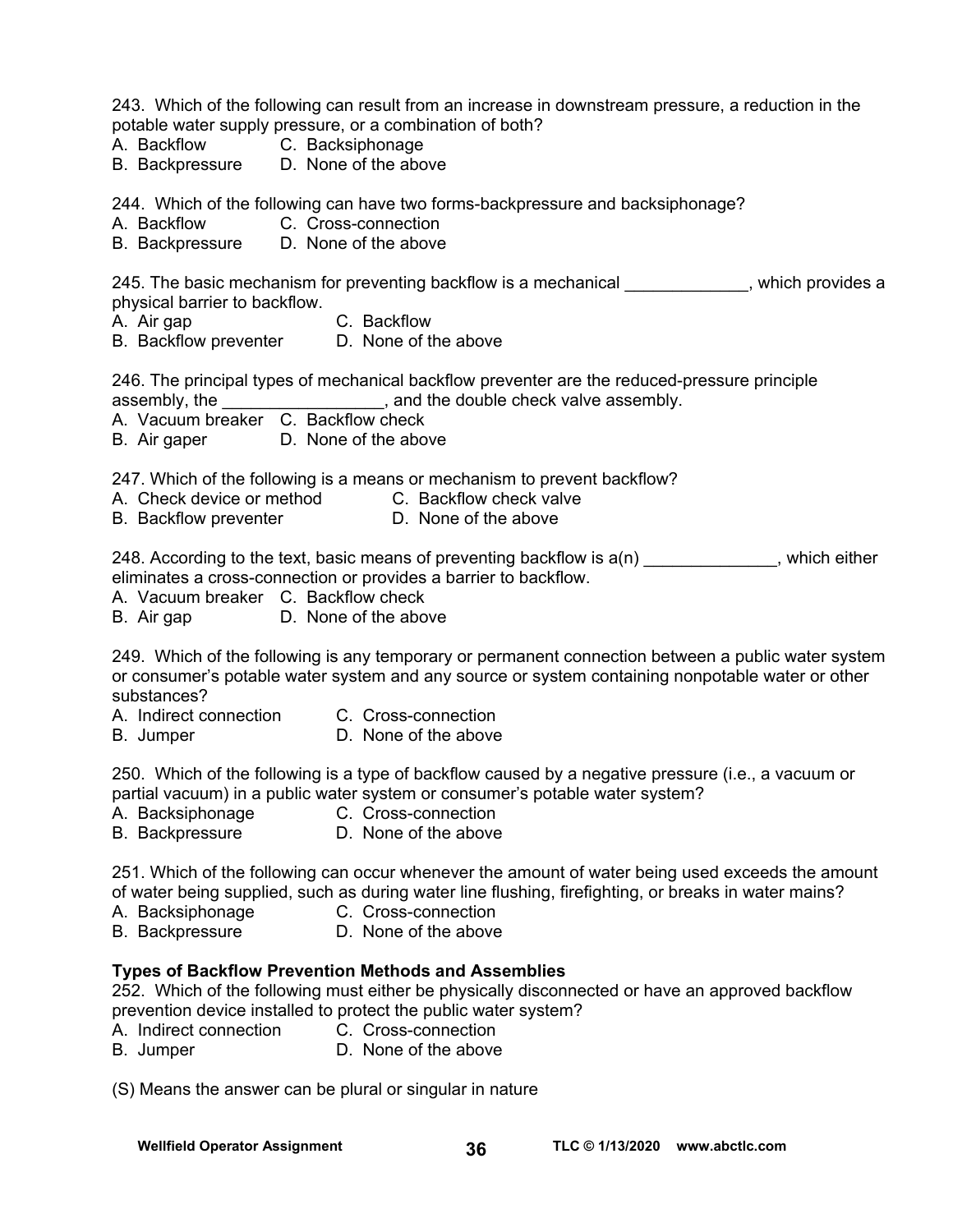253. When the \_\_\_\_\_\_\_\_\_\_\_\_\_\_\_\_\_\_\_\_\_is restricted, such as the case of an air gap located near a wall, the air gap separation must be increased.

- A. Air break C. Airflow
- B. Barrier to backflow D. None of the above

254. An air gap is a physical disconnection between the free flowing discharge end of a potable water pipeline and the top of a(n)?

- A. Open receiving vessel C. Barrier to backflow
- B. Air break D. None of the above

255. Which of the following must be at least two times the diameter of the supply pipe and not less than one inch?

- A. Open receiving vessel C. Air gap
- B. Air break D. None of the above

256. According to the text, air gap separations must be vertically orientated a distance of at least twice the inside diameter of the supply, but never less than?

A. 1 inch C. 12 inches

B. 2 inches D. None of the above

257. An obstruction around or near an \_\_\_\_\_\_\_\_\_\_\_\_\_\_\_\_\_\_\_\_ may restrict the flow of air into the outlet pipe and nullify the effectiveness of the air gap to prevent backsiphonage.

- A. Open receiving vessel C. Air gap
- B. Air break D. None of the above

258. An air gap is acceptable for **the acceptable for** and is theoretically the most effective

protection.

- A. High hazard installations C. Low pollutional hazards
- B. High pollutional concerns D. None of the above

#### **Vacuum Breakers**

259. Which of the following devices can have two primary types: atmospheric and pressure.

- A. Vacuum breaker(s) C. Hazard application(s)
- B. Atmospheric vacuum breakers D. None of the above

260. Both vacuum breakers devices are only suitable for?

- A. High hazard installations C. Low hazard conditions<br>B. High pollutional concerns D. None of the above
- B. High pollutional concerns

261. Which of the following may not be installed downstream of atmospheric vacuum breakers but are allowed on pressure vacuum breakers?

- A. Valve assembly C. Air inlet valve
- B. Shut offs D. None of the above

262. The AVB devices must be installed above the highest?

- A. Downstream piping C. Hazard applications<br>B. Vacuum breakers D. None of the above
- B. Vacuum breakers

263. Which of the following contains a float check, a check seat, and an air inlet port?

- A. Double check C. RP
- B. Atmospheric vacuum breaker D. None of the above

Wellfield Operator Assignment **37 TLC © 1/13/2020** www.abctlc.com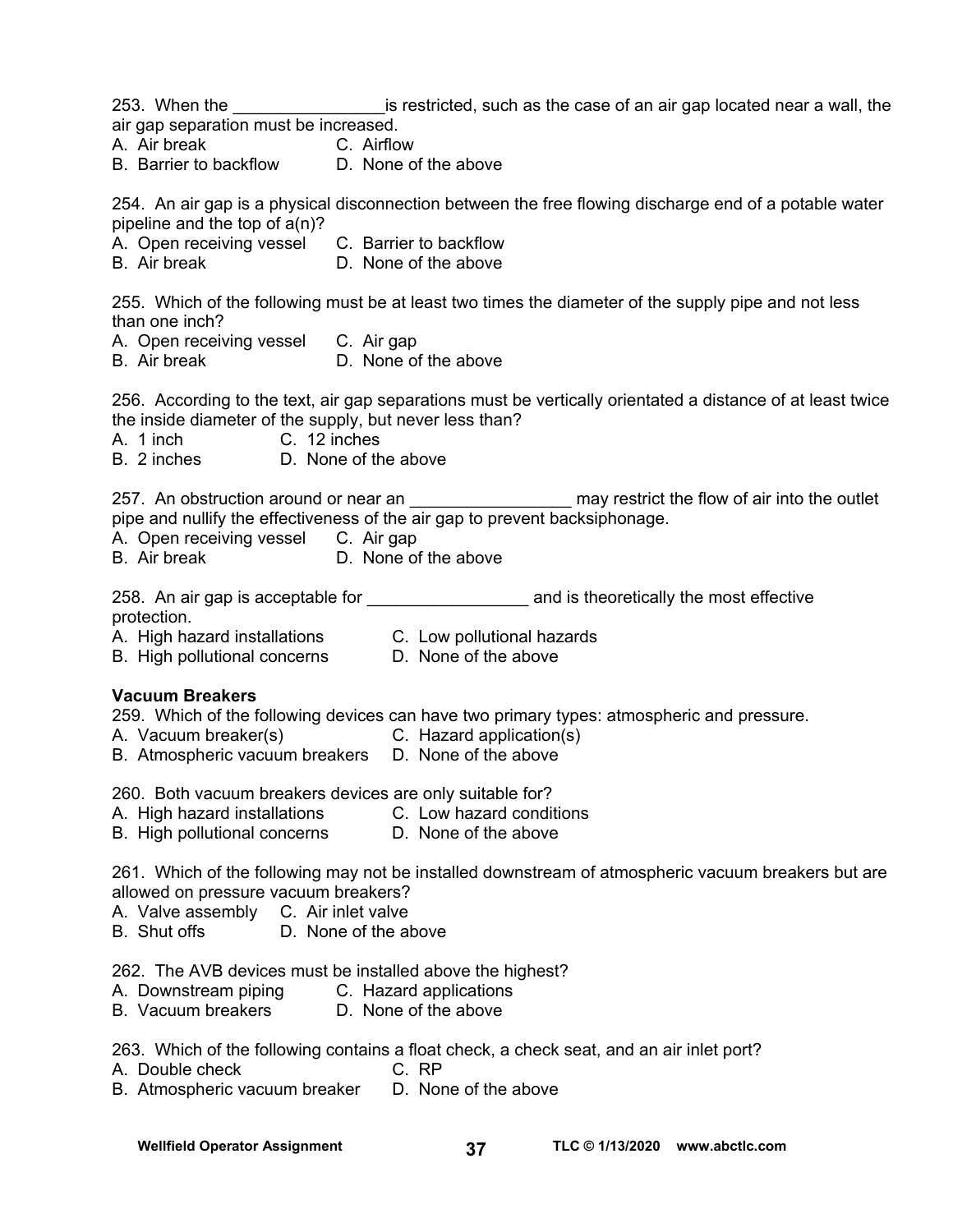## **Water Quality Section**

#### **Three Types of Public Water Systems**

264.Provides water to the same population year-round for example: homes, apartment buildings.

A. TNCWS C. NTNCWSs

B. CWSs D. None of the above

265. Approximately 85,000 systems

- A. TNCWS C. NTNCWSs
- D. None of the above

266. Provides water where people do not remain for long periods of time for example: gas stations, campgrounds.

A. TNCWS C. NTNCWSs

B. CWSs D. None of the above

#### **pH Testing Section**

267. When an atom loses **the annum various and thus has more protons than electrons**, the atom is a positively-charged ion or cation.

A. A proton C. An electron

B. Charge D. None of the above

268. Pure water has a pH very close to?

A. 7 C. 7.7

B. 7.5 D. None of the above

269. Mathematically, pH is the negative logarithm of the activity of the (solvated) hydronium ion, more often expressed as the measure of the?

A. Electron concentration C. Hydronium ion concentration

B. Alkalinity concentration D. None of the above

#### **Objections to Hard Water**

#### **Scale Formation**

270. Hard water forms scale, usually\_\_\_\_\_\_\_\_\_\_\_\_\_\_\_\_\_, which causes a variety of problems. Left to dry on the surface of glassware and plumbing fixtures, including showers doors, faucets, and sink tops; hard water leaves unsightly white scale known as water spots.

A. Magnesium carbonate C. Calcite

B. Calcium carbonate D. None of the above

#### **More on the Stage 2 DBP Rule**

271. Which of the following rules focuses on public health protection by limiting exposure to DBPs, specifically total trihalomethanes and five haloacetic acids, which can form in water through disinfectants used to control microbial pathogens?

- A. Stage 2 DBP rule **C. Long Term 2 Enhanced Surface Water Treatment Rule**
- B. Stage 1 DBPR D. None of the above

272. Which of the following is one of the major public health advances in the 20th century?

- A. Disinfection of drinking water C. Amendments to the SDWA
- B. Water distribution D. None of the above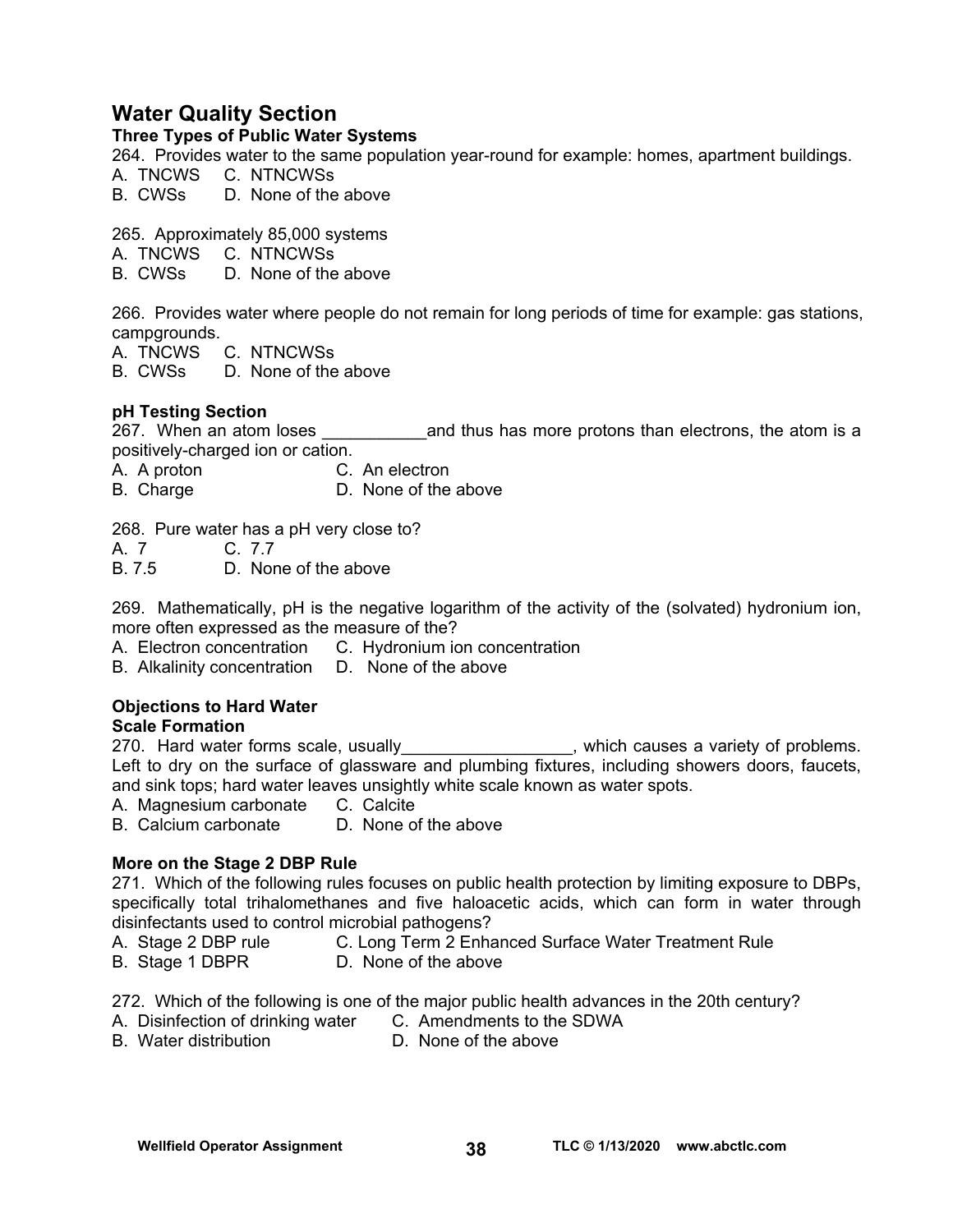- 273. There are specific microbial pathogens, such as \_\_\_\_\_\_\_\_\_\_\_\_\_\_\_\_\_\_, which can cause illness, and are highly resistant to traditional disinfection practices.
- 
- A. Cryptosporidium C. Protozoa
- B. E. coli host culture D. None of the above

#### **What are Disinfection Byproducts (DBPs)?**

274. Which of the following form when disinfectants used to treat drinking water react with naturally occurring materials in the water?

- A. Chloramines C. Disinfection byproducts (DBPs)
- B. Humic and fulvic acids D. None of the above

275. Total trihalomethanes and haloacetic acids are widely occurring **cometally** formed during disinfection with chlorine and chloramine.

- A. Gases C. Classes of DBPs
- B. Substances D. None of the above

#### **Disinfection Byproduct Research and Regulations Summary**

276. **Example 276.** 276. **Example 128 is unquestionably the most important step in the treatment of water for** drinking water supplies. A. DBP(s) C. Disinfection B. Turbidity (particle) D. None of the above

277. The **the should not be compromised because of concern over the** potential long-term effects of disinfectants and DBPs.

- A. DBP(s) C. Microbial quality of drinking water
- B. Turbidity (particle) D. None of the above

## **Bacteriological Monitoring Section**

#### **Contaminants that may be present in sources of drinking water include:**

278. Which of the following like salts and metals, which can be naturally occurring or result from urban stormwater runoff, industrial or domestic wastewater discharges, oil and gas production, mining or farming?

- A. Radioactive contaminants C. Inorganic contaminants
- B. Pesticides and herbicides D. Microbial contaminants

279. Which of the following may come from a variety of sources such as agriculture, urban stormwater run-off, and residential uses?

- A. Radioactive contaminants C. Inorganic contaminants
- B. Pesticides and herbicides D. Microbial contaminants

280. Which of the following, such as viruses and bacteria, which may come from sewage treatment plants, septic systems, agricultural livestock operations and wildlife?

- A. Microbial contaminants C. Inorganic contaminants
- B. Pesticides and herbicides D. All of the above

281. Which of the following can be synthetic and volatile organic chemicals, which are by-products of industrial processes and petroleum production, and can come from gas stations, urban stormwater run-off, and septic systems?

A. Organic chemical contaminants C. Inorganic contaminants

B. Pesticides and herbicides D. Microbial contaminants

Wellfield Operator Assignment **39 TLC © 1/13/2020** www.abctlc.com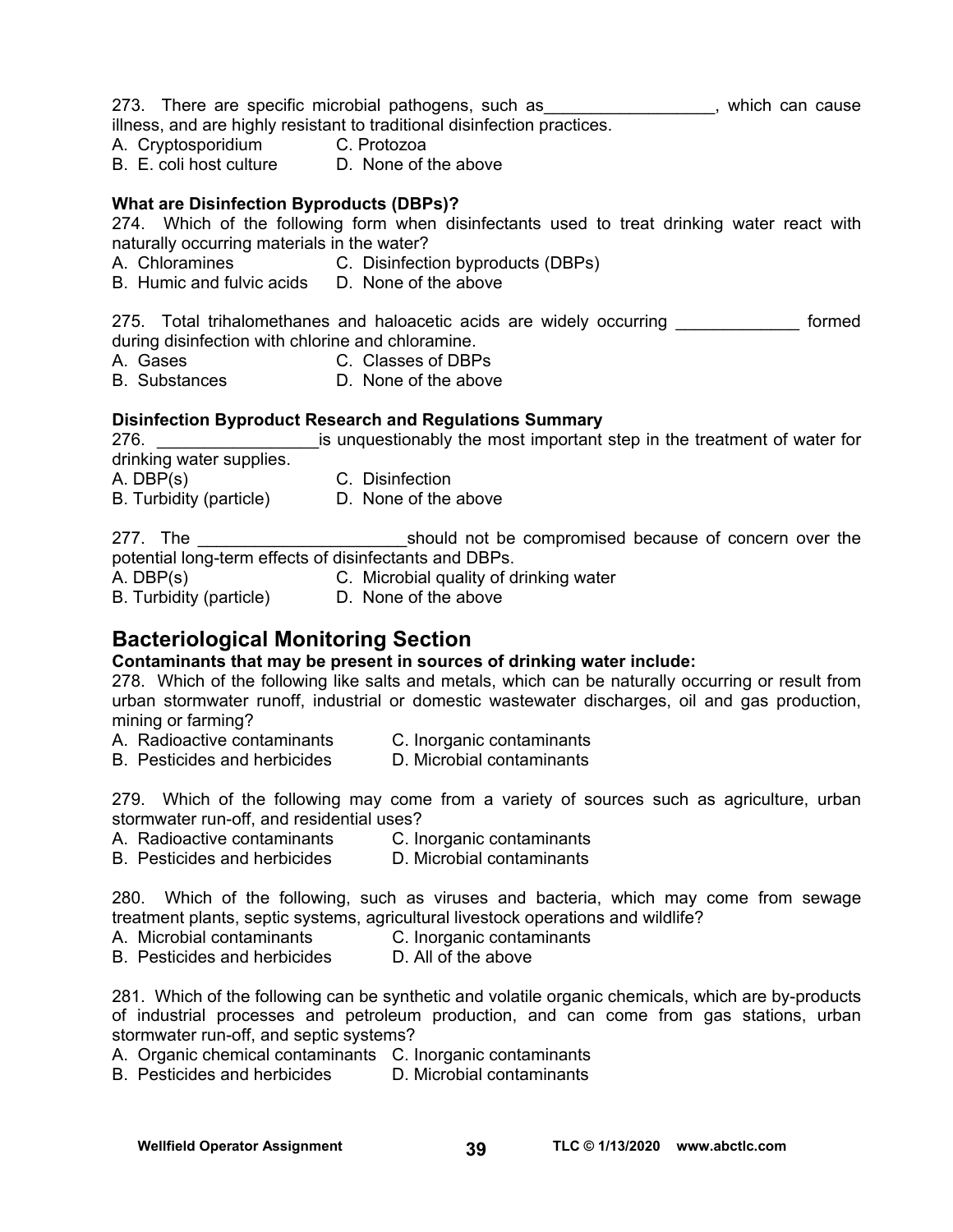#### **Background**

282. Coliform bacteria and chlorine residual are the only routine sampling and monitoring requirements for small ground water systems with chlorination. The coliform bacteriological sampling is governed by the Coliform Reduction amendment of the SDWA.

A. True B. False

#### **TCR**

283. The TCR recommends most of the Public Water Systems (PWS) to monitor their distribution system for bacteria according to the written sample sitting plan for that system.<br>A. True B. False **B.** False

284. The sample sitting plan identifies sampling frequency and locations throughout the distribution system that are selected to be representative of conditions in the entire system. A. True B. False

285. Coliform contamination may occur anywhere in the system, possibly due to problems such as; high-pressure conditions, line fluctuations, or wells, and therefore routine monitoring is required.

A. True B. False

#### **Routine Sampling Requirements**

286. Total coliform samples must be collected by PWSs at sites that are representative of water quality throughout the distribution system according to a written sample siting plan subject to state review and revision.

A. True B. False

287. For PWSs collecting more than one sample per month, collect total coliform samples at regular intervals throughout the month, except that ground water systems serving 4,900 or fewer people may collect all required samples on a single day if the samples are taken from different sites.

A. True B. False

288. Each total coliform-positive (TC+) routine sample must be tested for the presence of heterotrophic bacteria.

A. True B. False

289. If any TC+ sample is also E. coli-positive (EC+), then the EC+ sample result must be reported to the state by the end of the month that the PWS is notified. A. True B. False

290. If any routine sample is TC+, repeat samples are required. – PWSs on quarterly or annual monitoring must take a minimum of one additional routine samples (known as additional routine monitoring) the quarter following a TC+ routine or repeat sample. A. True B. False

291. Reduced monitoring is general available for PWSs using only surface water and serving 1,000 or fewer persons that meet certain additional PWS criteria. A. True B. False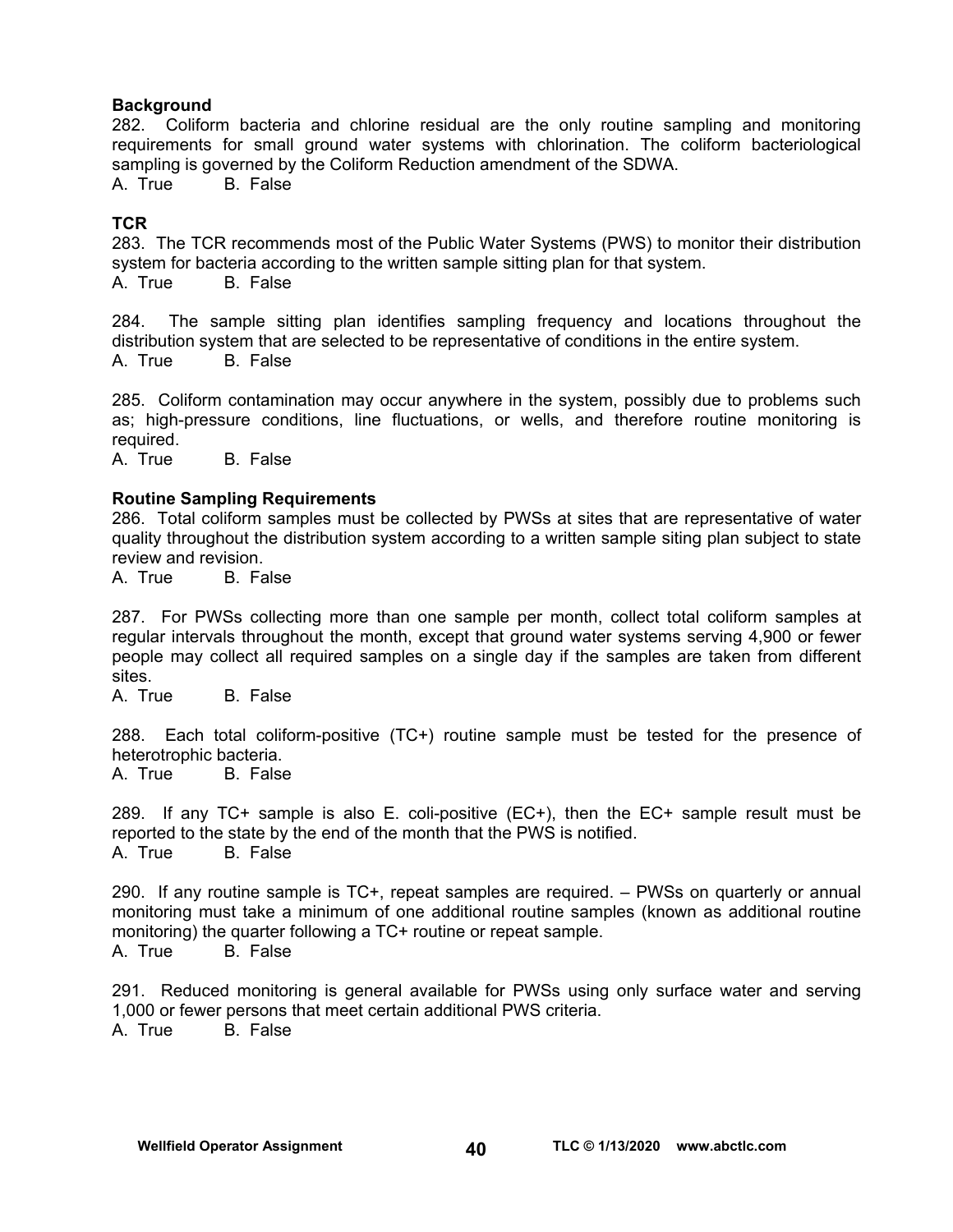#### **Dangerous Waterborne Microbes**

292. Which of the following is a parasite that enters lakes and rivers through sewage and animal waste. It causes cryptosporidiosis, a mild gastrointestinal disease. The disease can be severe or fatal for people with severely weakened immune systems.

A. Coliform Bacteria C. Giardia lamblia

B. Cryptosporidium D. None of the above

293. Which of the following are not necessarily agents of disease may indicate the presence of disease-carrying organisms?

- A. Fecal coliform bacteria C. Shigella dysenteriae
- B. Cryptosporidium D. None of the above

294. Which of the following is a parasite that enters lakes and rivers through sewage and animal waste. It causes gastrointestinal illness (e.g. diarrhea, vomiting, and cramps)?

- A. Coliform Bacteria C. Protozoa
- B. Cryptosporidium D. None of the above

295. Which of the following is a species of the rod-shaped bacterial genus Shigella?

- A. Fecal coliform bacteria C. Shigella dysenteriae
- B. Cryptosporidium D. None of the above

296. Which of the following can cause bacillary dysentery?

- A. Fecal coliform bacteria C. Shigella
- B. Cryptosporidium D. None of the above

297. Which of the following are Gram-negative, non-spore-forming, facultatively anaerobic, nonmotile bacteria.

A. Fecal coliform bacteria C. Shigellae

B. Cryptosporidium D. None of the above

298. Which of the following are microscopic organisms that live in the intestines of warm-blooded animals? They also live in the waste material, or feces, excreted from the intestinal tract. When fecal coliform bacteria are present in high numbers in a water sample, it means that the water has received fecal matter from one source or another.

- A. Fecal coliform bacteria C. Shigella dysenteriae
- B. Cryptosporidium D. None of the above

299. Which of the following are common in the environment and are generally not harmful? However, the presence of these bacteria in drinking water are usually a result of a problem with the treatment system or the pipes which distribute water, and indicates that the water may be contaminated with germs that can cause disease.

A. Coliform Bacteria C. Giardia lamblia

B. Cryptosporidium D. None of the above

300. Which of the following are bacteria whose presence indicates that the water may be contaminated with human or animal wastes? Microbes in these wastes can cause short-term effects, such as diarrhea, cramps, nausea, headaches, or other symptoms.

- A. Fecal Coliform and E. coli C. Shigella dysenteriae
- B. Cryptosporidium D. None of the above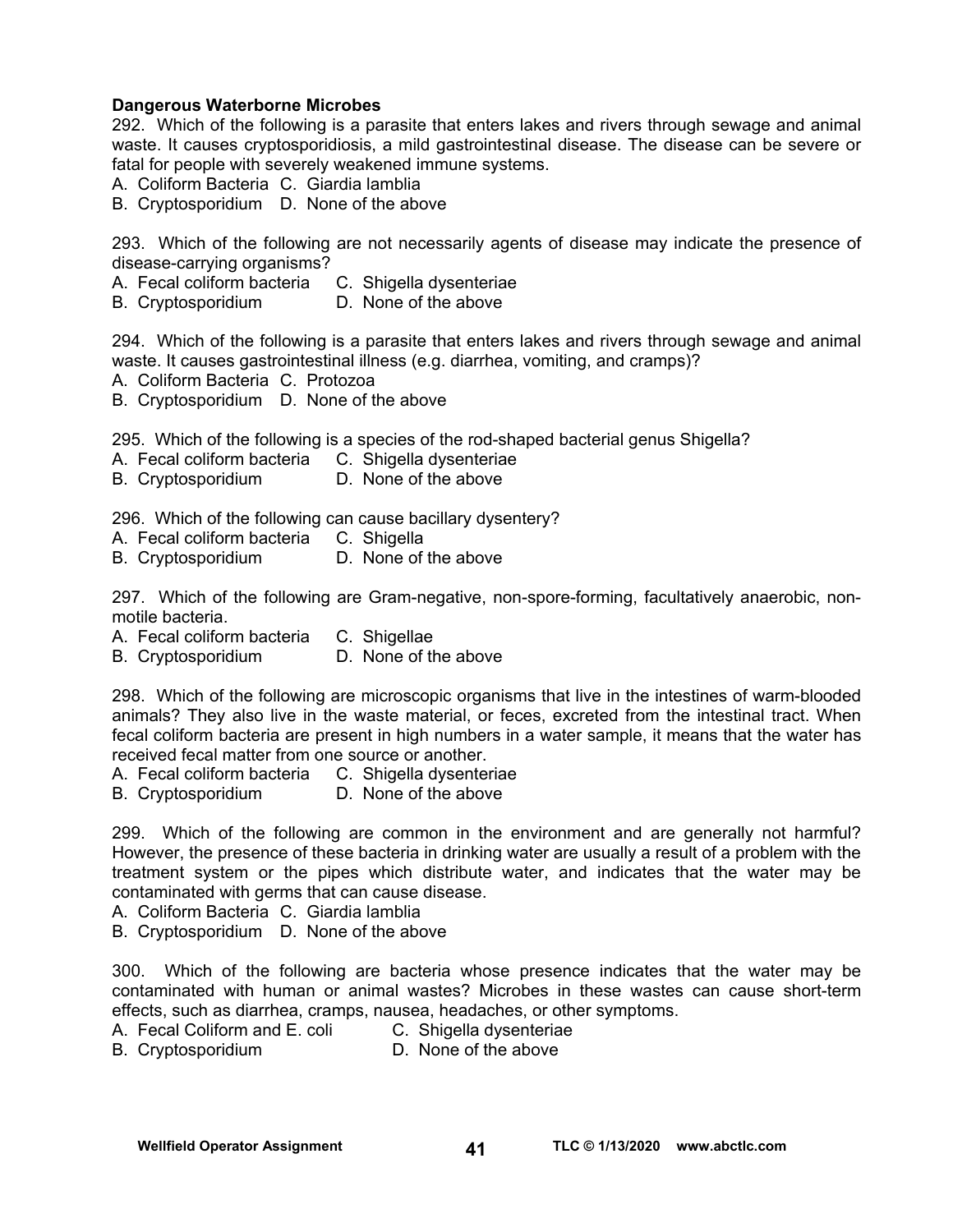#### **Bacteriological Monitoring Introduction**

301. Which of the following are usually harmless, occur in high densities in their natural environment and are easily cultured in relatively simple bacteriological media?

- A. Indicator bacteria C. Viruses
- B. Amoebas D. None of the above

302. Indicators in common use today for routine monitoring of drinking water include total coliforms, fecal coliforms, and?

- A. Cryptosporidium C. Escherichia coli (E. coli)<br>B. Protozoa D. None of the above
- D. None of the above

303. According to the text, the routine microbiological analysis of your water is for?

- A. Contamination C. Coliform bacteria
- B. Colloids D. None of the above

#### **Bacteria Sampling**

304. Water samples for \_\_\_\_\_\_\_\_\_\_\_\_\_\_\_\_\_ must always be collected in a sterile container.

A. Amoebas

B. Bacteria tests D. None of the above

#### **Basic Types of Water Samples**

305. It is important to properly identify the type of sample you are collecting.

A. True B. False

#### **The three (3) primary types of samples are:**

306. Samples collected following a coliform present routine sample. The number of repeat samples to be collected is based on the number of election of the samples you normally collect.

A. Repeat C. Routine

B. Special D. None of the above

307. A PWS fails to take every required repeat sample after any single TC+ sample

- A. Trigger: Level 1 Assessment C. All of the above
- B. Trigger: Level 2 Assessment D. None of the above

308. A PWS has a second Level 1 Assessment within a rolling 12-month period.

- A. Trigger: Level 1 Assessment C. All of the above
- B. Trigger: Level 2 Assessment D. None of the above

309. A PWS on state-approved annual monitoring has a Level 1 Assessment trigger in 2 consecutive years.

- A. Trigger: Level 1 Assessment C. All of the above
- B. Trigger: Level 2 Assessment D. None of the above

310. A PWS collecting fewer than 40 samples per month has 2 or more TC+ routine/ repeat samples in the same month.

- A. Trigger: Level 1 Assessment C. All of the above
- B. Trigger: Level 2 Assessment D. None of the above

311. A PWS incurs an E. coli MCL violation.

- A. Trigger: Level 1 Assessment C. All of the above
- B. Trigger: Level 2 Assessment D. None of the above

#### Wellfield Operator Assignment **42** TLC © 1/13/2020 www.abctlc.com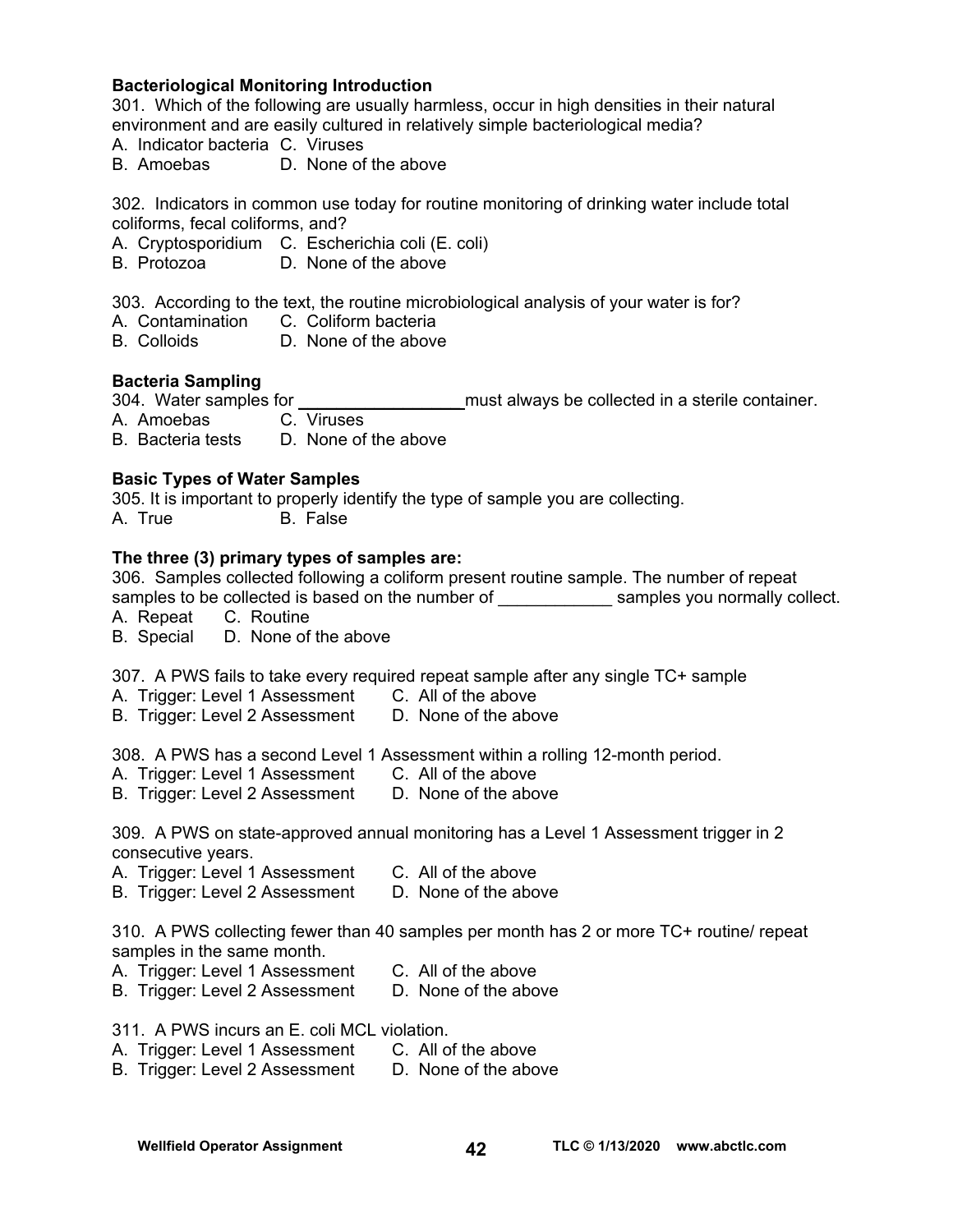312. A PWS collecting at least 40 samples per month has greater than 5.0 percent of the routine/repeat samples in the same month that are TC+.

- A. Trigger: Level 1 Assessment C. All of the above
- B. Trigger: Level 2 Assessment D. None of the above

313. Noncommunity and nontransient noncommunity public water systems will sample at the same frequency as a like sized community public water system if:

1. It has more than 1,000 daily population and has ground water as a source, or

2. It serves 25 or more daily population and utilizes surface water as a source or ground water under the direct influence of surface water as its source.

A. True B. False

314. Noncommunity and nontransient, noncommunity water systems with less than 10,000 daily population and groundwater as a source will sample on an annual basis. A. True B. False

#### **Maximum Contaminant Levels (MCLs)**

315. State and federal laws establish standards for drinking water quality. Under normal circumstances when these standards are being met, the water is safe to drink with no threat to human health. These standards are known as maximum contaminant levels (MCL). When a particular contaminant exceeds its MCL a potential health threat may occur.

A. True B. False

316. The MCLs are based on extensive research on toxicological properties of the contaminants, risk assessments and factors, short-term (acute) exposure, and long-term (chronic) exposure. You conduct the monitoring to make sure your water is in compliance with the MCL.

A. True B. False

317. There are two types of MCL violations for coliform bacteria. The first is for total coliform; the second is an acute risk to health violation characterized by the confirmed presence of fecal coliform or E. coli.

A. True B. False

#### **Positive or Coliform Present Results**

318. If you are notified of a positive coliform test result you need to contact either the Drinking Water Program or your local county health department within 72 hours, or by the next business day after the MCL compliance violation

A. True B. False

319. With a positive total coliform sample, after you have contacted an agency for assistance, you will be instructed as to the proper repeat sampling procedures and possible corrective measures for solving the problem. It is very important to initiate the example of the corrective measures will be based on those results.

- A. Perform routine procedures C. Corrective measures
- B. Repeat sampling immediately D. None of the above

#### **Heterotrophic Plate Count HPC**

320. Heterotrophic Plate Count (HPC) --- formerly known as the Bac-T plate, is a procedure for estimating the number of live heterotrophic bacteria and measuring changes during water treatment and distribution in water or in swimming pools.

A. True B. False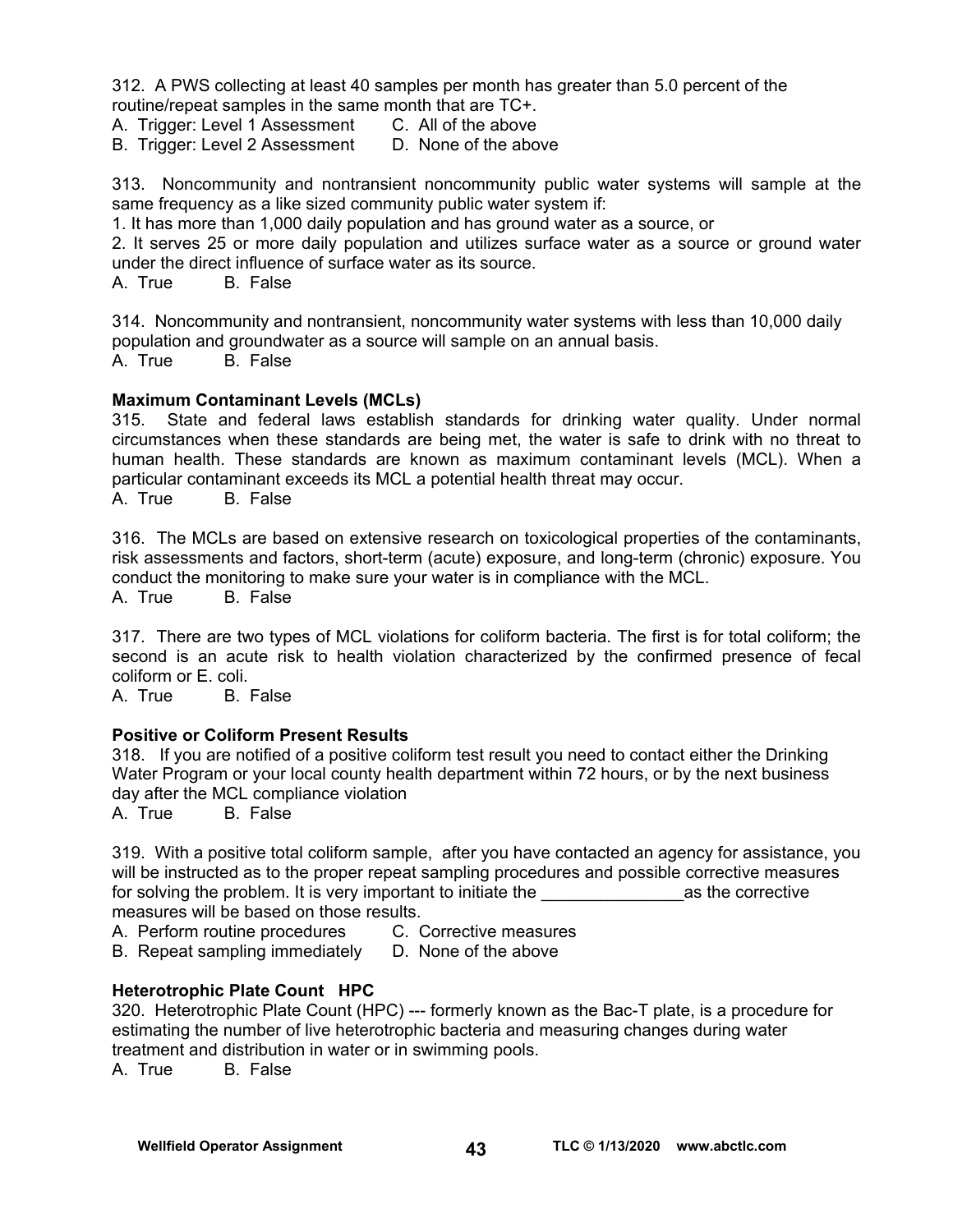#### **Revised Total Coliform Rule (RTCR) Summary**

321. EPA published the Revised Total Coliform Rule (RTCR) in the Federal Register (FR) on February 13, 2013 (78 FR 10269). It is the revision to the 1989 Total Coliform Rule (TCR). A. True B. False

322. The RTCR upholds the purpose of the 1989 TCR to protect public health by ensuring the duplicity of the drinking water distribution system and monitoring for the absence of microbial contamination.

A. True B. False

323. The RTCR establishes criteria for systems to qualify for and stay on for special increased monitoring, which could reduce water system problems for better system operation.

A. True B. False

324. The water provider shall develop and follow a sample-siting plan that designates the PWS's collection schedule. This includes location of\_\_\_\_\_\_\_\_\_\_\_.

A. Routine and repeat water samples C. Microbial contamination

B. Reduced monitoring D. Repeat water samples

325. The water provider shall collect **the collect** and the contract on a regular basis (monthly, quarterly, annually). Have samples tested for the presence of total coliforms by a state certified laboratory.

A. Routine water samples C. Microbial contamination

B. Reduced monitoring D. Repeat water samples

326. PN is required for violations incurred. Within required timeframes, the PWS must use the required health effects language and notify the public if they did not comply with certain requirements of the RTCR. The type of \_\_\_\_\_\_\_\_\_\_\_\_\_\_ depends on the severity of the violation.

A. CCR(s) C. MCL violation

B. PN D. TC+ routine or repeat sample

327. The RTCR requires public water systems that are vulnerable to microbial contamination to identify and fix problems.

A. True B. False

328. The water provider shall collect repeat samples (at least 3) for each TC+ positive routine sample.

A. True B. False

329. For PWSs on quarterly or annual routine sampling, collect additional routine samples (at least 3) in the month after a

A. CCR(s) C. Total coliform positive samples

B. PN D. TC+ routine or repeat sample

330. PWSs incur violations if they do not comply with the requirements of the RTCR. The violation types are essentially the same as under the TCR with few changes. The biggest change is no acute or monthly MCL violation for The Conductor only.

A. CCR(s) C. Total coliform positive samples

B. PN D. TC+ routine or repeat sample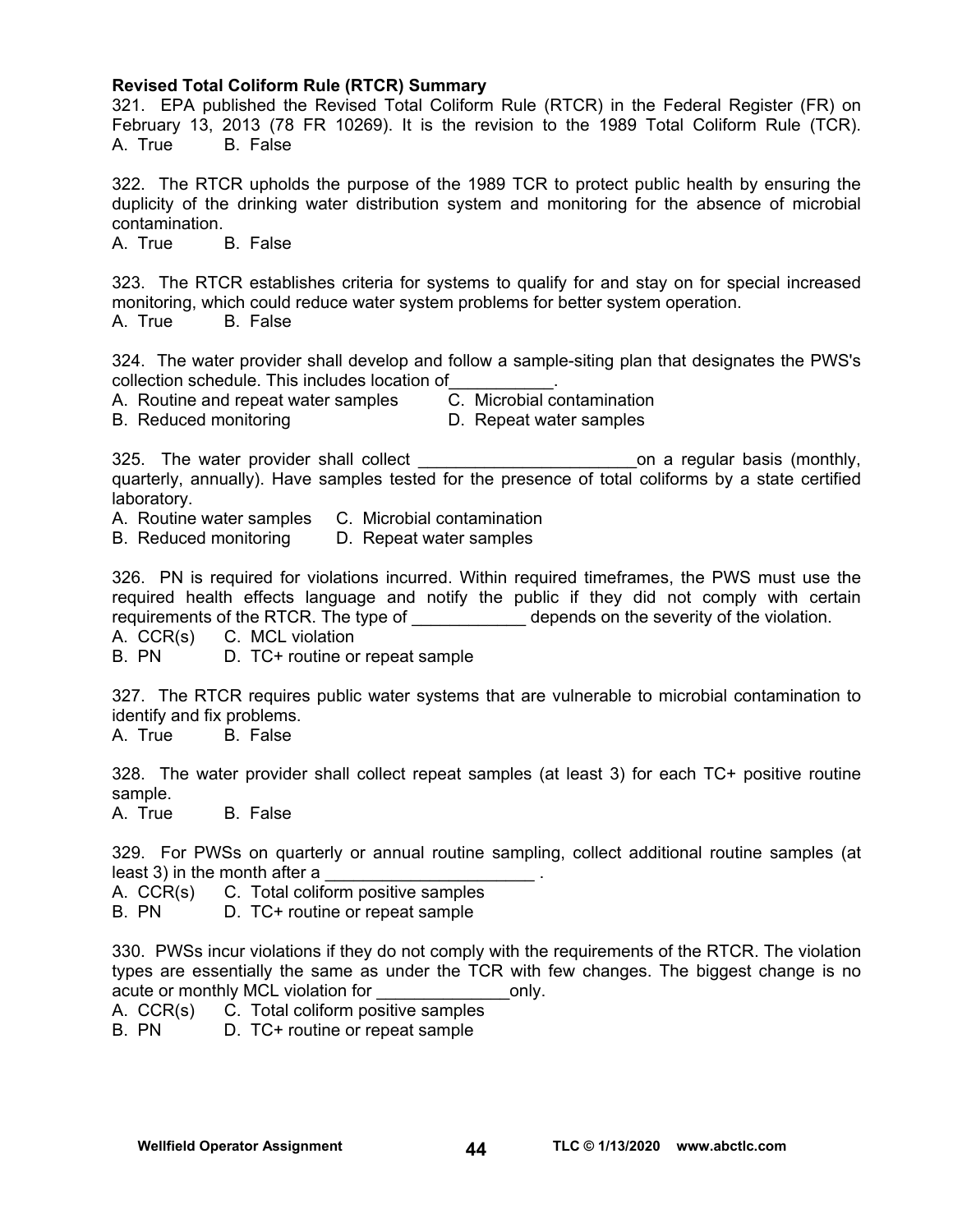331. Community water systems (CWSs) must use specific language in their CCRs when they must conduct an assessment or if they incur<br> A. CCR(s) C. An E. coli MCL violation B. PN D. TC+ routine or repeat sample 332. The water provider shall analyze all \_\_\_\_\_\_\_\_\_\_\_\_\_\_\_\_\_\_\_\_\_\_that are total coliform positive (TC+) for E. coli. A. Routine or repeat water samples C. Microbial contamination B. Reduced monitoring D. Repeat water samples 333. The RTCR requires public water systems (PWSs) to meet a legal limit for E. coli, as demonstrated by required monitoring. A. True B. False 334. The RTCR suggests the frequency and timing of required microbial testing based on, public water type and source water type. A. True B. False **Disinfection Key**  335. The RTCR requires 99.99% or 4 log inactivation of A. Enteric viruses C. Giardia lamblia cysts B. Crypto D. None of the above 336. The RTCR requires 99% or 2 log inactivation of \_\_\_\_\_\_\_\_\_\_\_\_\_\_\_\_\_\_\_\_\_. A. Enteric viruses C. Giardia lamblia cysts B. Crypto D. None of the above 337. The RTCR requires 99.9% or 3 log inactivation of A. Enteric viruses C. Giardia lamblia cysts B. Crypto D. None of the above 338. The RTCR requires the chlorine residual leaving the plant must be  $=$  or  $\frac{mq}{L}$ and measurable throughout the system.  $A. > 0.2$  C. 0.2 B. 2.0 D. None of the above **Waterborne Pathogen Section - Introduction Pathogen Section**  339. Most pathogens are generally associated with diseases that Tand affect people in a relatively short amount of time, generally a few days to two weeks. A. Cause intestinal illness C. Will cause fatalities B. Are mild in nature D. None of the above **How Diseases are Transmitted.**  340. Waterborne pathogens are primarily spread by the? A. Fecal-oral, or feces-to-mouth route C. Oral to fecal route B. Dermal to fecal route D. None of the above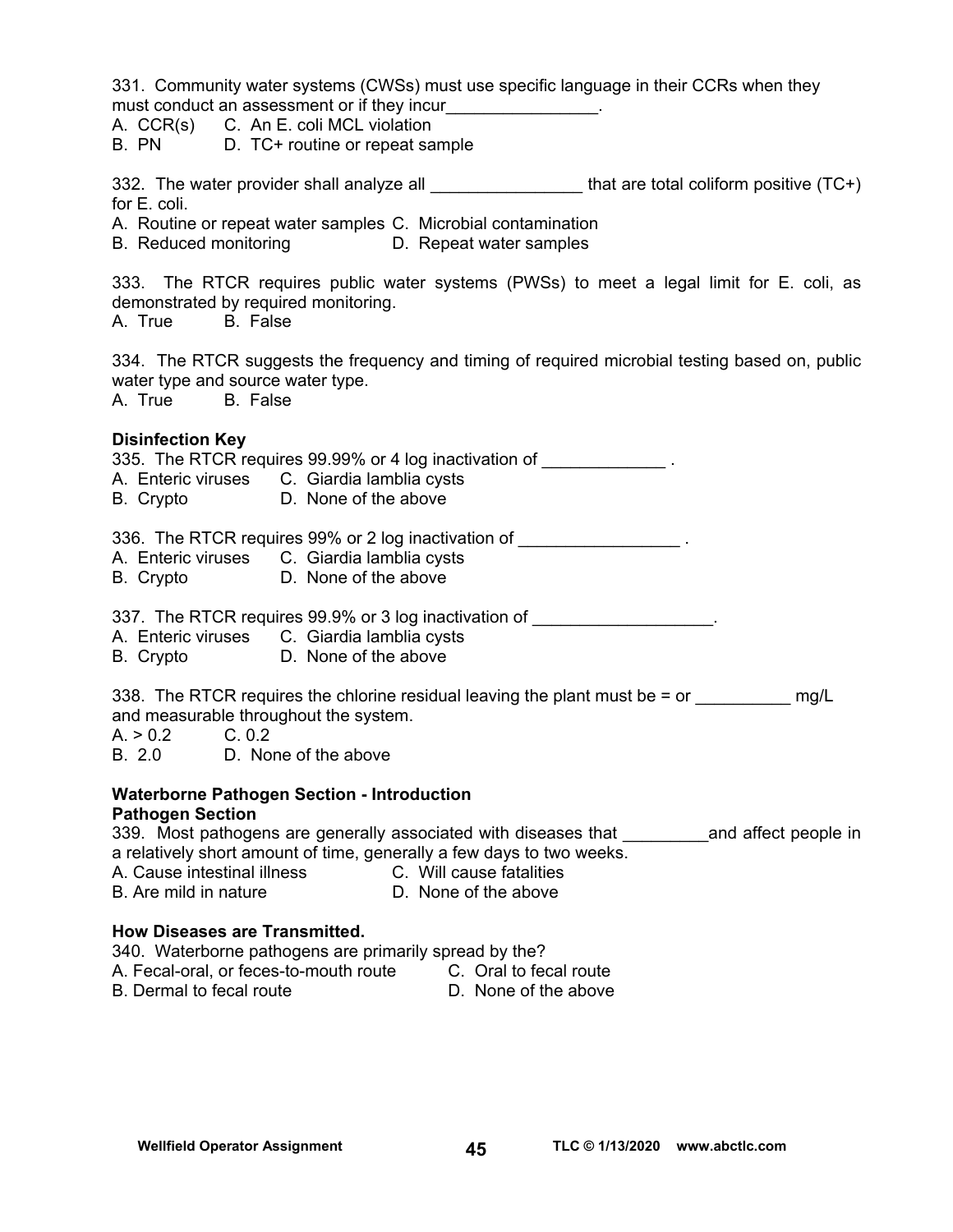#### **Protozoan Caused Diseases**

341. Which of the following bugs is larger than bacteria and viruses but still microscopic; they invade and inhabit the gastrointestinal tract?

- A. Hepatitis A C. Protozoan pathogens
- B. E.coli D. None of the above

#### **Giardia lamblia**

342. Which of the following bugs has been responsible for more community-wide outbreaks of disease in the U.S. than any other, and drug treatment are not 100% effective?<br>A. Giardia lamblia C. Giardiasis

- A. Giardia lamblia
- B. Cryptosporidiosis D. None of the above

343. All of these diseases, with the exception of  $\blacksquare$ , have one symptom in common: diarrhea. They also have the same mode of transmission, fecal-oral, whether through person-to-person or animal-to-person contact.

A. HIV infection C. Hepatitis A

B. Giardiasis D. None of the above

#### **Primary Waterborne Diseases Section**

344. Campylobacter is primarily associated with poultry, animals, and humans.

A. True B. False

345. Vibrio cholerae, the basics. It's a virus. It causes diarrheal illness, also known as cholera. It is typically associated with aquatic environments, shell stocks, and human. Vibrio cholerae has also been associated with ship ballast water.

A. True B. False

346. Legionella, prevention. Legionella in water systems. Hot water in tanks should be maintained between degrees Centigrade.

A. 81 to 100 C. 71 and 77 B 110 to 210 D. None of the above

347. Which of the following is typically associated with soil and water?

A. Hepatitis A virus C. Pseudomonas

B. Legionella D. None of the above

348. Humans are the reservoir for the Salmonella typhi pathogen, which causes diarrheal illness, and also known as?

- 
- A. Campylobacter **C. Typhoid fever**<br>B. Shigella dysenteriae **D. None of the above** B. Shigella dysenteriae

349. Schistosomatidae, the basics. It is a parasite. It is acquired through dermal contact, cercarial dermatitis. It is commonly known as?

- A. Swimmer's itch C. Hemorrhagic colitis
- B. Beaver fever D. None of the above

#### **Chain of Custody Procedures**

350. If both parties involved in the transfer must sign, date and note the time on the chain of custody record, this is known as?

- A. TC Plan C. Samples transfer possession
- B. Sample siting plan D. None of the above

Wellfield Operator Assignment **46 TLC © 1/13/2020** www.abctlc.com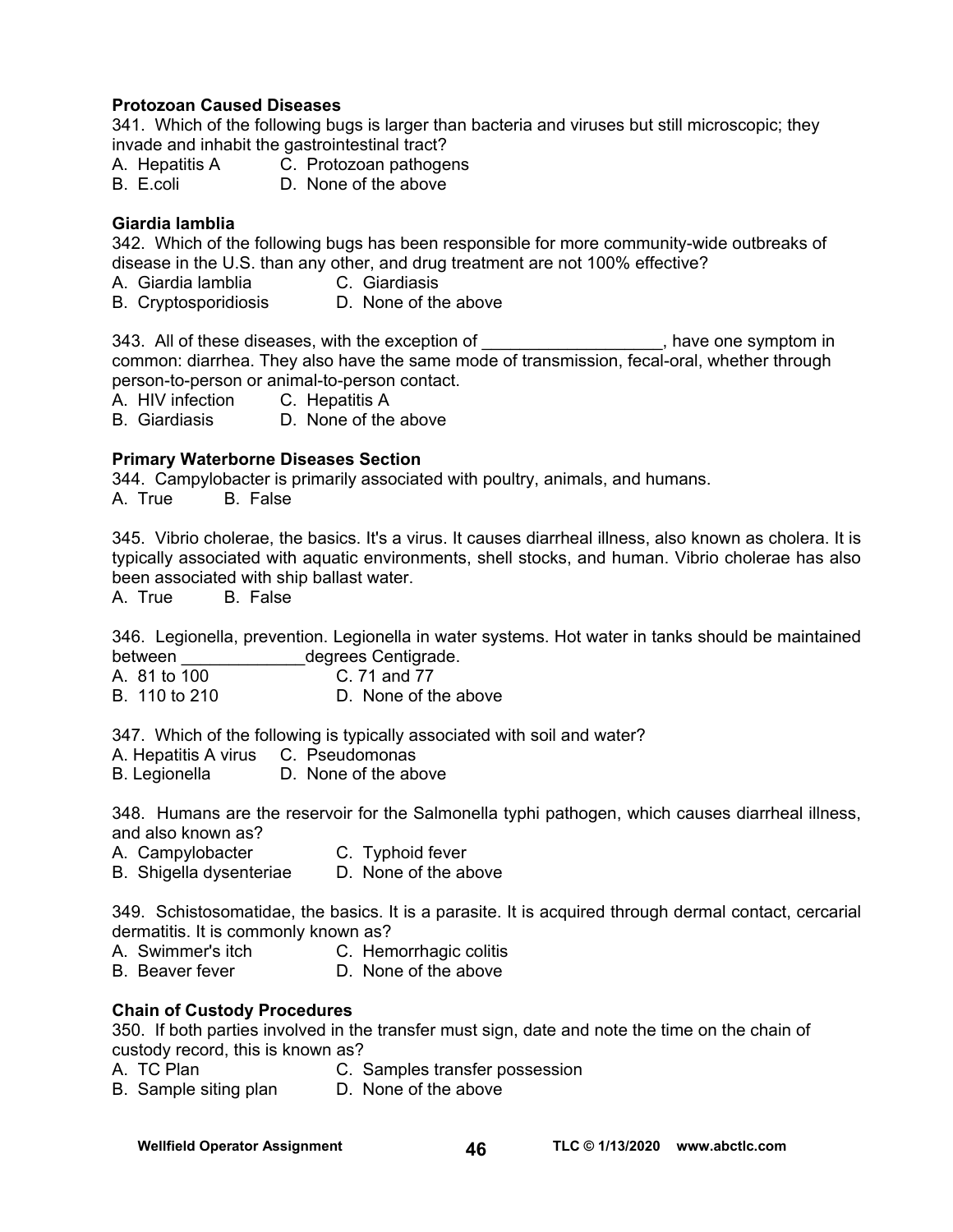351. The recipient will then attach the \_\_\_\_\_\_\_\_\_\_\_\_\_\_\_showing the transfer dates and times to the custody sheets. If the samples are split and sent to more than one laboratory, prepare a separate chain of custody record for each sample.

A. Shipping invoices C. Sample siting plan

B. Chain of custody release D. None of the above

#### **Factors in Chlorine Disinfection: Concentration and Contact Time**

352. Based on the work of several researchers, CXT values [ final free chlorine concentration (mg/L) multiplied by minimum contact time (minutes)], offer water operators guidance in computing an effective combination of chlorine concentration and **Example 20** achieve disinfection of water at a given temperature.

- A. Chlorine concentration C. Higher strength chlorine solutions
- B. Chlorine contact time D. None of the above

## **Disinfection Section**

#### **Chlorine's Appearance and Odor**

353. Chlorine is a greenish-yellow gas it will condense to an amber liquid at approximately F or at high pressures.

- A. -29.2 degrees C. 29 degrees
	-

B. – 100 degrees D. None of the above

354. Prolonged exposures to chlorine gas may result in?

- A. Moisture, steam, and water C. Olfactory fatigue
- B. Odor thresholds D. None of the above

#### **Chlorine Gas**

#### **Pathophysiology**

355. As far as chlorine safety and respiratory protection, the intermediate on the of chlorine accounts for its effect on the upper airway and the lower respiratory tract.

A. Effects of Hydrochloric acid C. Water solubility

B. Vapor from Chlorine gas CD. None of the above

356. Respiratory exposure to \_\_\_\_\_\_\_\_\_\_\_\_\_ may be prolonged because its moderate water solubility may not cause upper airway symptoms for several minutes.

- A. Hydrochloric acid C. Plasma exudation
- B. Chlorine gas **D.** None of the above

357. The odor threshold for chlorine gas is approximately?

A. 0.3-0.5 parts per million (ppm) C. 3-5 parts per million (ppm)

B. 3 parts per million (ppm) D. None of the above

#### **Mechanism of Activity**

358. Chlorine gas feeds out of the cylinder through a gas regulator. The cylinders are on a scale that operators use to measure the amount used each day. The chains are used to prevent the tanks from falling over.

A. True B. False

#### **Early Response to Chlorine Gas**

359. If you mix ammonia with chlorine gas, this compound reacts to form \_\_\_\_\_\_\_\_\_

- A. Chloramine gas C. Sulfuric gas
- B. Chlorine gas **D. None of the above**

Wellfield Operator Assignment **47 TLC © 1/13/2020** www.abctlc.com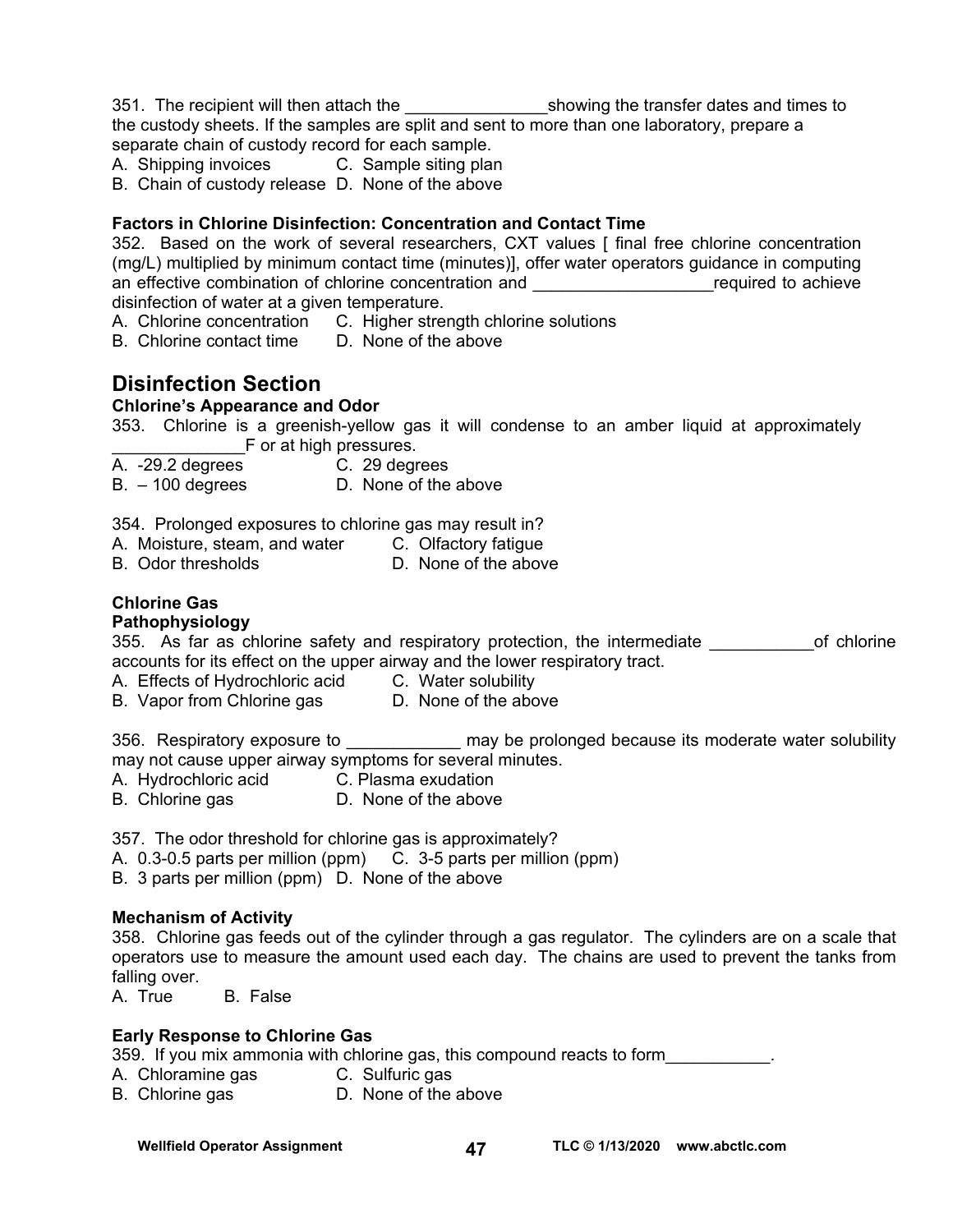#### **Reactivity**

360. Cylinders of chlorine may burst when exposed to elevated temperatures. When there is Chlorine in solution, this forms?

- A. Hydrogen sulfide C. A corrosive material
- B. Oxomonosilane D. None of the above

361. What is formed when chlorine is in contact with combustible substances (such as gasoline and petroleum products, hydrocarbons, turpentine, alcohols, acetylene, hydrogen, ammonia, and sulfur), reducing agents, and finely divided metals?

- A. Fires and explosions C. Moisture, steam, and water
- B. Odor thresholds D. None of the above

362. Contact between chlorine and arsenic, bismuth, boron, calcium, activated carbon, carbon disulfide, glycerol, hydrazine, iodine, methane, oxomonosilane, potassium , propylene, and silicon should be avoided.

A. True B. False

363. Chlorine reacts with hydrogen sulfide and water to form this substance?

- A. Hydrogen sulfide C. Chlorinates
- B. Hydrochloric acid D. None of the above

364. According to the text, chlorine is also incompatible with?

- A. Plastic **C. Moisture, steam, and water**<br>B. Palladium **D. None of the above**
- D. None of the above

#### **Flammability**

365. When there is a fire that involves Chlorine, the firefight should be fought downwind from the minimum distance possible.

A. True B. False

366. Keep unnecessary people away; isolate the hazard area and deny entry. For a massive fire in a cargo area, use unmanned hose holders or monitor nozzles; if this is impossible, withdraw from the area and let the fire burn. Emergency personnel should stay out of low areas and Ventilate closed spaces before entering.

A. True B. False

367. The effectiveness of chlorination depends on the \_\_\_\_\_\_\_\_\_\_\_\_\_\_\_ of the water, the concentration of the chlorine solution added, the time that chlorine is in contact with the organism, and water quality.

- A. Chlorine residual C. Oxygen
- B. Chlorine demand D. None of the above

368. Chlorine may not be available for disinfection because **Example 2018** in the water (like iron, manganese, hydrogen sulfide, and ammonia).

- 
- A. pH increases C. Required contact time
- B. Part of it combines with other chemicals D. None of the above
- 

369. The amount of chlorine required to achieve disinfection and that reacts with the other chemicals is the?

- A. Chlorine residual C. Free chlorine residual
- B. Chlorine demand D. None of the above

Wellfield Operator Assignment **48 TLC © 1/13/2020** www.abctlc.com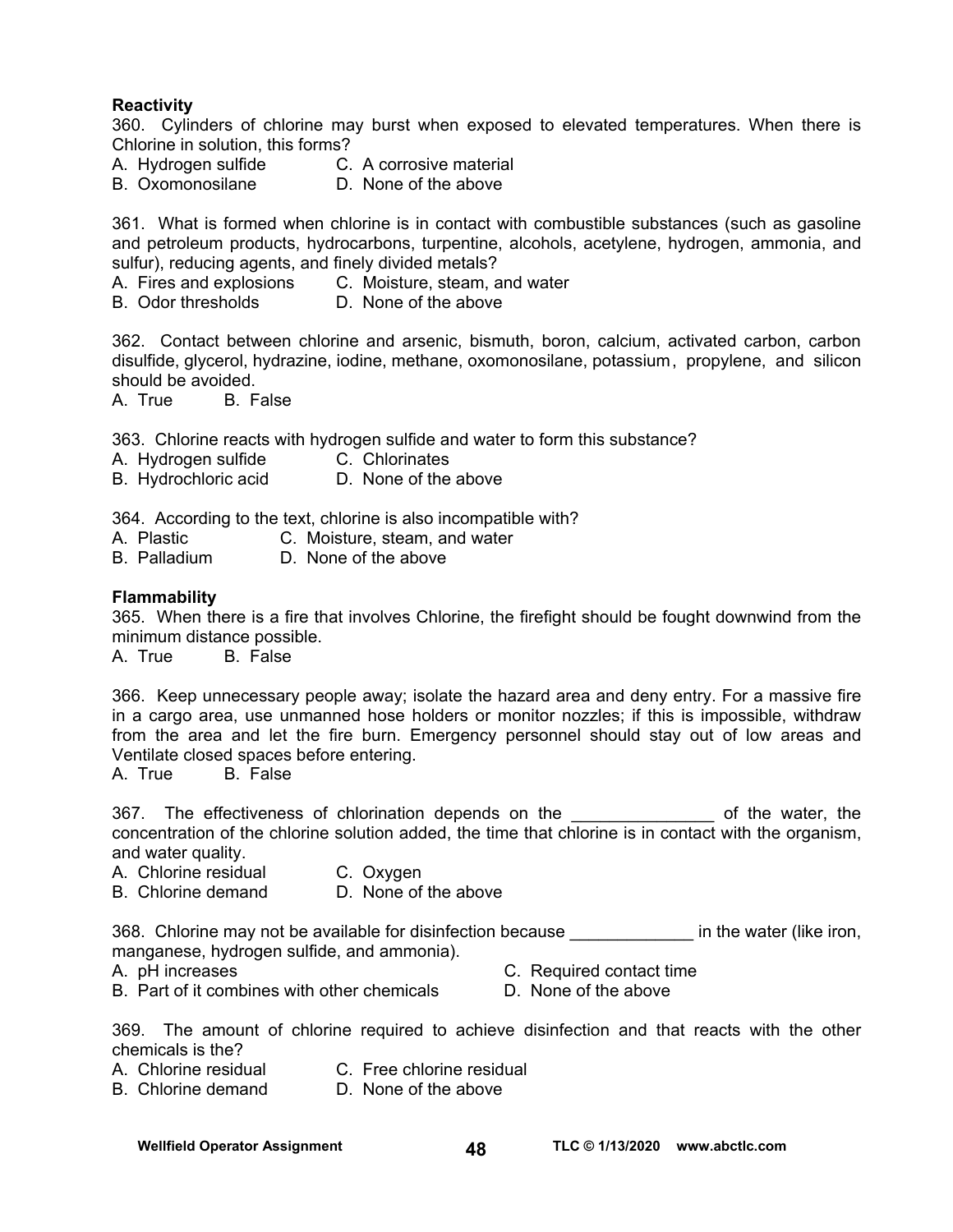370. Which term is used when disinfection decreases, as the concentration of the chlorine increases?

- 
- B. Chlorine level and water quality **D.** None of the above
- A. pH increases C. Required contact time
	-

371. Chlorination is more effective as?

- A. Water temperature increases C. Water cools down
- B. Chlorine demand D. None of the above

372. Chlorination becomes more alkaline and is less effective as the?

- A. Water's pH increases **C. Required contact time is maximized**
- B. Water quality increases **D. None of the above**

373. Chlorination is less effective in?

- A. Clear water **C. Day time** 
	-
- B. Cloudy (turbid) water **D.** None of the above

374. By adding a little more chlorine to what is already sufficient, this action will generally result in that can be measured easily.

- A. pH increases C. Required contact time
- B. A free chlorine residual D. None of the above

#### **Chlorination Chemistry**

375. The hypochlorite ion is a much weaker disinfecting agent than Hypochlorous acid, about 100 times less effective.

A. True B. False

376. According to the text, pH and temperature affect the ratio of hypochlorous acid to hypochlorite ions. As the temperature is decreased, the **we are all increases**.

- A. Reduction Ratio C. "CT" disinfection concept
- B. Ratio of hypochlorous acid D. None of the above
	-

377. Under normal water conditions, hypochlorous acid will also chemically react and break down into the hypochlorite ion.

A. True B. False

378. Although the ratio of \_\_\_\_\_\_\_\_\_\_\_\_\_\_\_ is greater at lower temperatures, pathogenic organisms are actually harder to kill.

- A. Hypochlorous acid C. Total chlorine
- B. The amount of chlorine D. None of the above

379. If all other things were equal, and a lower pH are more conducive to chlorine disinfection.

- A. Lower pH C. Higher water temperatures
- B. Hypochlorous acid D. None of the above

380. All three forms of chlorine produce Sodium hypochlorite when added to water.

A. True B. False

381. Hypochlorous acid is a strong acid but a weak disinfecting agent. The amount of hypochlorous acid depends on the pH and temperature of the water. A. True B. False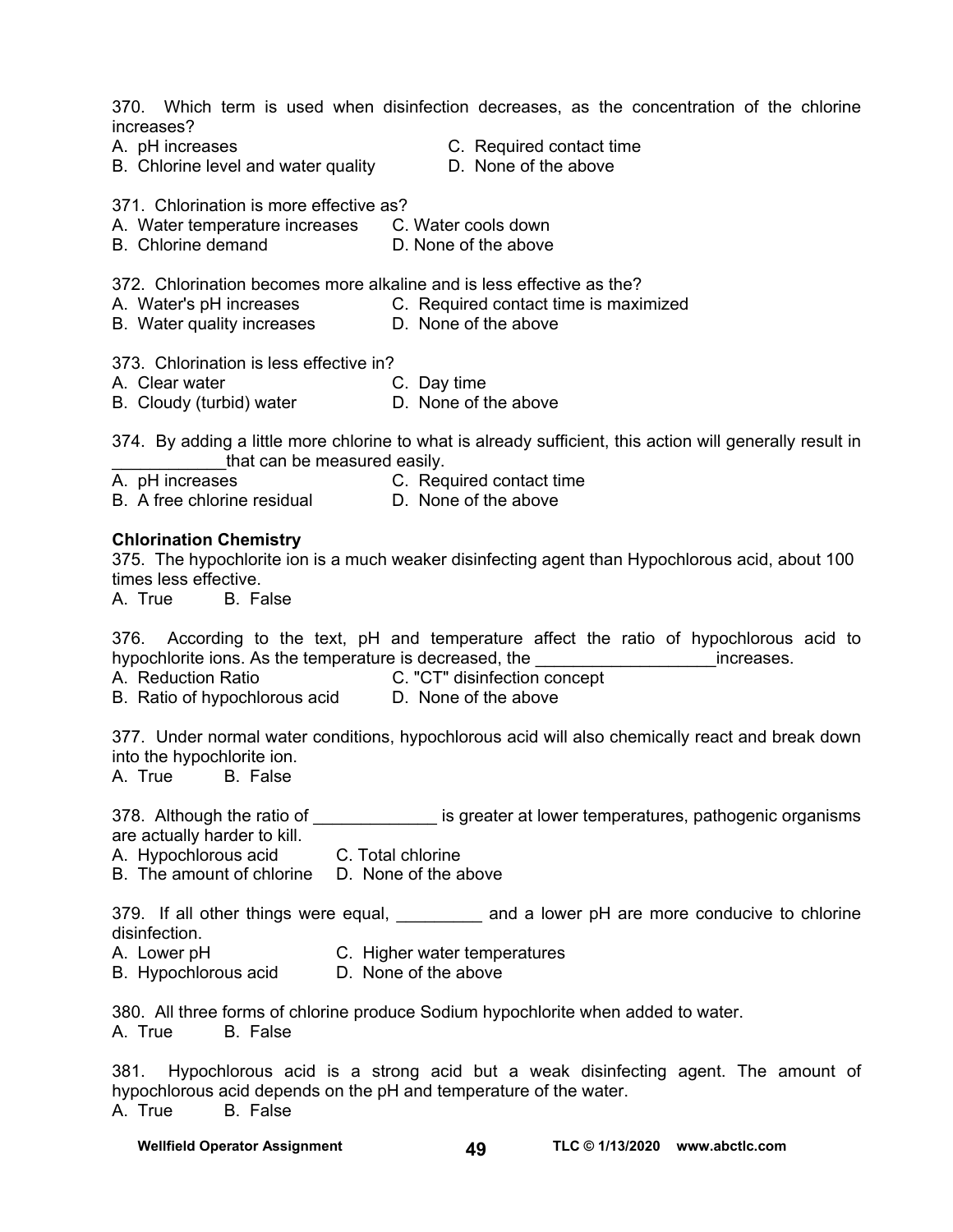#### **Chlorine DDBP**

382. These term means that chlorine is present as CI, HOCI, and OCI is called \_\_\_\_\_\_\_\_\_\_\_\_\_, and that which is bound but still effective is \_\_\_\_\_\_\_\_\_\_\_\_\_\_\_.

A. Free available chlorine and Total

- B. Free and Residual
- C. Free available chlorine and Combined Chlorine
- D. None of the above

383. Chloramines are formed by reactions with?

- A. Acid and Cl<sub>2</sub> C. Folic Acid and Cl2
- B. Ammonia and  $Cl<sub>2</sub>$  D. None of the above

#### **Types of Residual**

384. Which of the following is all chlorine that is available for disinfection?

- A. Chlorine residual C. Total chlorine
- B. Chlorine demand D. None of the above

#### **Chlorine Exposure Limits**

385. What is OSHA's PEL?<br>A 10 PPM C 10

- A. 10 PPM C. 1,000 PPM<br>B. 1 PPM D. None of the
- D. None of the above

386. Chlorine's Physical and chemical properties: A yellowish green, nonflammable and liquefied gas with an unpleasant and irritating smell.

A. True B. False

387. Liquid chlorine is about \_\_\_\_\_\_\_\_\_\_\_ times heavier than water

A. 1.5 C. 2.5

B. 10 D. None of the above

388. Gaseous chlorine is about \_\_\_\_\_\_\_\_\_\_\_\_\_\_\_times heavier than air.

- A. 1.5 C. 2.5
- B. 10 D. None of the above

#### **Alternate Disinfectants - Chloramine**

389. It is recommended that Chloramine be used in conjunction with a stronger disinfectant. It is best utilized as a?

- A. Chloramine C. Stable distribution system disinfectant
- B. T10 value disinfectant D. None of the above

390. In the production of \_\_\_\_\_\_\_\_\_\_\_\_\_\_\_\_\_\_\_\_, the ammonia residuals in the finished water, when fed in excess of stoichiometric amount needed, should be limited to inhibit growth of nitrifying bacteria.

- A. Dry sodium chlorite C. Ammonia residual(s)
	-
- B. Chloramines D. None of the above

#### **Ozone**

|         | 391. Ozone is a very effective disinfectant for both Giardia and viruses |
|---------|--------------------------------------------------------------------------|
| A. True | B. False                                                                 |